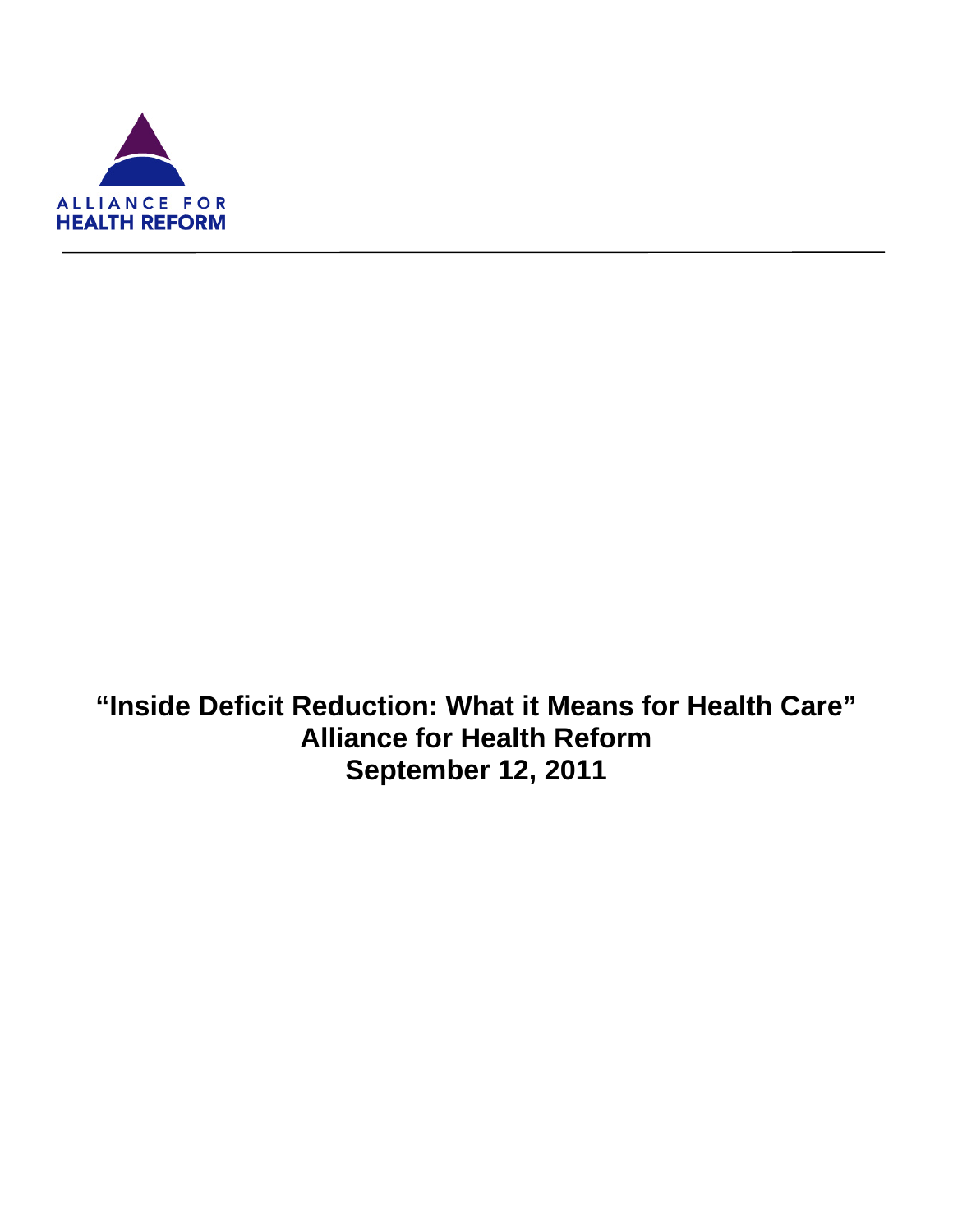[START RECORDING]

**ED HOWARD:** Alright, thank you for your patience. My name's Ed Howard, with the Alliance for Health Reform. I want to welcome you on behalf of our board of directors and Senator Rockefeller to the first in what will be a four part series of briefings on the deficit reduction work that's now begun here in Congress.

My apologies for the slight delay and for the crowded conditions and actually in absentia to those of you who couldn't get into the room at all. In fact judging by how fast the registration filled up to the capacity of this room, this may be the most popular briefing we've had in the 20 year history of the Alliance's hill briefings.

You'll notice some other distinguishing features about this briefing as well including the fact that although it's not completely on schedule, we are starting early. We're going to run a little longer than you're used to. That's to let us cover several different aspects of this issue.

If you look at the agenda, you'll see that there are three distinct divisions. First a factual look at the mechanics of the process agreed to last month by Congress and the President. Second, a look at the dynamics of the process from some folks who understand how D.C. process works generally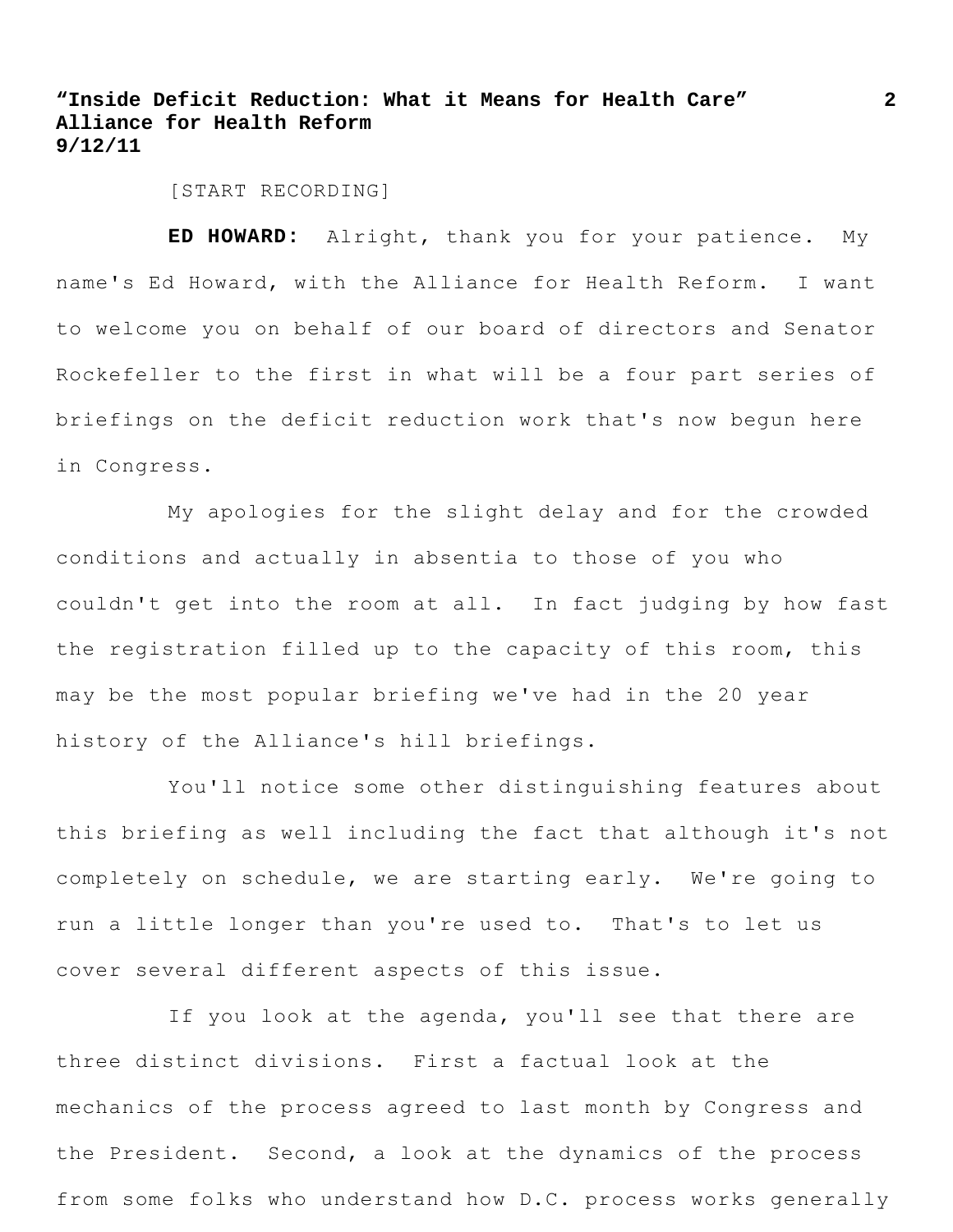and finally, a look at the political implications of deficit reduction and the impact of politics on that process.

And unlike our normal procedure, you're going to get a chance to ask questions after each of these segments thought not for as long as normal. And as I said, this is the first of four deficit reduction briefing. We're going to hold one focused on the implications for Medicare next month. One on the implications for Medicaid in November then on― then in early December, we're- once the deadline for action by the super committee has passed, we'll take stock in a final session.

We couldn't have organized this series without the support and the involvement of our co-sponsors. And that's a little unusual too. We have four co-sponsors for all four of these deficit reduction briefings; the Robert Wood Johnson Foundation, The Commonwealth Fund, the SCAN Foundation and of course, the Kaiser Family Foundation. You'll find a little bit of background on each of them in a single sheet that may or may not have made it into your kits. We put it together fairly quickly but take a look at it. I want to thank every one of them. They not only recognized the importance of this series of briefings to inform you, they did it in record time so that we could get off the mark in a timely way.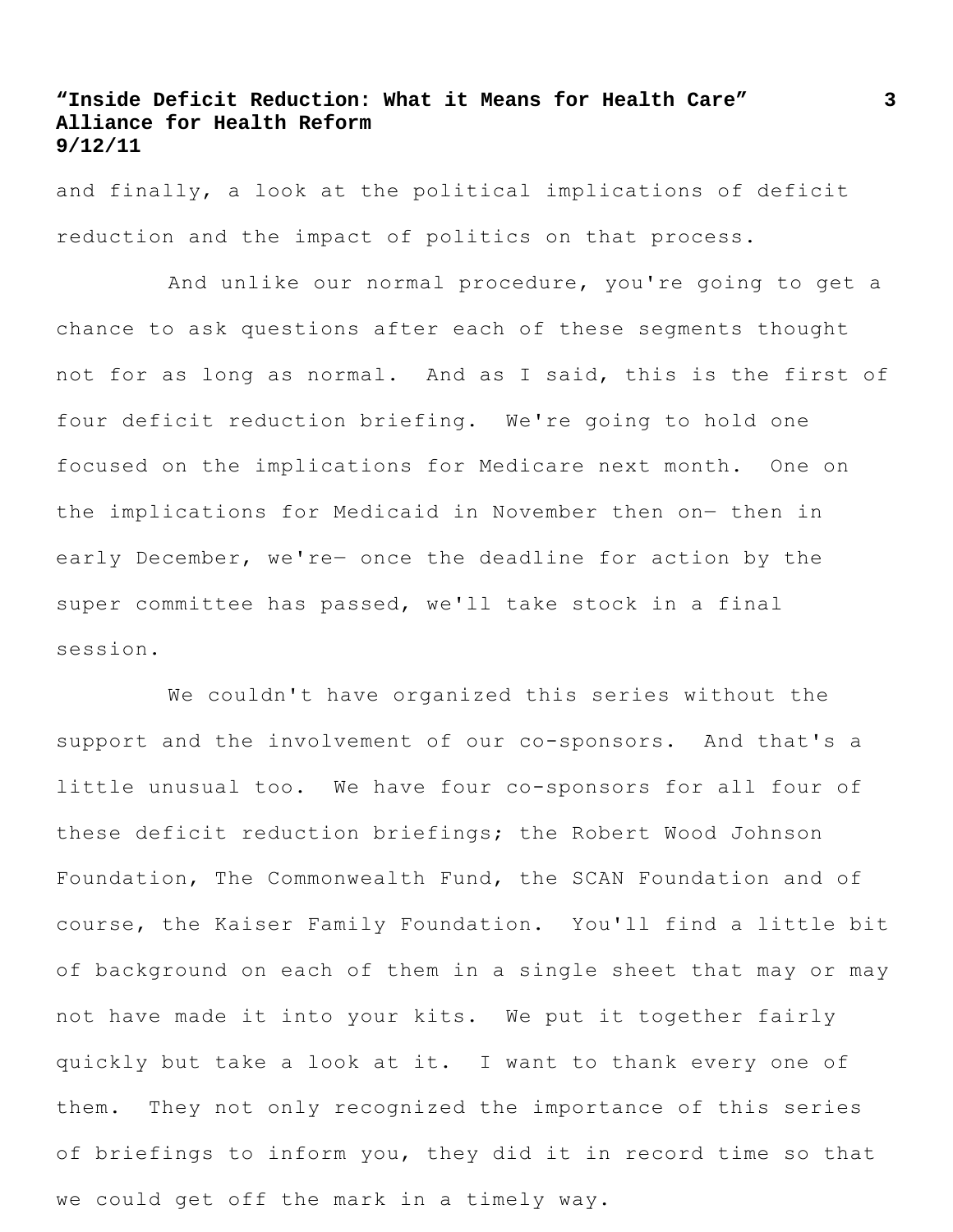I'm not going to spend a lot of time introducing the subject. We have a lot of people on the program today including my co-moderator who are a lot better versed in the nuances of these issues than I. But I do want to emphasize one point. There's a very small margin of error if both sides are going to come to an agreement that will ease the fiscal tension around deficit reduction. And let me see if we've got one here.

It may not be as dramatic as this cartoon depicts but the window is pretty narrow. If you can't read it, that's what it says room for negotiations in the middle of the cannons. So, we do have an interesting and challenging task. And I want to turn at this point, if I can, to my co-moderator, Diane Rolland who is, as most of you know, the executive vicepresident of the Kaiser Family Foundation, the executive director of its Commission on Medicaid and the Uninsured and the chair of the new MACPAC created in the Health Reform Law, the Medicaid and Chip Payment and Access Commission. I'm very pleased to have you with us, Diane and look forward to your remarks.

**DIANE ROWLAND:** Well thank you Ed, and thank you to all of the Alliance for pulling together this series. I think that it really represents an important opportunity for us to learn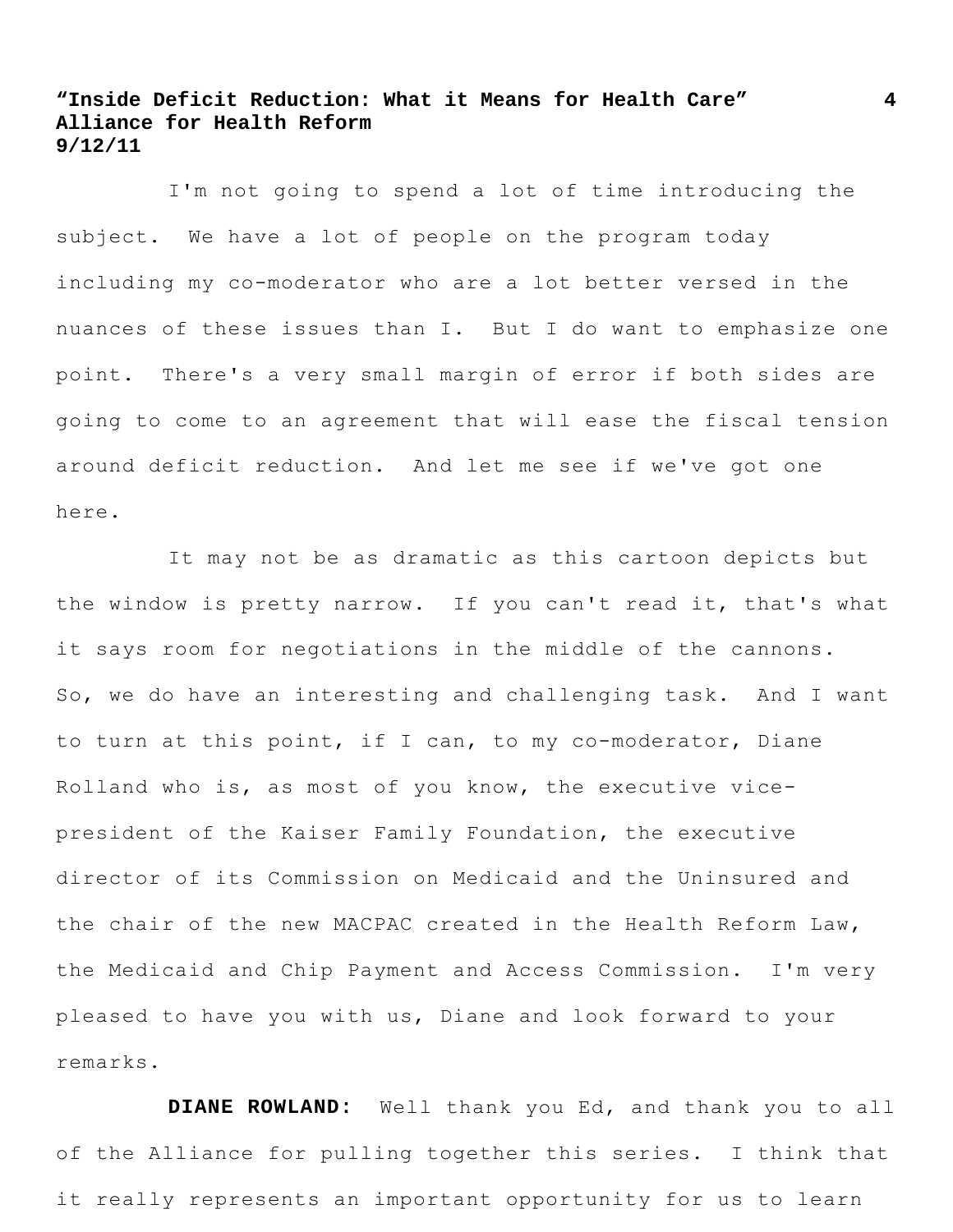stake in the various proposals that may come forward. But I especially want to compliment the Alliance on their ability to pull together such a stellar group of speakers as we have today. And I think all of you for being here is really a testament to how wonderful this panel is.

So without taking time from the panel, I just want to thank Ed and the Alliance for pulling this together. On behalf of the foundations that are supporting it to say that this is really a very important time for us to keep in focus the implications of policy changes for the millions of people on Medicare and Medicaid which will be the focus of many of our future discussions. And we look forward to the panel today. And also to trying out a new format which I think will be perhaps constructive for future sessions as well. Thank you.

**ED HOWARD:** Thank you Diane. A couple of few logistical items, you know you have materials in your packets. Tomorrow you can tell your friends who didn't make it in the 90 minutes the registration was open that there'll be a Web cast available on the Web site of the Kaiser Family Foundation, kff.org, tomorrow. And you can get copies online of all of the materials that you have in your packets at the same time. Later on, there'll be a transcript on our Web site at allhealth.org.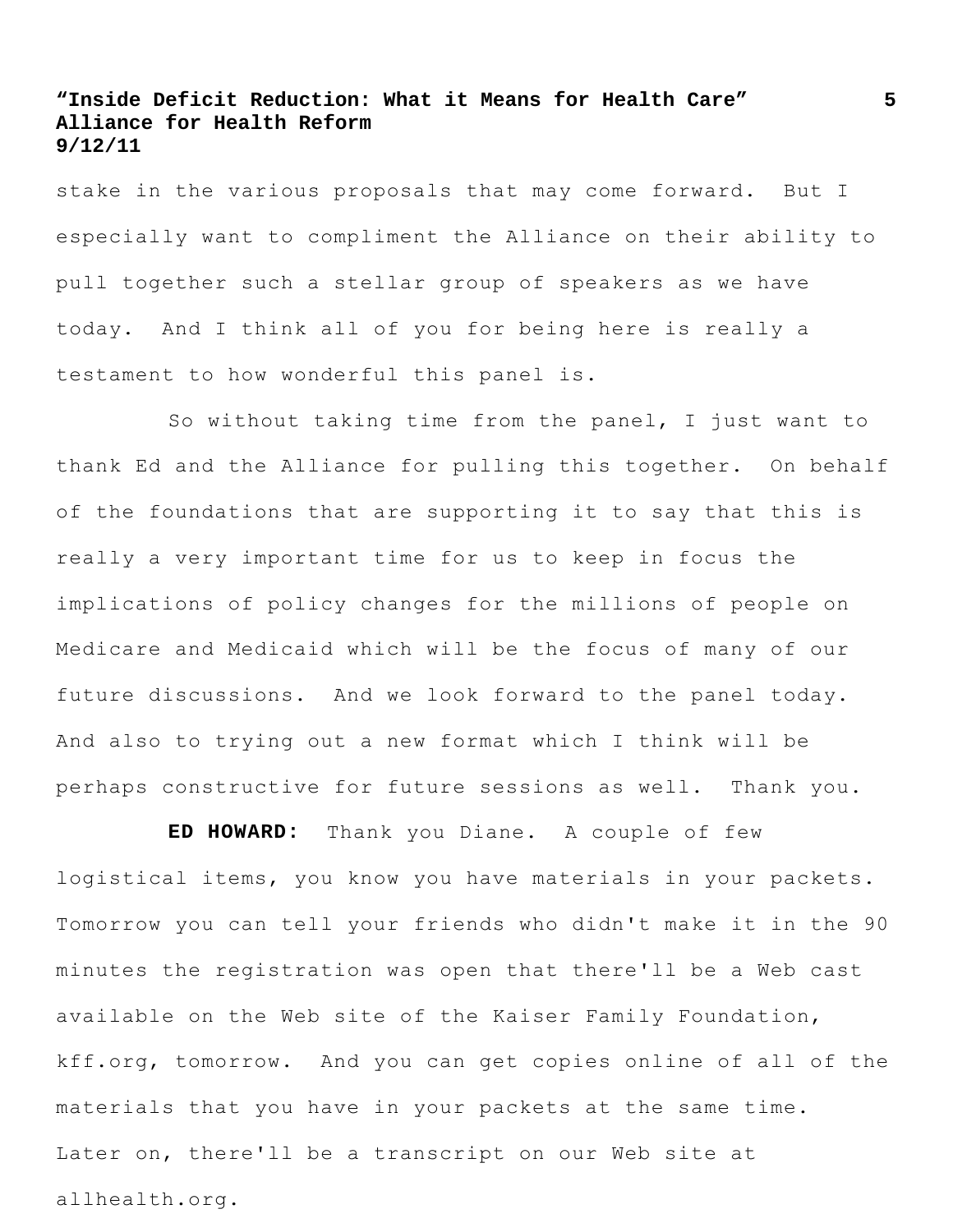You'll have a chance to ask questions, as I said, after each of the segments of the program. And there is a blue evaluation form in your kits that I hope you will fill out at the right time. We are continuing our pay for performance program that will allow you to trigger a \$100 contribution to Unity Healthcare here in the district if we get to the threshold of 50-percent of you filling out the evaluations. So, peer pressure, make your buddy fill it out as well.

Let me turn to something that- it's a good thing I don't need notes to say because I can't find my notes. Katherine Hayes is going to walk us through what this stuff all really means. Katherine is at George Washington University. She runs the GPS Project that tracks health reform on a unique and very useful Web site. She has spent years and years working for legislators― senior legislators on the Hill, both Democrats and Republicans. We think she's uniquely suited to presenting this information in as lucid and balanced manner as anybody I know. So Katherine thanks for being with us.

**KATHERINE HAYES:** Thank you very much, Ed and thank you Diane and to all the funders for making this possible today. It's great to be here. When you talk about having a good knowledge of the budget process― I was talking to Bill Hoagland a little bit earlier and I did health issues on the Hill. And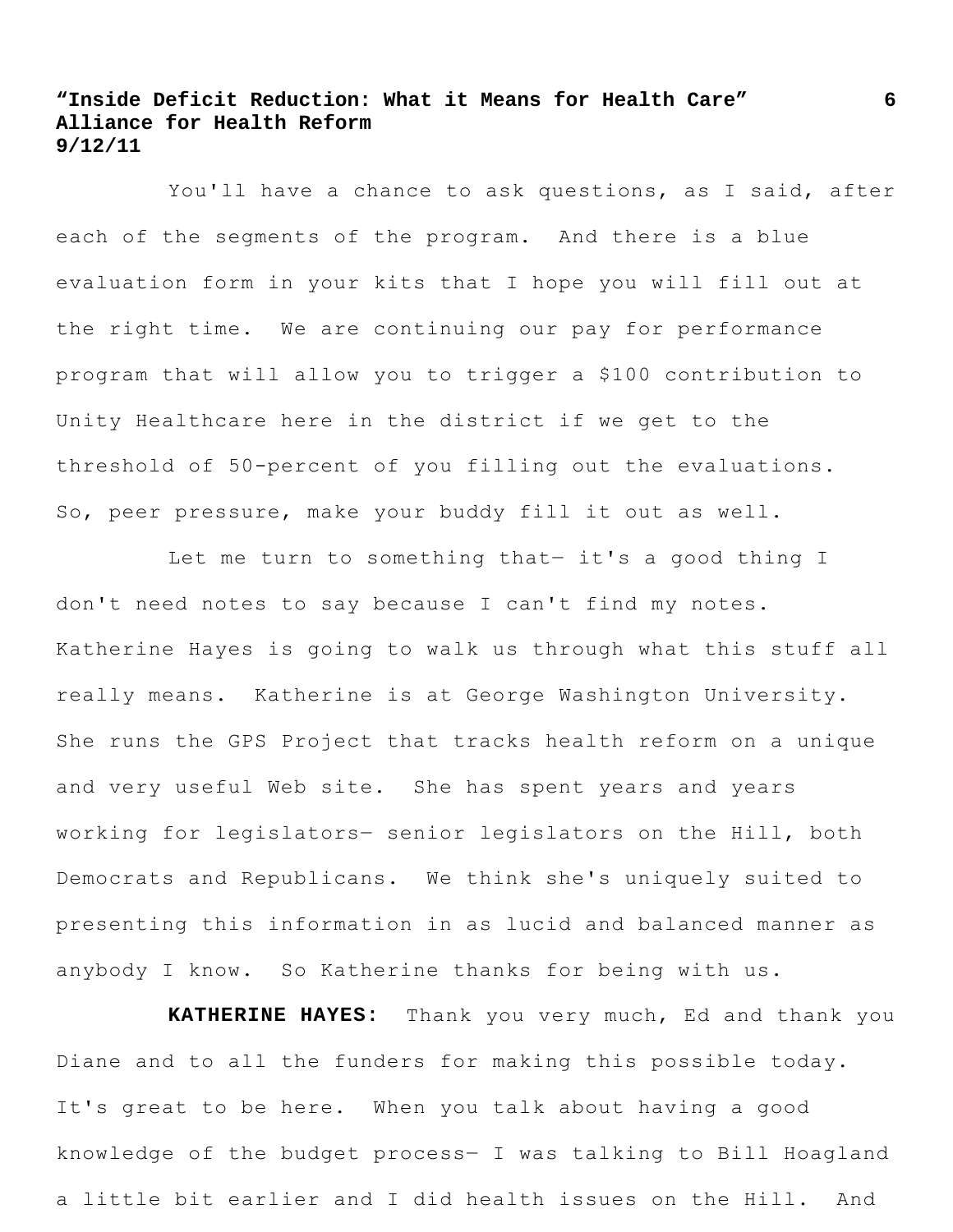budget issues. And I keep waiting to get an email from him saying look, what do you know about the budget. All you know about the budget is how to spend money not to save money.

So, with that, I do teach a course at G.W. in the Department of Health Policy, a seminar on the Federal Budget Process. And I suspect that was one of the reasons I'm here today. You know it's important to think about this in terms of when you think about the Budget Control Act and you sit down and try to read it, you know it's impossible for just a commonjust a lay person even an attorney to sit down and read it and try to figure out exactly what it means in healthcare. And so I think this is really important. You really do need to sit down with the Budget Control Act and with a copy of Gramm-Rudman-Hollings. And it's immense. And so rather than doing that, I'm going to try to give you sort of a lay person's view of the Budget Control Act and what it means.

And so I want to have a― I want to say a disclaimer first of all that a lot of this is somewhat ambiguous. When you look at the language, particularly when you get down to some of the sequestration provisions and I know there are a lot of folks in the room, particularly those with CRS and those who have a lot of experience on the budget. So, first I would ask tolerance for those if I'm going at a level that you already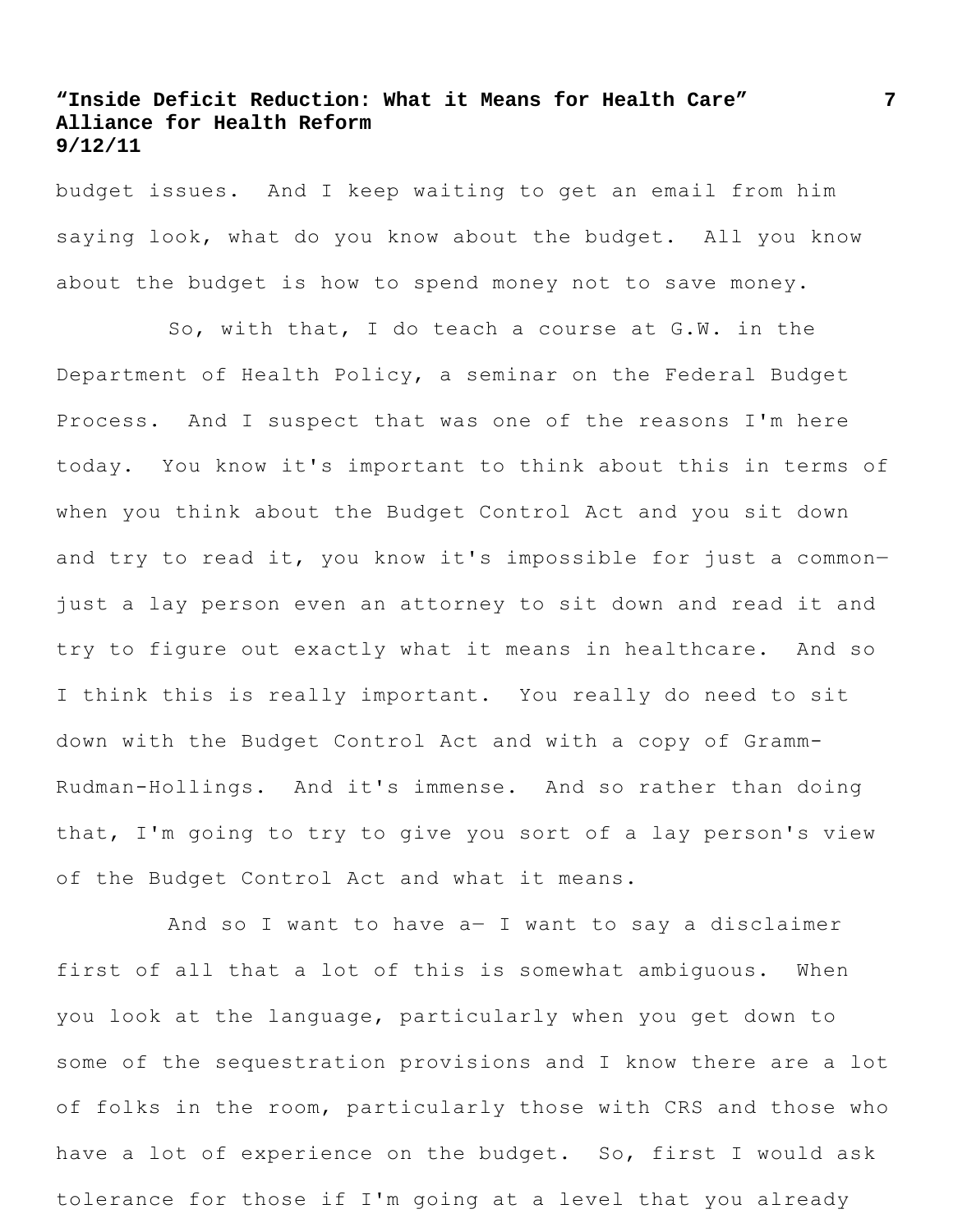know. But I'd really like to back it up just a little bit to make sure that everyone is following what's going on here.

So first of all, I want to just very quickly note the distinction between discretionary spending and directed spending. I think that's really important.

When I talk about directed spending within the context of the Budget Control Act, what I'm really talking about is annual appropriations and those programs that are funded through the annual appropriations process. Those are the programs that if Congress fails to do something about by September 30th of every year, the agencies shut down. It's the operating budgets of the individual agencies, grant programs within the agencies. When you talk about the Department of Health and Human Services, a lot of the provisions within the Public Health Service Act, funding for NIH, generally those are the types of programs that we're talking about.

When we talk about directed spending or mandatory spending, we're talking about Medicare. We're talking about Medicaid, the Social Security Act and some other provisions there. So I just sort of wanted to lay that out first of all.

Now the Budget Control Act contains five major titles, only four of which you really need to worry about unless you are working in education. The first is the debt ceiling. The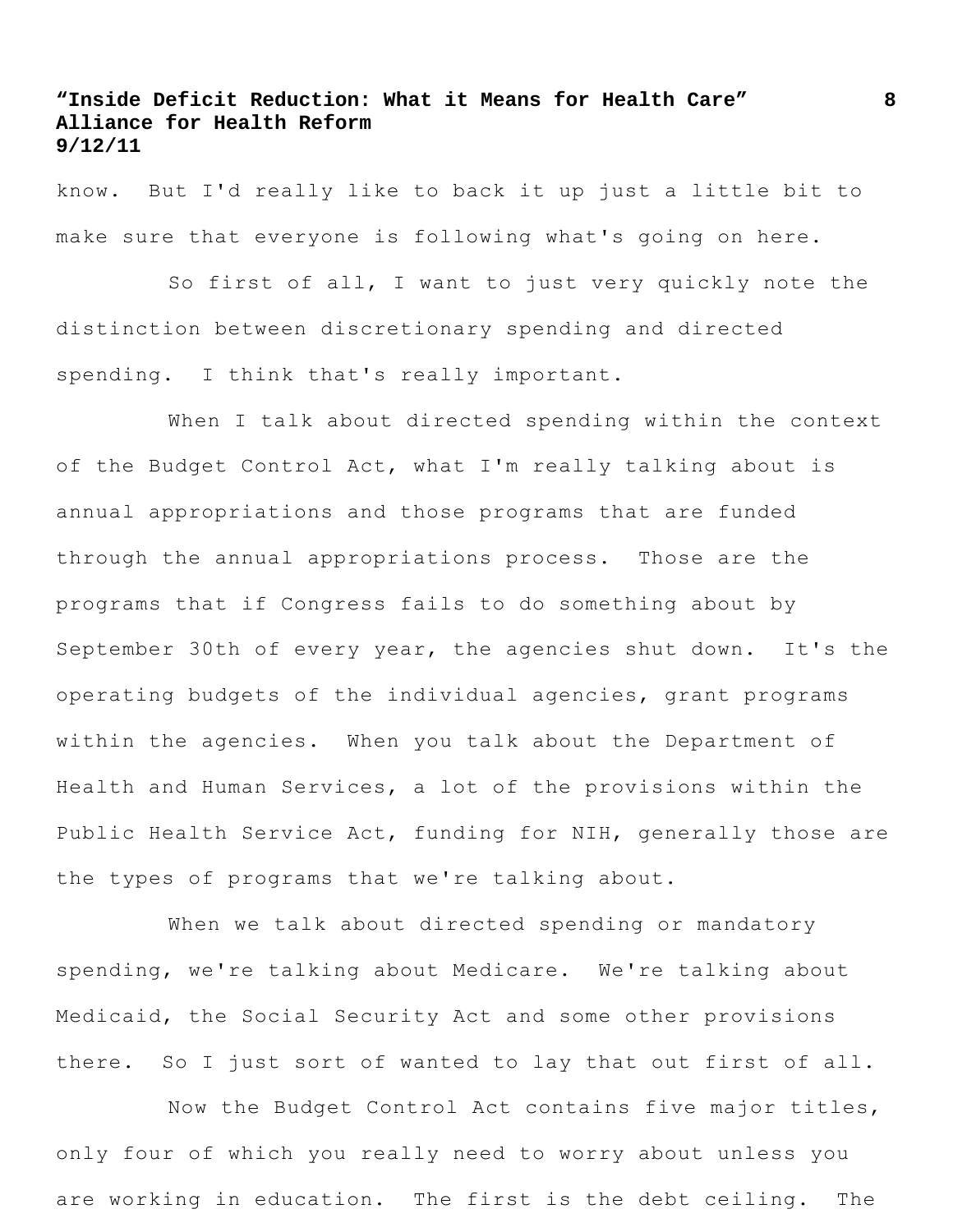balanced budget amendment vote. Third, the Joint Select Committee on Deficit Reduction also known as the super committee and I will probably refer it to both― refer to it in both ways during the course of my remarks here today.

Another thing that's really important that you need to think about is the enforcement provisions for both the discretionary spending and for directed spending if the super committee fails to reach an agreement. And I'll go into that just a little bit more. And finally there are the education provisions there.

So I thought I would start with the easiest piece of this which when you think about it is kind of humorous which is the debt ceiling increase. [Laughter] So, first of all, the original legislation allowed for an initial \$400 billion increase in the debt ceiling once the president certified that the― we were within \$100 billion of reaching the ceiling. And that happened on August 2nd of 2011. So within 50 days of that, the president has― also has the authority to certify an additional \$500 billion. And the date, if I am counting correctly and I've never really been good with math but I pulled out the calendar, it should be September 21, 2011.

Now this goes into effect if the president certifies that we are within \$100 billion of the debt ceiling. Then this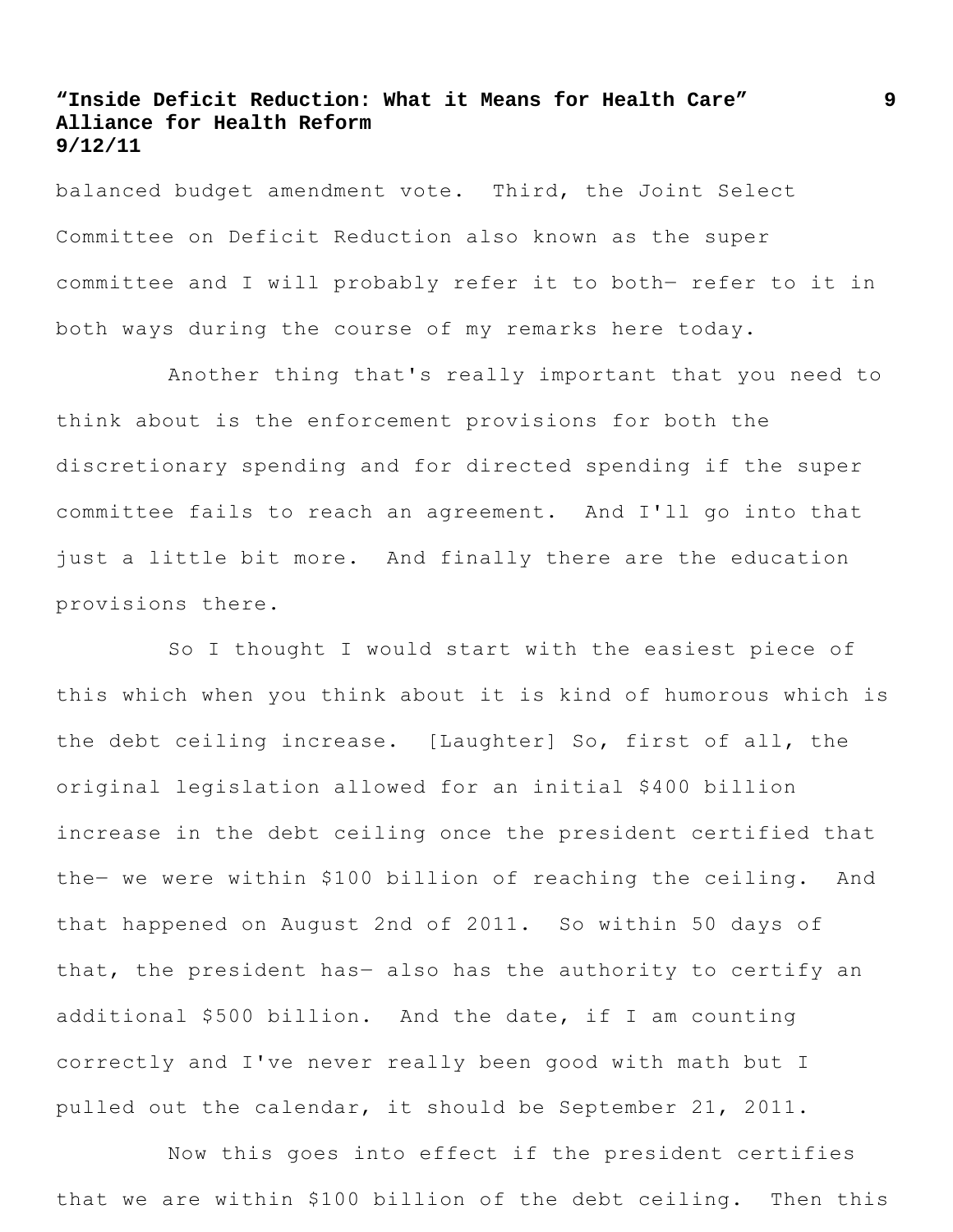disapproval by Congress. And we know now that that's not going to happen. There was a vote last Thursday. It was on SJ Reg― S.J.RES.25 which was introduced by Senator McConnell from Kentucky. And there was a motion to proceed to consideration of the resolution which is just a fancy way of saying, you know, it failed. They weren't able to get enough votes to even bring it to the floor for consideration. And it failed 45 to 52. So we know that that second installment when the president certifies it is going to go into effect. And that will take the debt ceiling up another \$500 billion.

So then it starts to get a little tricky. So if- there are several scenarios here. Congress is authorized to― Congress has authorized the president to certify and to allow the debt ceiling to go up another \$1.5 billion, a maximum of \$1.5 billion. But there are a lot of contingencies here. One is the super committee which I'll talk about in a minute. If the- if nothing happens at all, if the super committee fails to do anything then there will be an additional \$1.2 billion. So the pressure's sort of off their― trillion. Sorry I keep saying― billions and trillions, you know? [Laughter]. It's all funny money, isn't it? So \$1.2 trillion; I even have it wrong in my notes here.

So a \$1.2 trillion in deficit reduction. And if- so if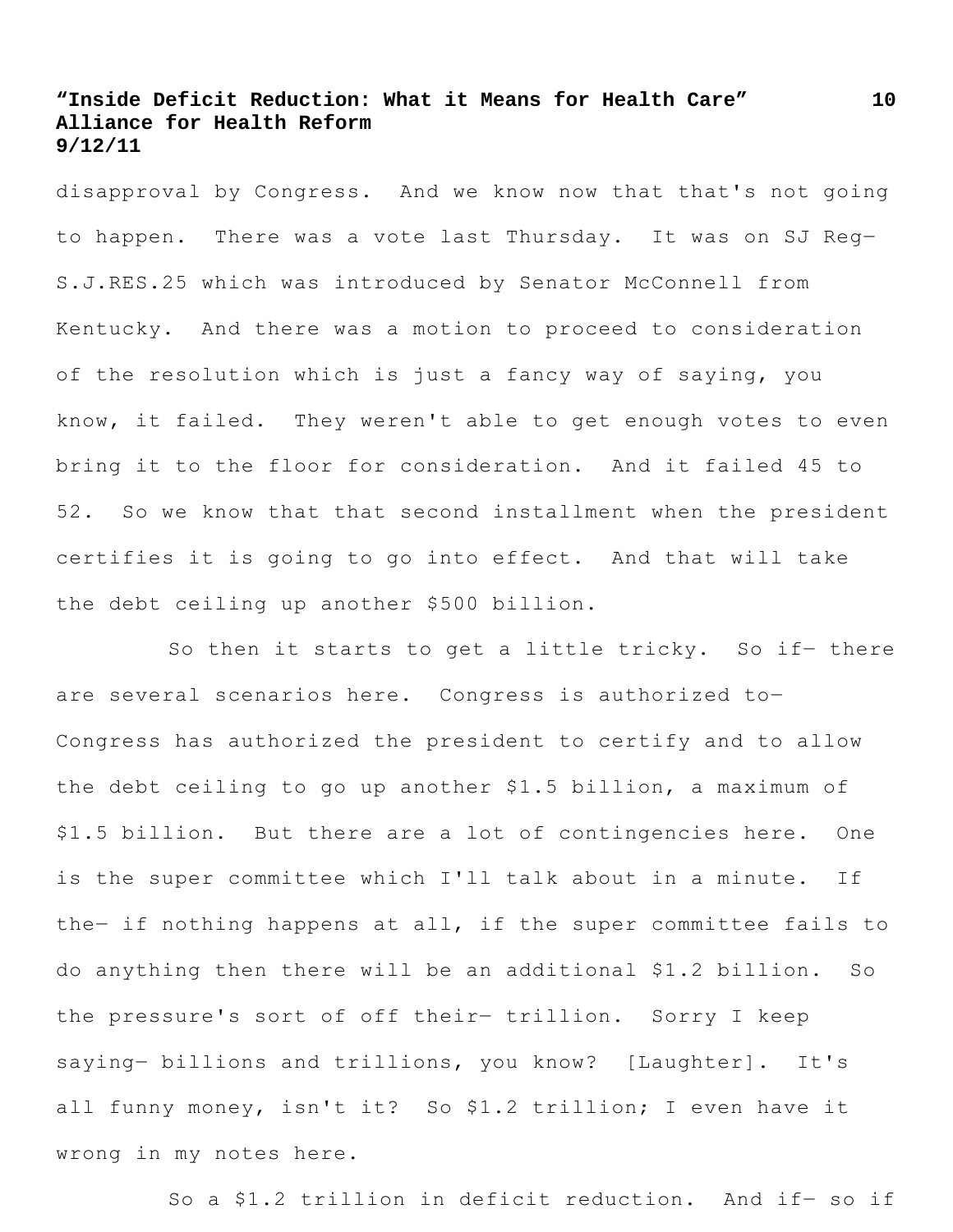approved. If the super committee comes up with a figure that's less than \$1.2 trillion that'll be approved but if they come up with an amount that is greater than \$1.2 trillion in deficit reduction then the debt ceiling will raise commensurately with the amount that they save up to a cap of \$1.5 trillion.

And then finally if they pass a constitutional amendment to the balanced budget then they can raise it another \$1.5 trillion. The president can certify again. And it is subject to a joint resolution of disapproval. And if those pass― if that passes for the final step then the president, of course, would have the ability to veto it and that could be overridden by Congress. So are we crystal clear on the debt ceiling? So bottom line, it doesn't look like we're going to have another standoff in the short-term. So things are okay for now; so just rest assured, sleep at night at least for the next few months anyway.

Okay. Now let's talk about the balanced budget amendment which is another sort of easy part of the Budget Control Act. Which is Congress is required to vote on the constitutional amendment to the balanced budget between October 1st and December 31st of this year. Now whichever house takes it up first, there are no special rules for consideration. But the second house that takes it up; there's an expedited process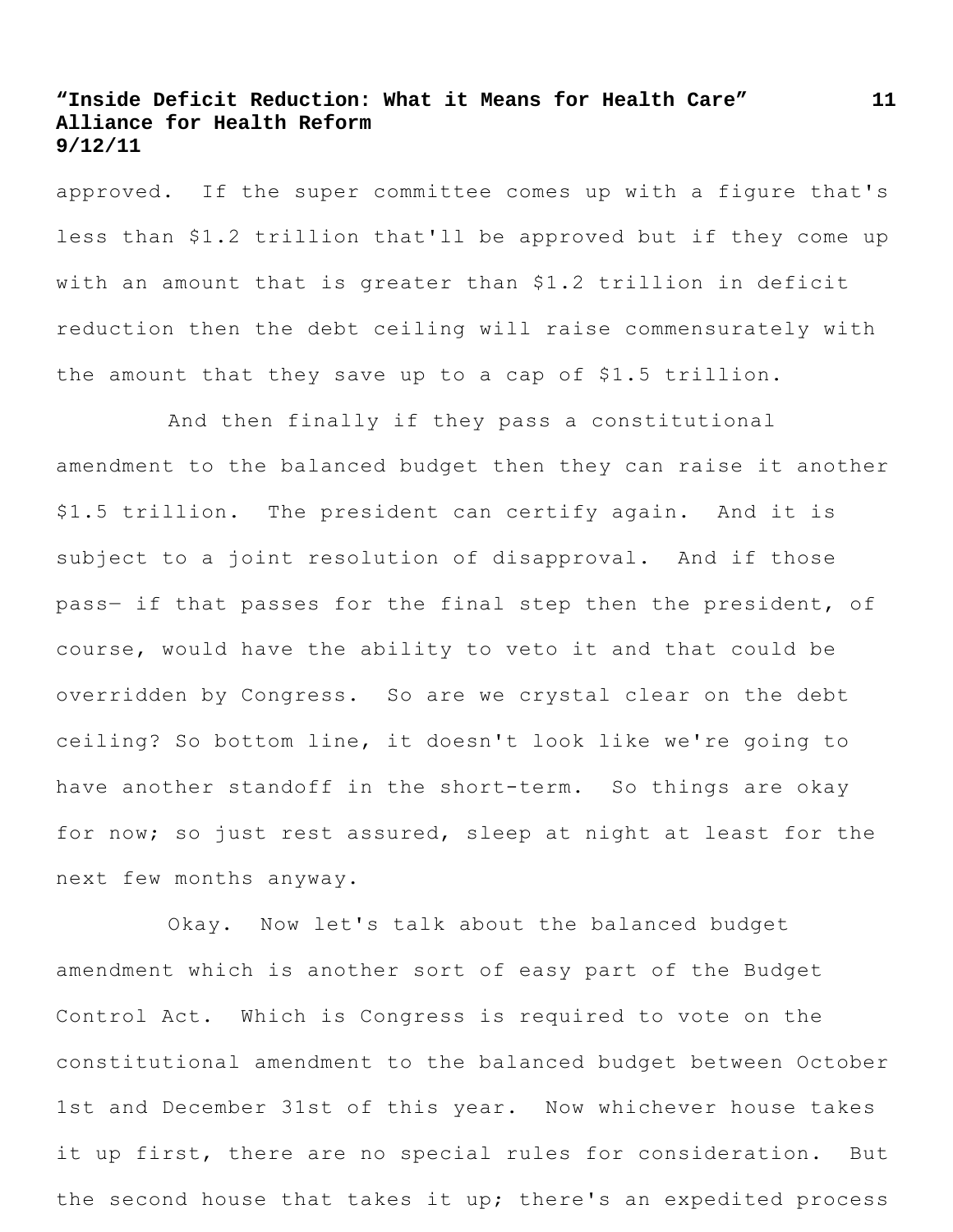watch how this happens. But again, if both houses approve it, the debt ceiling can be increased by \$1.5 trillion.

So, okay, now let's talk about limits on discretionary spending. This is where it gets a little complicated. So it helps me to really think about this in two different respects. One is you know the first thing that the Budget Control Act was cap domestic discretionary spending for FY 2013― no, 2012 through 2021. And if those of you who are familiar with the appropriations process, if you think of that as sort of almost a 302A allocation, this is an amount of money that the appropriations' committee will have. It has to be certified by the budget committee chair. This is the amount of money that Congress will have in each year to make all of their appropriations.

Now in the first two years, it's split between security issues and non-security issues. And when you start thinking about― I'm sure one of your questions is going to be what is security. Well it's- it includes the Department of Defense. It includes the Department of Homeland Security, the Department of Veterans' Affairs, Intelligence International Affairs and I always mess this one up, it's the NNSA; the National Nuclear Security Administration. Anyone? So anyway, it's not an agency that I have had very much dealings with in my career in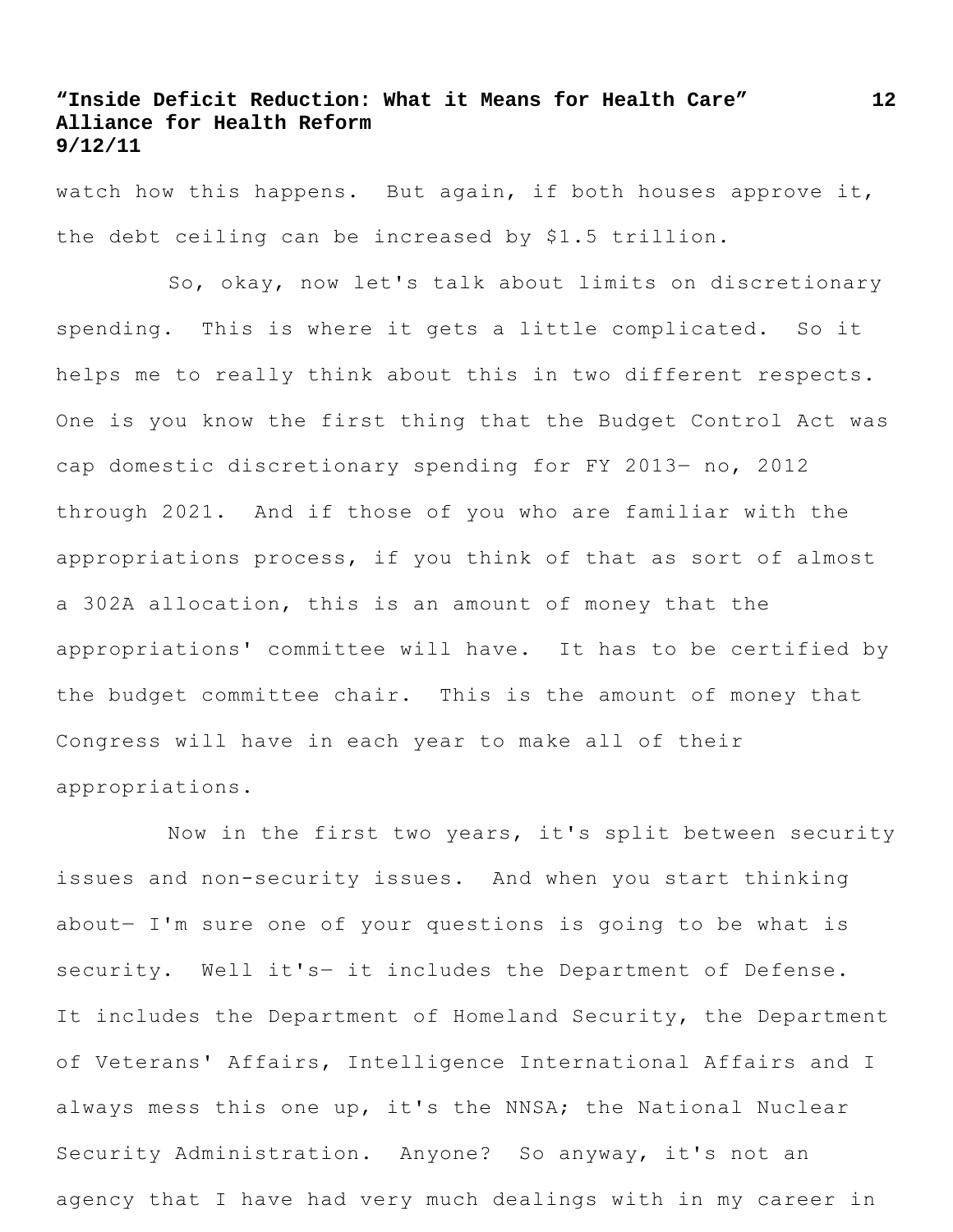healthcare. So please forgive me if I didn't get that right. And then non-security is everything else.

So when you look at these budget caps and there is a sequestration process to enforce that too. Let's forget about the Super committee for a minute and let's forget about directed spending and what's going to go on. But we know now that we have these caps in place― these appropriations' caps that we're going to have to live under. So what happens if Congress appropriates money above and beyond the level of the caps?

Well first of all, at least in the Senate which I'm most familiar with, those can usually be enforced through a budget point of order. So if someone brings an appropriations' bill and it'll probably be toward the end of the process, if they move the bills- if they move them separately. But at the end of the year as we end this fiscal year, if the appropriations' bills that are going through Congress start to push up against that cap, you're going to hear a lot of talk about that and see some folks objecting on the floor raising a budget point of order on the Senate floor against these appropriations' bills. And that could cause some problems.

But if that does not happen, there's also a sequestration process for across the board cuts in domestic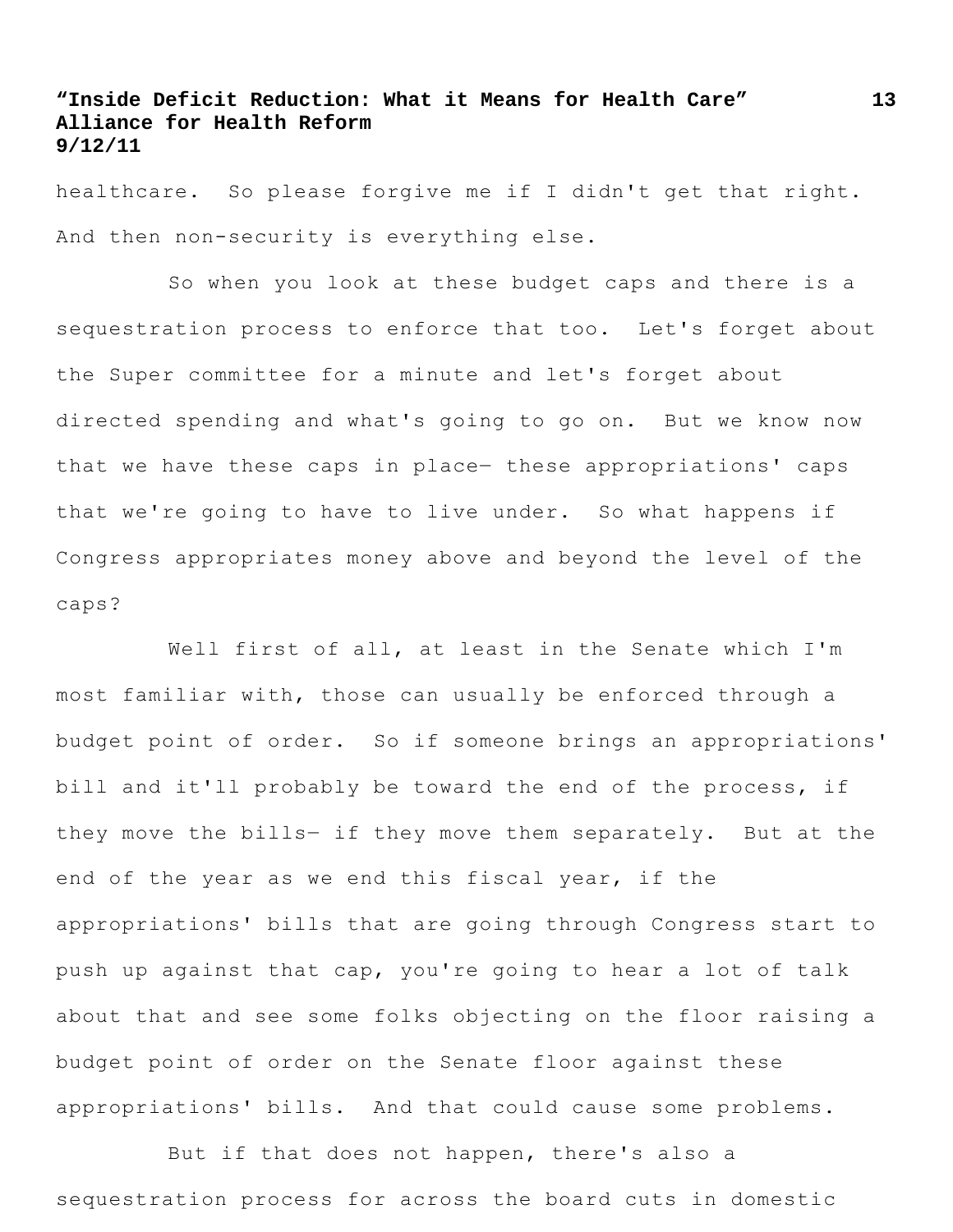exceeds these caps. So think of that cap sort of separately. Those are the appropriations' caps that can be subject to sequestration. And sometimes when I've heard this described, they tend to get muddled together a little bit. But this'll be really important if in fact the super committee does pass a deficit reduction package. Just keep in mind that these appropriations' caps― the domestic discretionary appropriations' caps will still apply.

So, let's talk about the annual enforcement or maybe we should talk about- I think I already did that. Let's talk about the Super committee a little bit. So it's the Joint Select Committee on Deficit Reduction. Now the legislation, if you read it or the law if you read it, tells them that they need to save \$1.5 trillion over the next 10 years.

And, but the number that you're really hearing a lot is \$1.2 trillion not \$1.5 trillion. So you're probably wondering a little bit about what the discrepancy is there. But just know that they can come up with an amount that is anywhere between \$1.2 trillion and go up to \$1.5 trillion but still won't be subject to sequestration. If they don't quite meet the \$1.5 trillion amount, there will be no sequestration. But if they are- if they come in less than that, there will be. And we'll talk about that a little bit in a minute.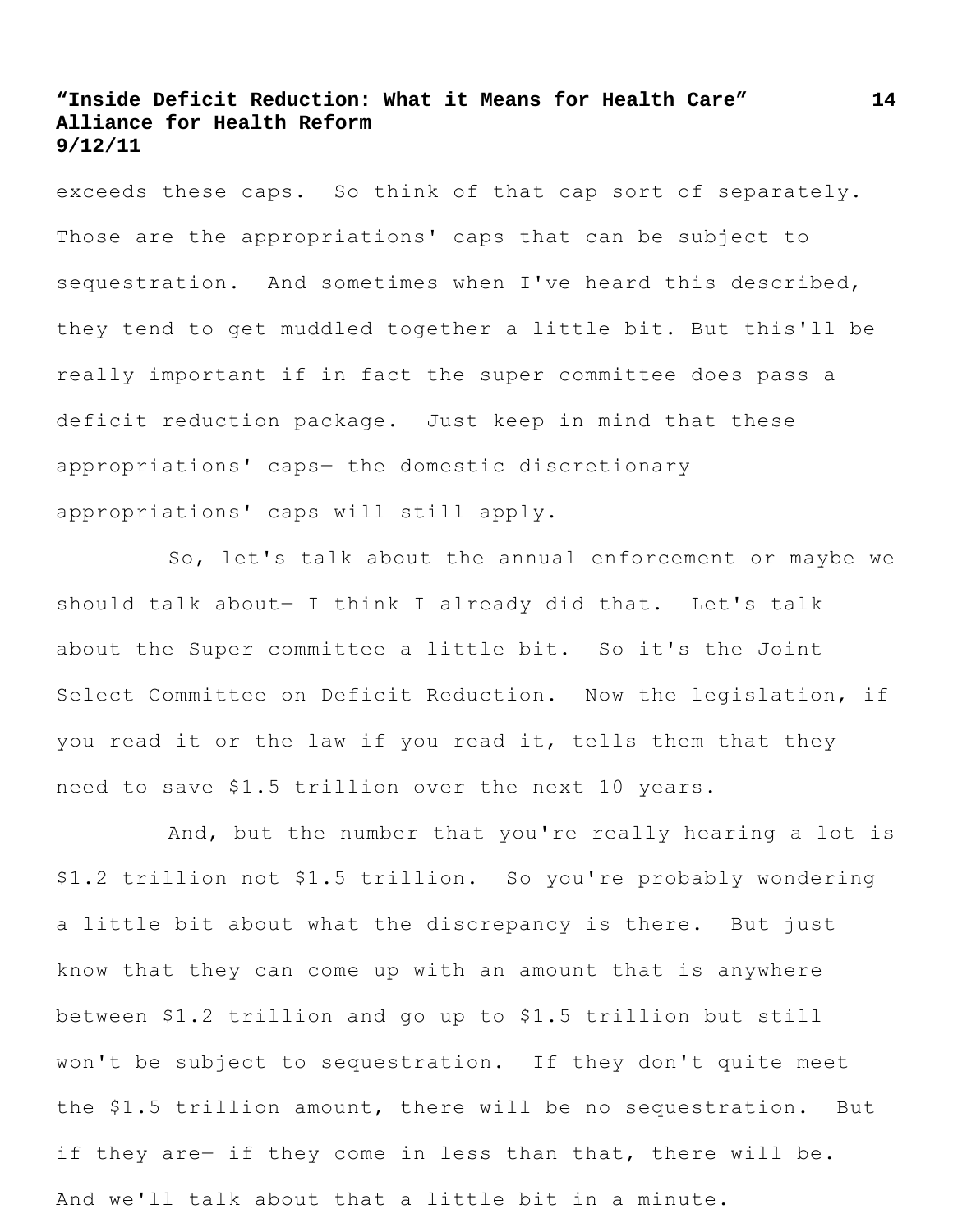There are expedited procedures for virtually everything in this bill. There are separate expedited procedures for consideration of the super committee proposal, for consideration of the debt limit votes. So it's just important for you to know that filibuster, by and large, will not apply. So keep that in mind as well.

If there is no deficit reduction enacted by January 15th of 2011 and that's a minimum of \$1.2 trillion, automatic spending reductions go into effect on January 2, 2013. Yes, I did say 2013 not 2012― 2013. So that gives Congress a year to intervene and keep these cuts from going into place.

Alright, let's talk a little bit about the super committee deadlines. There is a provision― I mean there is something in your packet- a document I saw in your packet- that had all of the deadlines in it that you can use. It's- I think it's the RNC or- let's see. The Republican Study Committee; it lays out all the deadlines.

The ones I'm going to go through. The first one was the August 16, 2011 appointment of committee members. That's already happened. And I'm sure you're― we can talk briefly about them but I don't think we need to go into a lot of detail about that. And they had to meet. Their first committee meeting deadline was September 16th of 2011. And that has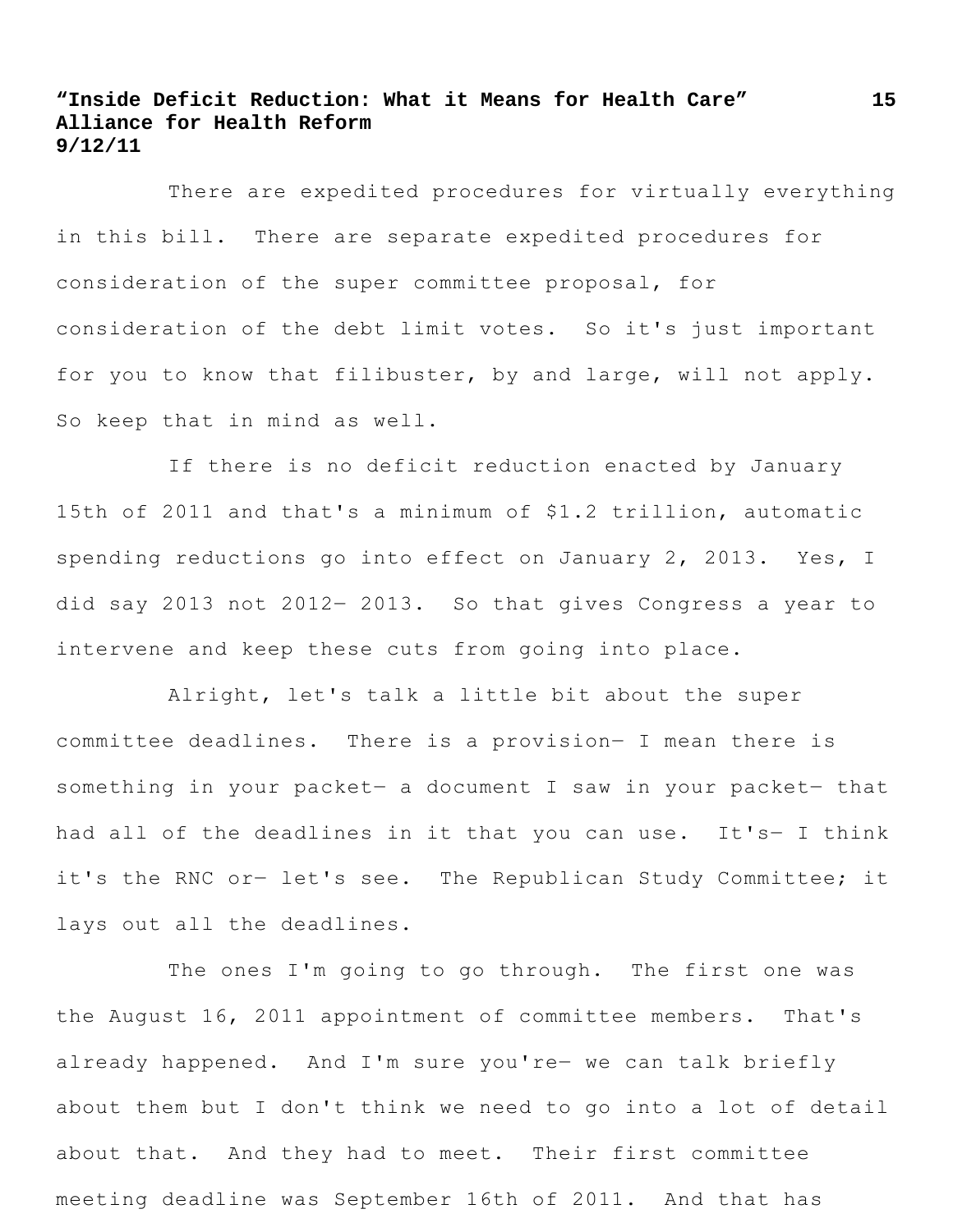already happened as well. They met last week for the first time.

So, September 14th will be the next date in terms of the Super committee. The Republican Study Committee also includes a lot of the other procedural deadlines. But I'm sort of- I'm sticking to the super committee for now. So on October 14, 2011, the House and Senate committees of jurisdiction may make recommendations to the Super committee. So you may see members of the House Ways and Means Committee; House Energy and Commerce Committee; Senate Finance Committee and other committees to the extent that they can get agreement. And I understand some members will be sending comments separately. I have heard that perhaps Senator Hatch may be sending recommendations separately on behalf of Republican members of the committee. But that- the date by which the committee hasthe committees of jurisdiction have to send members to the Super committee are October 14th.

By November 23rd of 2011, the committee members must vote on a proposed deficit reduction legislation and report that legislation. So November 23rd. So there's some interesting rules that apply to the Super committee too that we don't typically see in― do I just have a minute left? [Laughter]. Okay. I'll go quickly.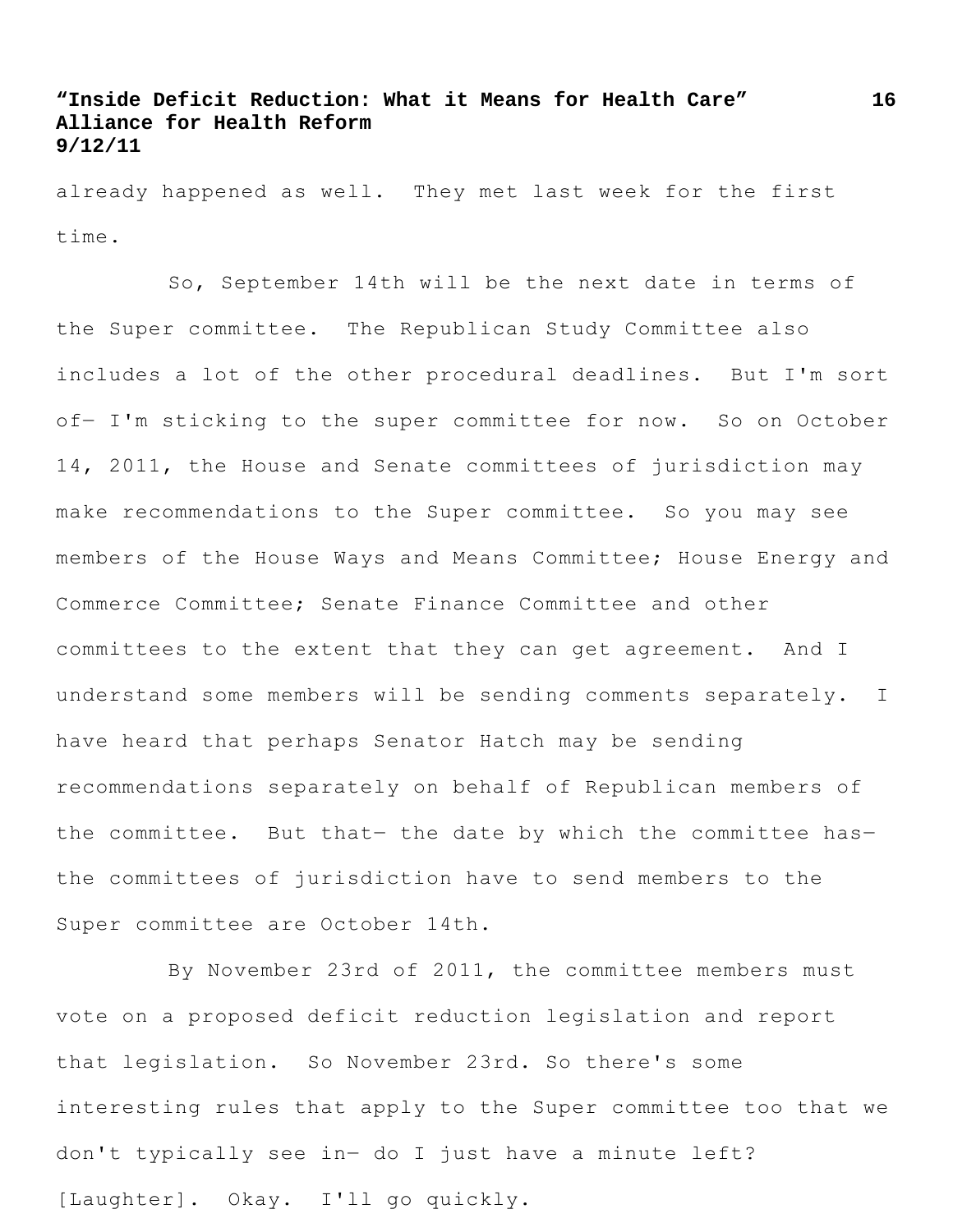**ED HOWARD:** The Chair will recognize the general woman for an additional―

**KATHERINE HAYES:** Okay. I will― I will―

**ED HOWARD:** ―three minutes.

**KATHERINE HAYES:** Okay. I will move quickly. Never mind about the interesting rules of the super committee. You don't really need to know that. [Laughter]. On December 2nd, if it's adopted and I won't even go through these because you have them in your proposal. So, we're skipping over the members because you all have access to the press and you know who those are.

And then let's finish up here with the deficit reduction fall back and talk a little bit more about this. So if the super committee bill is passed by January 15, 2012 then we will see those go into play. We will see whatever changes they make go into place plus remember the domestic discretionary caps still remain in place. But there's nothing that precludes the super committee from making changes in those caps. So keep those in mind. They can make changes in revenue. They can increase taxes. They can make cuts. You know although the super committee― the sequestration and I'll get to that in a second. There are certain exempt programs. The super committee can make reductions in Medicare and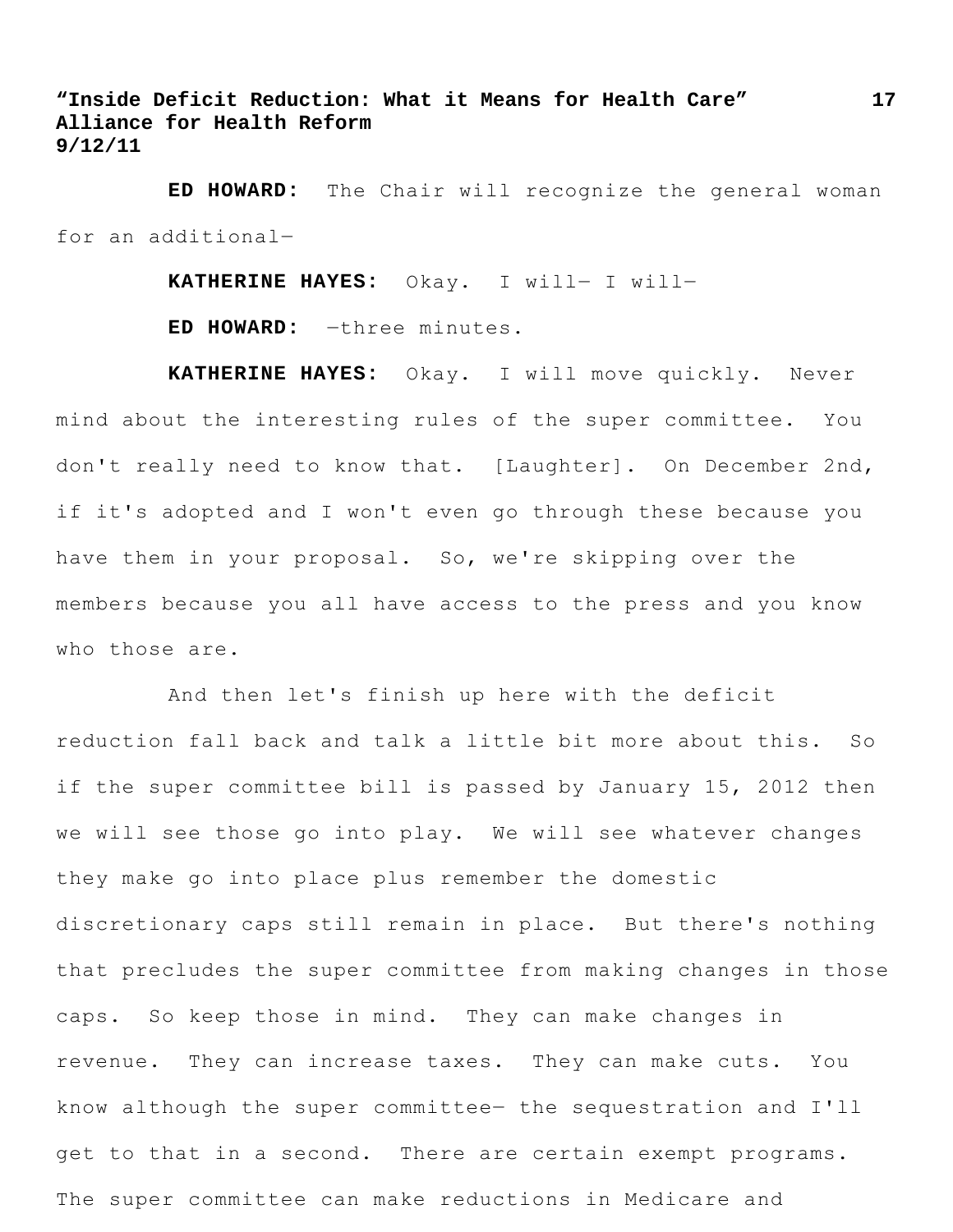Medicaid beyond those limited by sequestration. They can also make changes in the health reform proposal as well.

The automatic spending reduction's amount of \$1.2 billion or any short fall, if the committee for example only comes up with \$900 billion in savings then the sequestration will apply to the difference less net interest on the debt. So, and it will be divided into both― also if they don't go into effect, the discretionary caps will be revised. And they'll be split equally between defense and non-defense. And notice that's a little different than security and nonsecurity. As I read it, it looks like they define that differently once- in the first two years for the domestic discretionary spending caps. I'm getting a nod from Bob so I have that right.

But in the first two years, there's a difference between security and non-security and the domestic discretionary spending caps in the appropriations. But if they fail to meet the \$1.2 billion deficit reduction target, those deficit caps are renegotiated. They're spread throughout the life of the deficit of the― through the 10 year period and will be defined between defense and non-defense. Which as, if I remember correctly, has functioned 50 of the budget not that anyone probably cares but. Okay. Then there'll be a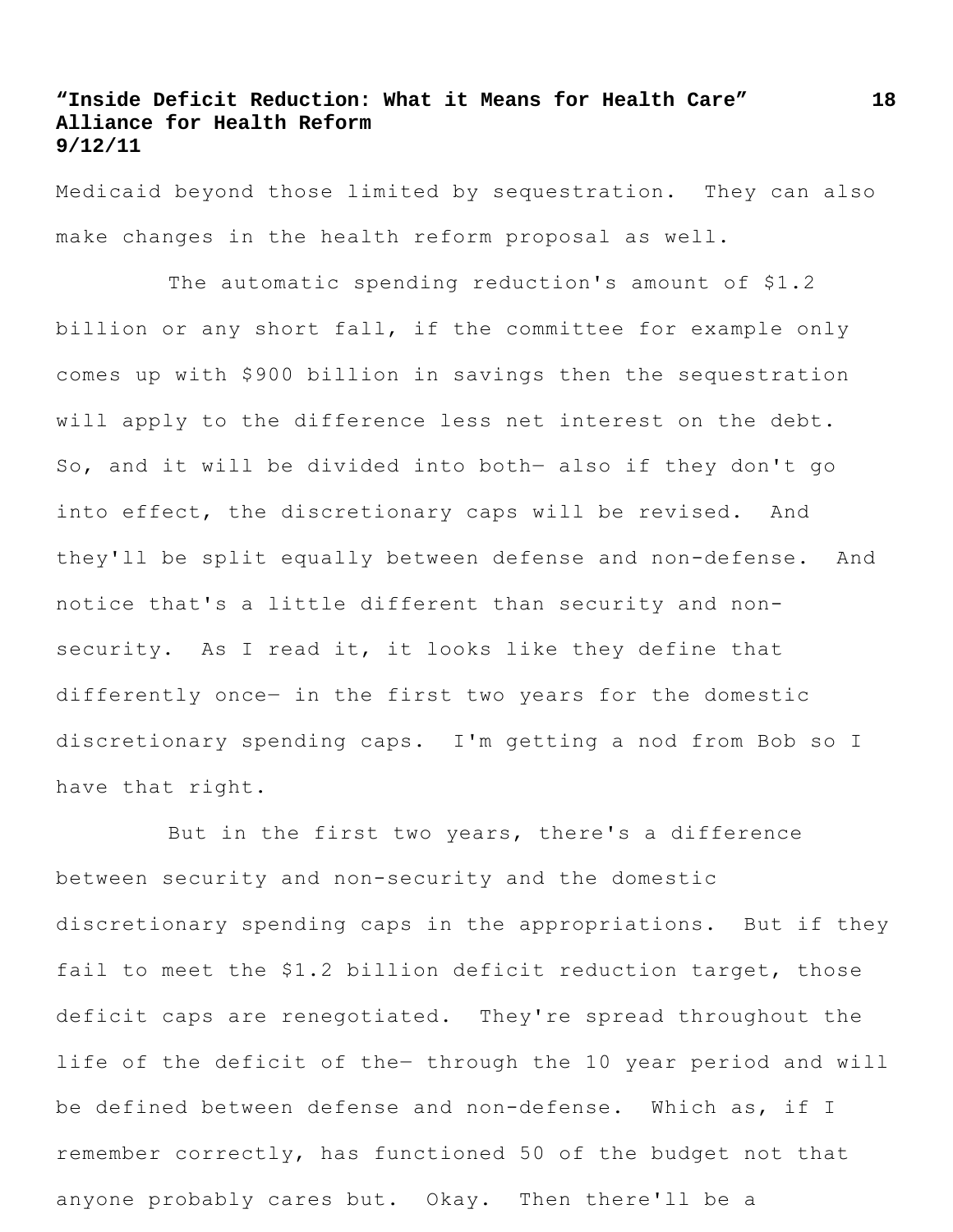proportional division between discretionary and direct spending. So it, both Medicare and appropriations will be hit.

In the sequestration however, certain direct spending is exempt. And those are the provisions that we have seen and that we dealt with in Gramm-Rudman-Hollings which I think is Section 255 of the Budget Act if- if you want to take a look at that. But they do exempt Social Security, Medicaid and Medicare is limited to 2-percent. And the spending reductions, as I noted, will begin January 2, 2013.

And I was asked also to give you a brief on the history of sequestration. I guess in the no minutes that I have left I will say that sometimes it has worked, sometimes it hasn't. [Laughter]. So thank you all very much. And I apologize for going a little over. This is much―

**ED HOWARD:** That's the best summary of the sequestration device that I have ever heard.

**KATHERINE HAYES:** Yeah. Well I just keep remembering last time I was here, I was asked to explain the Administrative Procedures Act in 15 minutes or less [inaudible].

**ED HOWARD:** Stay put if you would for just a couple minutes. We promised to give you a chance to ask questions but I would ask that the questions be limited to the kinds of clarifying questions that you might have as opposed to trying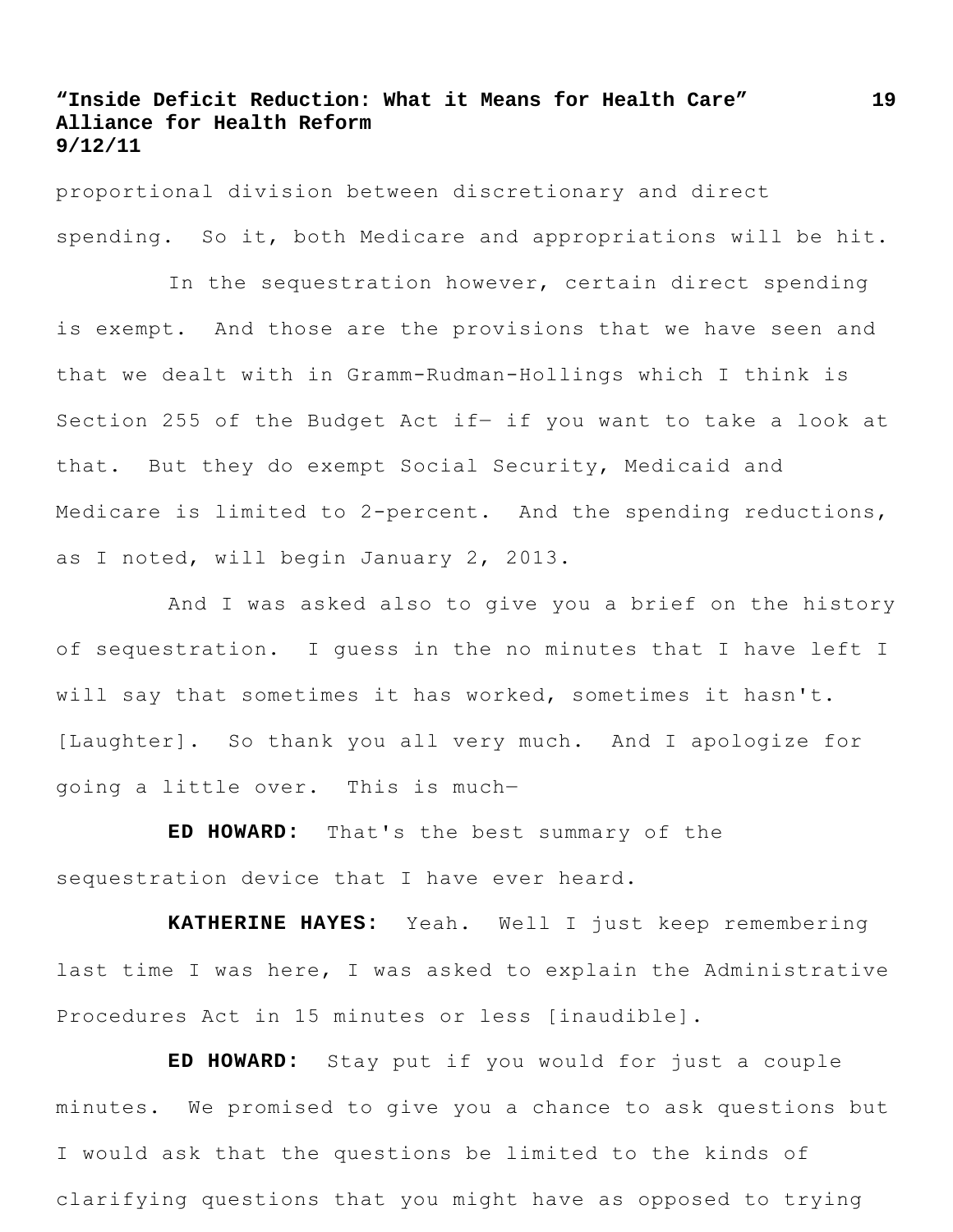to argue with Katherine about whether something ought to be in that or not. Yeah, I- [Interposing]

**KATHERINE HAYES:** And I won't be at all offended if there's someone here who knows a lot more about this than I do that would like to clarify. Because it really is technical and there is a lot subject to interpretation here I think.

**ED HOWARD:** And I would urge you not to use your green cards to- but to go to the microphones so we can get them. I-Katherine, one thing that occurred to me as you were talking about the super committee having the power to make changes in the Affordable Care Act and that is do they- do those changes have to have a budget impact? I remember when they were enacting the ACA; there was a lot of talk about not being able to take up things that didn't have a budget impact. And I'm not sure if I got that right because Bill Hoagland is shaking his head no.

**KATHERINE HAYES:** Well it― you know those are subject to reconciliation instructions. And this isn't reconciliation but there are no amendments in this process. So I think they can pretty much do anything. As I understand it, there are no limits. They can do pretty much whatever they want as long as they come up with \$1.2 or \$1.5 or even less. So, revenues are on the table, everything.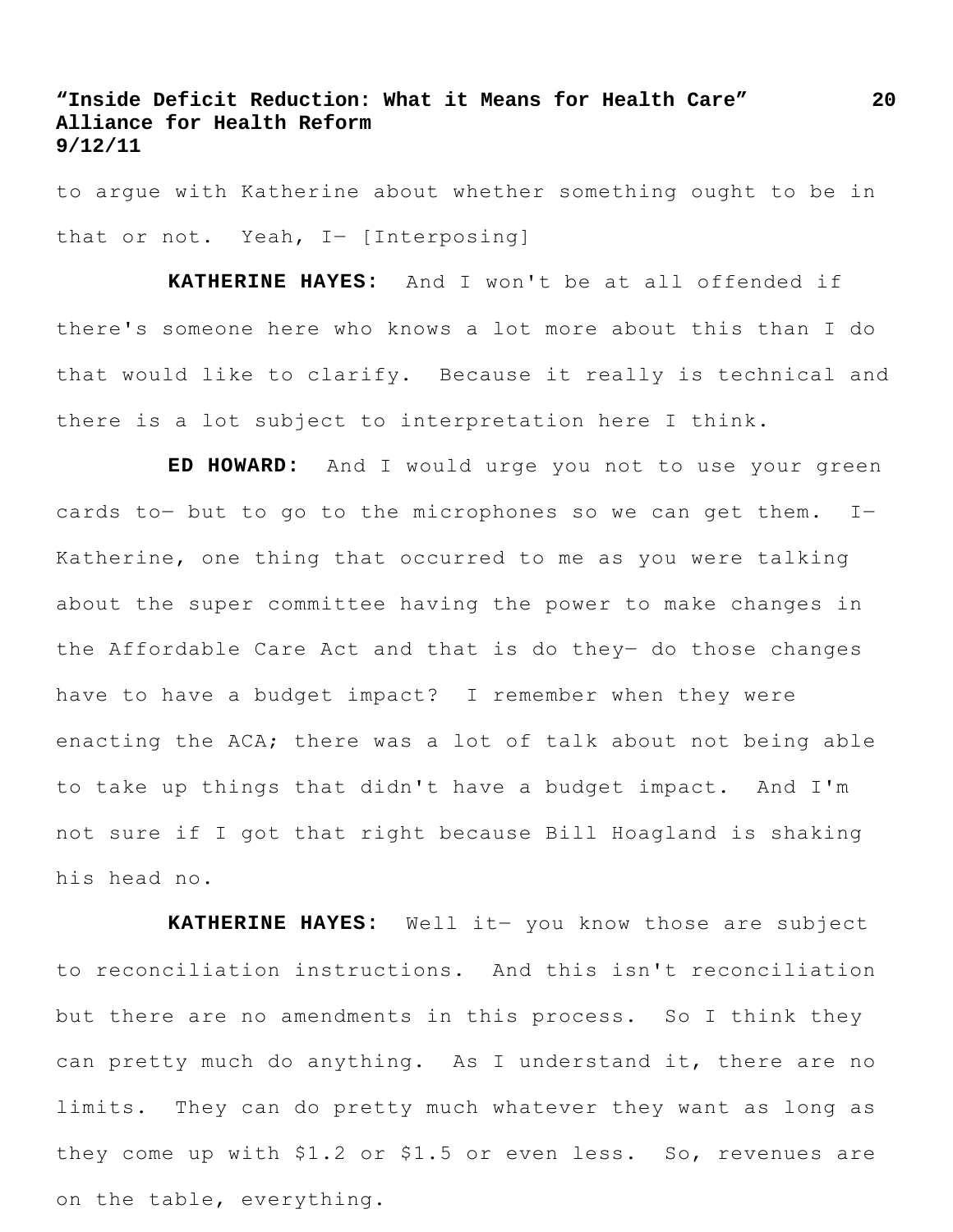**ED HOWARD:** Any other clarifying questions for Katherine? Well that is a tour de force.

#### **KATHERINE HAYES:** Okay.

**ED HOWARD:** Thank you very much. And we'd like to ask our next panel to come for― you'll get another chance to ask Katherine questions at the end if you will. I'm going to take advantage of the time while our panel is coming up and the stairs are over here to give them the merest of introductions. Bill and Gail over there, I think we have Bob here. I was making it easier for you― Gail to come in late because I thought we would come in this way.

**GAIL WILENSKY:** Yes. Thank you. Good thing I didn't come in as late as I thought I would.

**MALE SPEAKER:** You want me to sit here?

**ED HOWARD:** Yes sir. Thank you. As promised, you're now going to hear from three extremely well respected Washington analysts. We're going to start with Bill Hoagland who's the vice-president of public policy at CIGNA and the former staff director of the Senate Budget Committee, former budget advisor to then senate majority leader, Bill Frist and a member of the Dominic― Dominic Rivlin Deficit Reduction Task Force of the Bipartisan Policy Center that reported late last

year.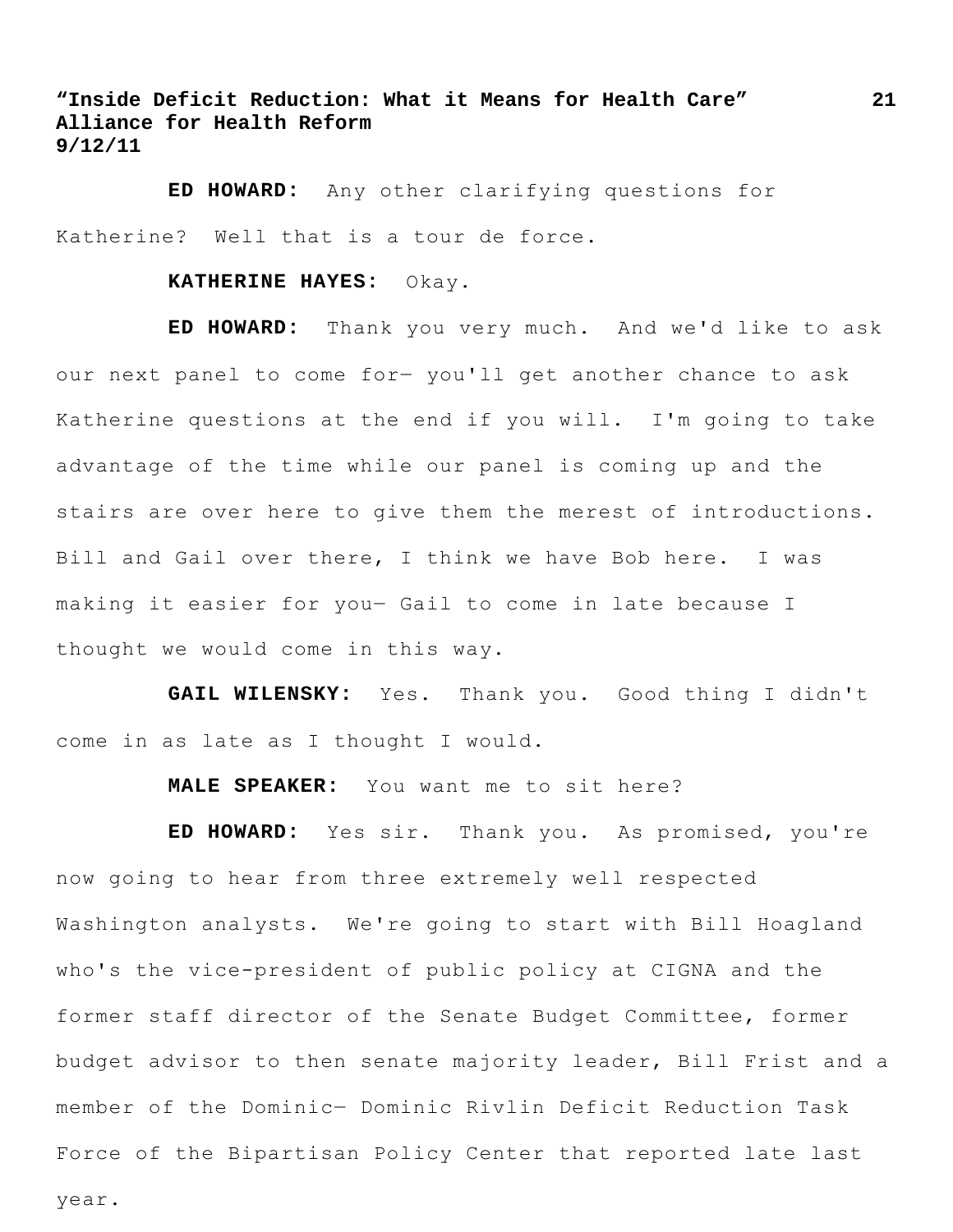Bob Greenstein, to my immediate left, is the founder and president of the Center on Budget & Policy Priorities. He's a former administrator of the USDA's Food and Nutrition Service in the Carter administration and the recipient of the MacArthur Foundation's, so called, Genius Award.

And at the far end is Gail Wilensky, a health economist extraordinaire and senior fellow at Project HOPE, senior advisor on health and welfare issues to President George H. W. Bush and a former administrator of what is now the Center on Medicare and Medicaid Services.

All deserve better introductions than that but we want to get started and give them as much chance to talk about what they see as the important aspects of this process as we possibly can. And Bill, we've asked you to kick it off.

**BILL HOAGLAND:** Is this on? Yeah. Katherine didn't get a chance to talk about the powers of this special committee. And I thought it was appropriate for a group of 12. I think they have apostolic powers. [Laughter]. There's no question in my sense that the author is authorizing authorities that are granted under this act to this committee are broad. They're unique and even somewhat, I believe, unprecedented.

In less than five minutes, Ed asked me to provide the setting for this Joint Select Committee and with a focus on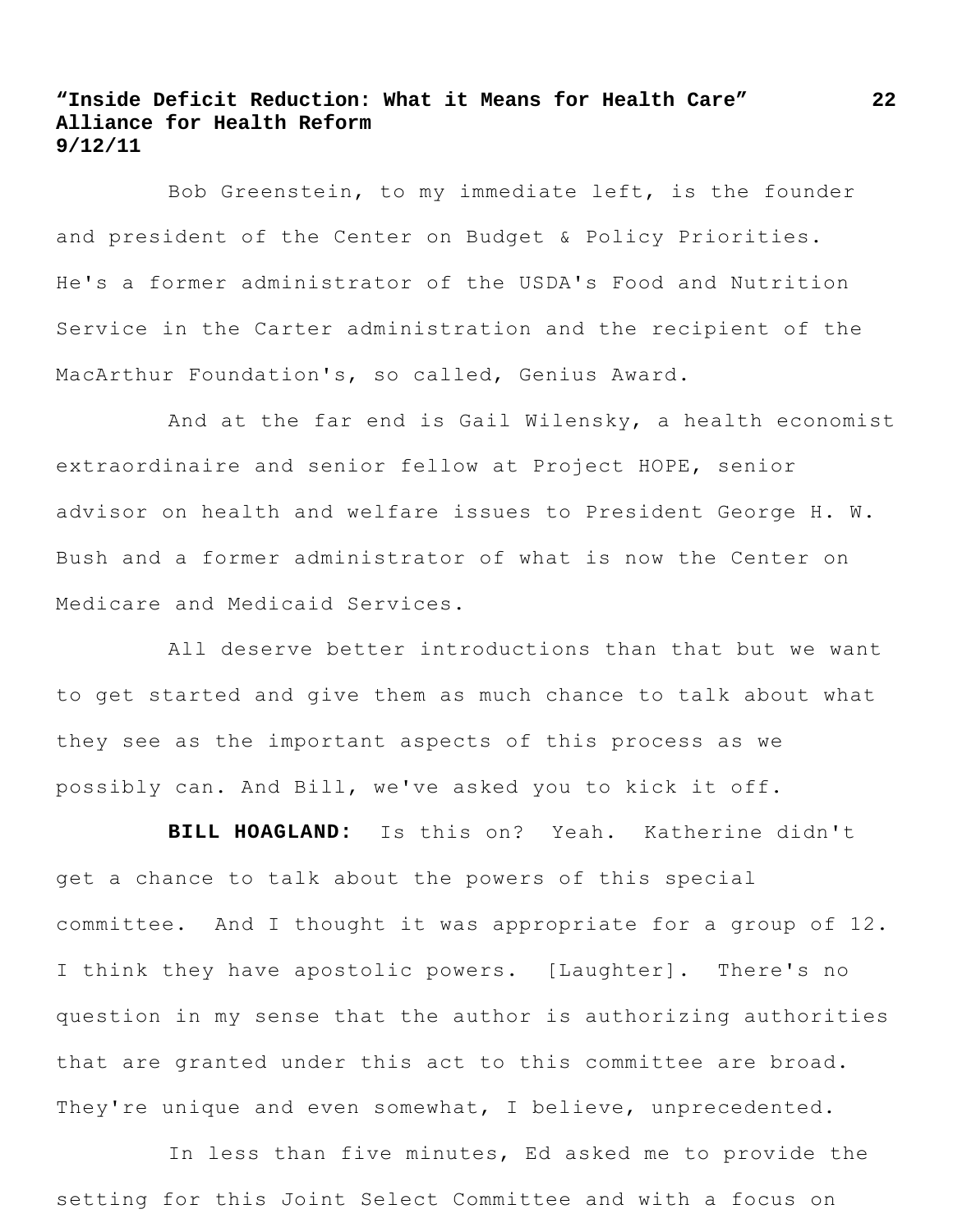without the crutch of some PowerPoint slides is maybe a challenge but bear with me.

First of all, as everyone I think is well aware in this room, the level of debt and deficits that are at historically high levels. The deficit for the current fiscal year that will end in a couple of weeks here will reach nearly \$1.3 trillion or over 8.5-percent of GDP. And that's four times the average annual deficits over the last 40 years.

And the real concern, highlighted of course by the debate that we've had over this last summer that led to the establishment of this special committee is the fact that debt held by the public, that's debt going back to the founding of this country, accumulation of debt sought from the beginning minus the surpluses, will reach over― close to 70-percent― 67 percent of GDP. And that's almost double the historical level over the last 35 years.

It's unprecedented except for the period immediately followed World War II. But then remember after World War II that debt we owed to ourselves not to 50-percent of the foreign entities that are out there.

And while an extension of current law policies and boy, I assume we may get some questions about the baseline. But if you assume the extension of current law policies, meaning that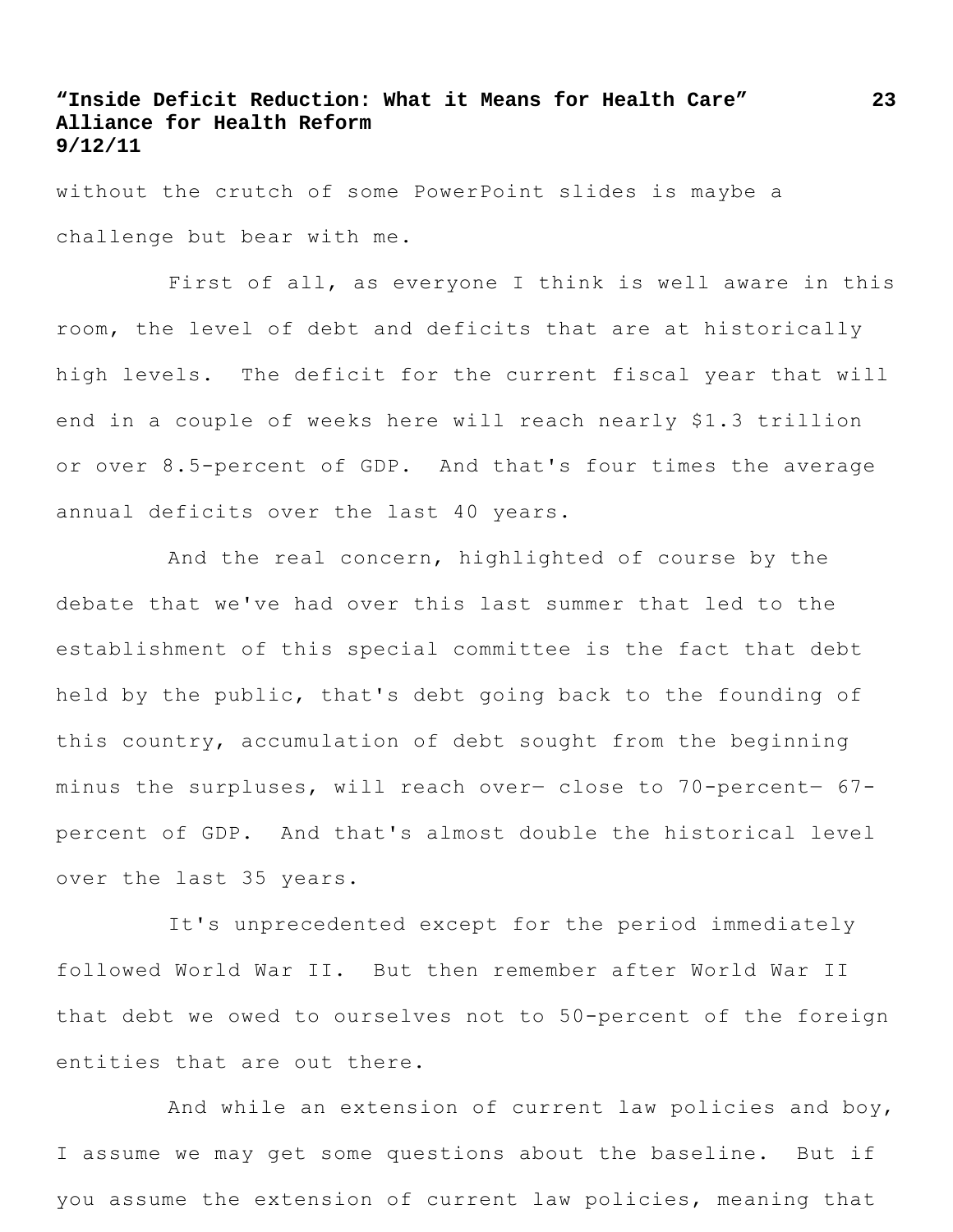reduction goes into effect. It is in― it is true that it's possible that the picture improves rather dramatically that deficits come down to about 2.5-percent of GDP and― but debt to GDP remains at about 60-percent.

And if you do not assume that then we have a real problem where the debt to GDP is going to continue to grow under what we call the alternative baselines where you don't assume those expiring tax provisions and you don't assume the 30-percent cut in Medicare reimbursement rates under SGR. We're up around about 115 - 120-percent unprecedented.

So within this framework, what is the challenge that is confronting this select committee and how will it impact healthcare spending? I think the president, himself, made it very clear last Thursday night when he addressed the joint session that healthcare spending is what is driving federal expenditures. Now we all know, I think, in this room very broadly that over 55-percent of all federal spending falls into that category considered mandatory spending and entitlements.

Now I would argue that the Budget Control Act has for all practical purposes and Katherine made this point about the appropriate accounts that that portion of the budget, that 55 percent of the budget is entitlements. If you add in interest, we're up to about two-thirds. That latter one-third I would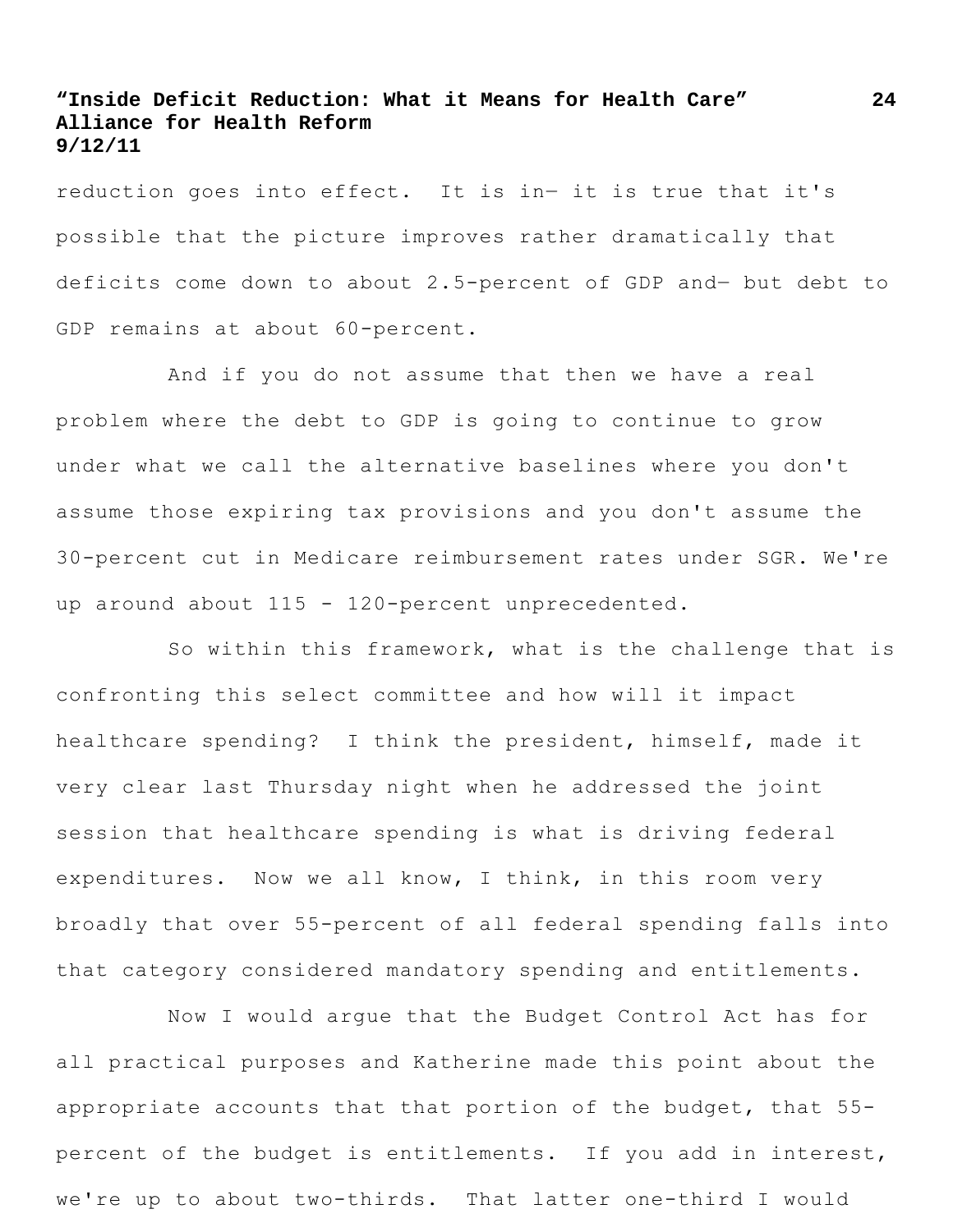agreement. The caps for these accounts that Katherine talked about are effectively― will have an annual rate of growth of 1.2-percent over this next decade. And in real terms that means after adjusting for inflation, it's negative growth in those― on those accounts.

And I consider those accounts to be the seed corns' accounts for federal investments in science, NIH education, research, community healthcare centers and infrastructure. So that leaves the entitlements. The term entitlement reform rolls off the tongue so easily but let's be honest about what we're talking about. If I can the nearly \$26 trillion in entitlement spending over the next decade and if I remove from that Social Security spending a sense it will be extremely difficult as most people know to protect current retirees or near retirees. If I take them out then I think you will find that 80-percent of all entitlement spending over the next decade is related to healthcare programs and obviously predominantly Medicare, Medicaid and the subsidies on the new exchanges.

Let's be very clear except for net interest on the public debt, the fastest growing component of the federal budget over the next decade are mandatory healthcare programs growing from 6 to 9-percent annually. Almost double the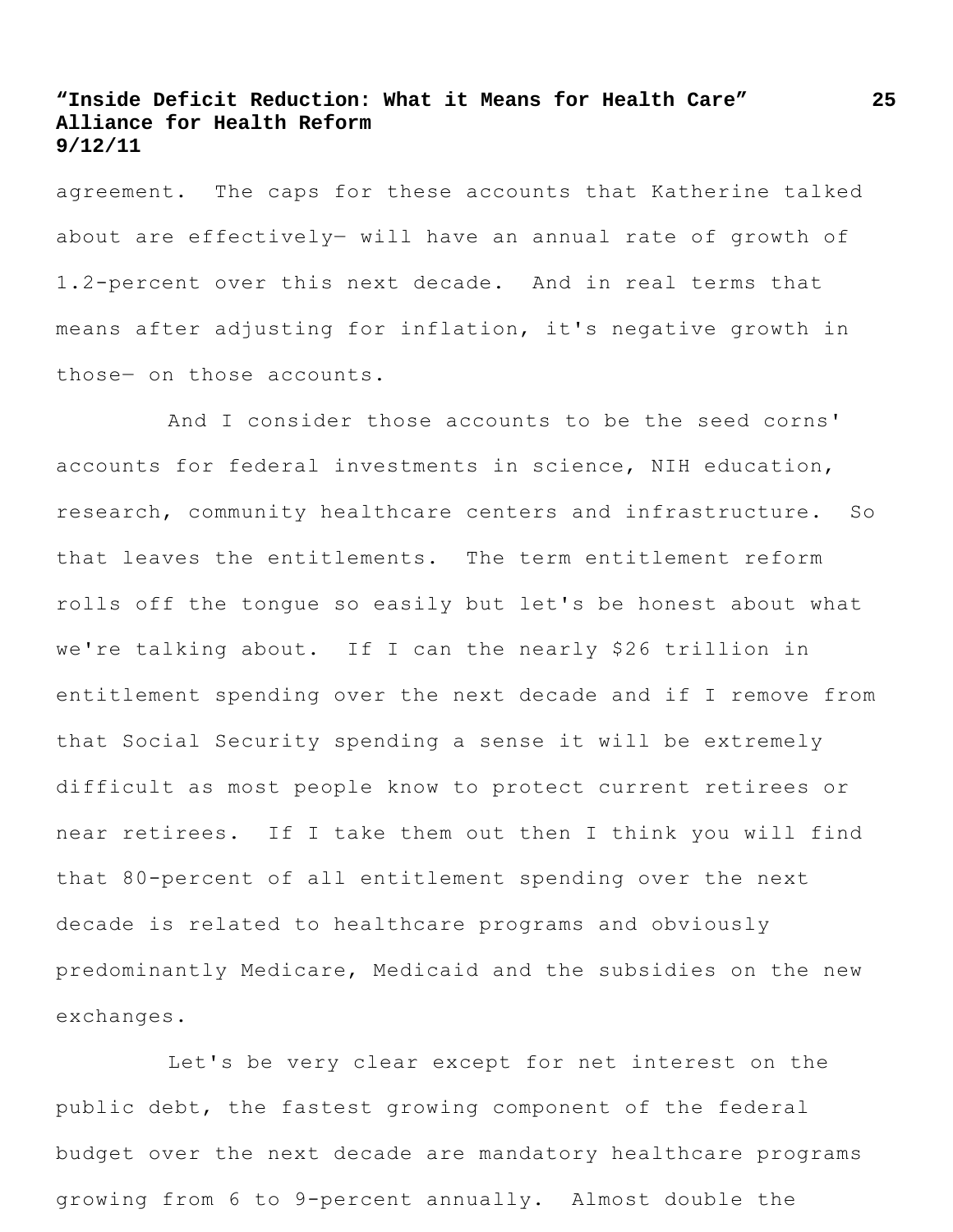But here's the rub and I think later on this afternoon, Chris Jennings and others may point out. If the select committee fails to reach an agreement and so called sequester kicks in as― in 2013, except for the fact that there's a 2 percent maximum reduction in Medicare and the fact that Medicaid and the low income entitlement programs will be exempt. That means that these programs that make up 80-percent of all entitlements and represent the fastest growing components of the federal― of federal spending would contribute less than 12-percent to that \$1.2 trillion target or slightly more for the \$1.5.

Even if revenues somehow could make up half of the \$1.2 trillion target, if Medicare, again, were limited to 2-percent and no reductions in other healthcare programs, they would still represent less than a quarter of the reductions from a pot that, again, represents 80-percent of all non-Social Security entitlements.

A lot of numbers, sorry, but the simple point I am trying to make well there are those I assume in this audience that might take the position it is better to accept the devil I know 2-percent reductions in Medicare, no cuts in Medicaid from a sequester than the devil I do not know which might come out of the select committee. I believe that that would be very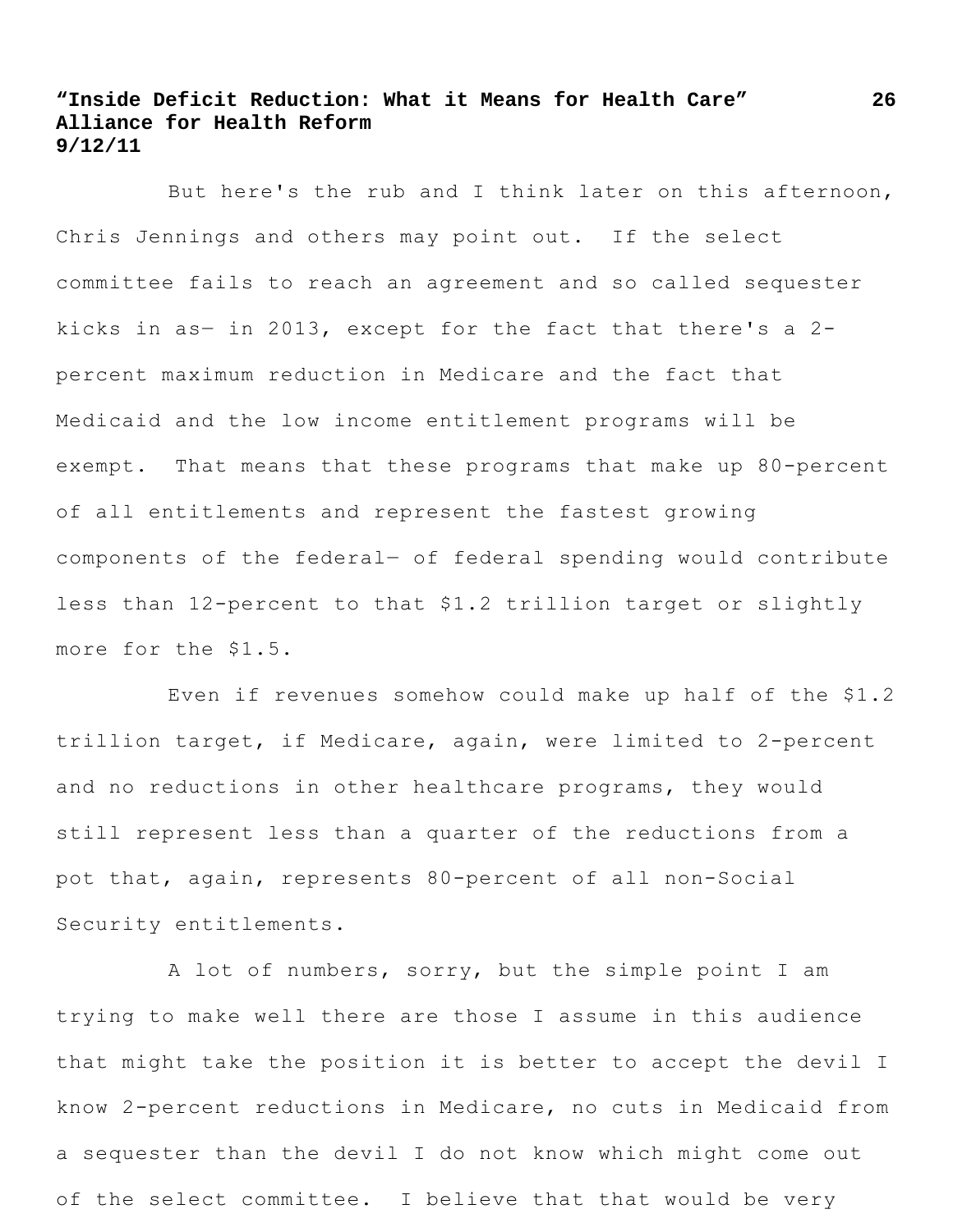country's fiscal future let alone the ability to provide affordable healthcare in the long-term by controlling costs. So I'll stop there.

**ED HOWARD:** Thanks very much Bill. We'll turn now― yeah― we turn now to Bob Greenstein. But you don't want that you want that.

**BOB GREENSTEIN:** Do I have this on?

**ED HOWARD:** Yeah.

**BOB GREENSTEIN:** Thanks everybody. As the end of Bill Hoagland's comments indicated, the work of the joint committee presents a particular challenge for healthcare. It also presents a big conundrum. On the one hand, it's generally agreed that the biggest contributor to our long-term deficit problem is rising healthcare costs throughout the U.S. healthcare system. But on the other hand, it really simply isn't possible to get large savings out of healthcare programs in the next 10 years on top of those in the Affordable Care Act without some really draconian changes for two reasons.

Reason number one; in the case of both Social Security and Medicare, we effectively have a bipartisan agreement not to hit current beneficiaries hard. Take the Ryan budget; it actually had no savings in the first 10 years in Social Security and only modest saving in Medicare. It's very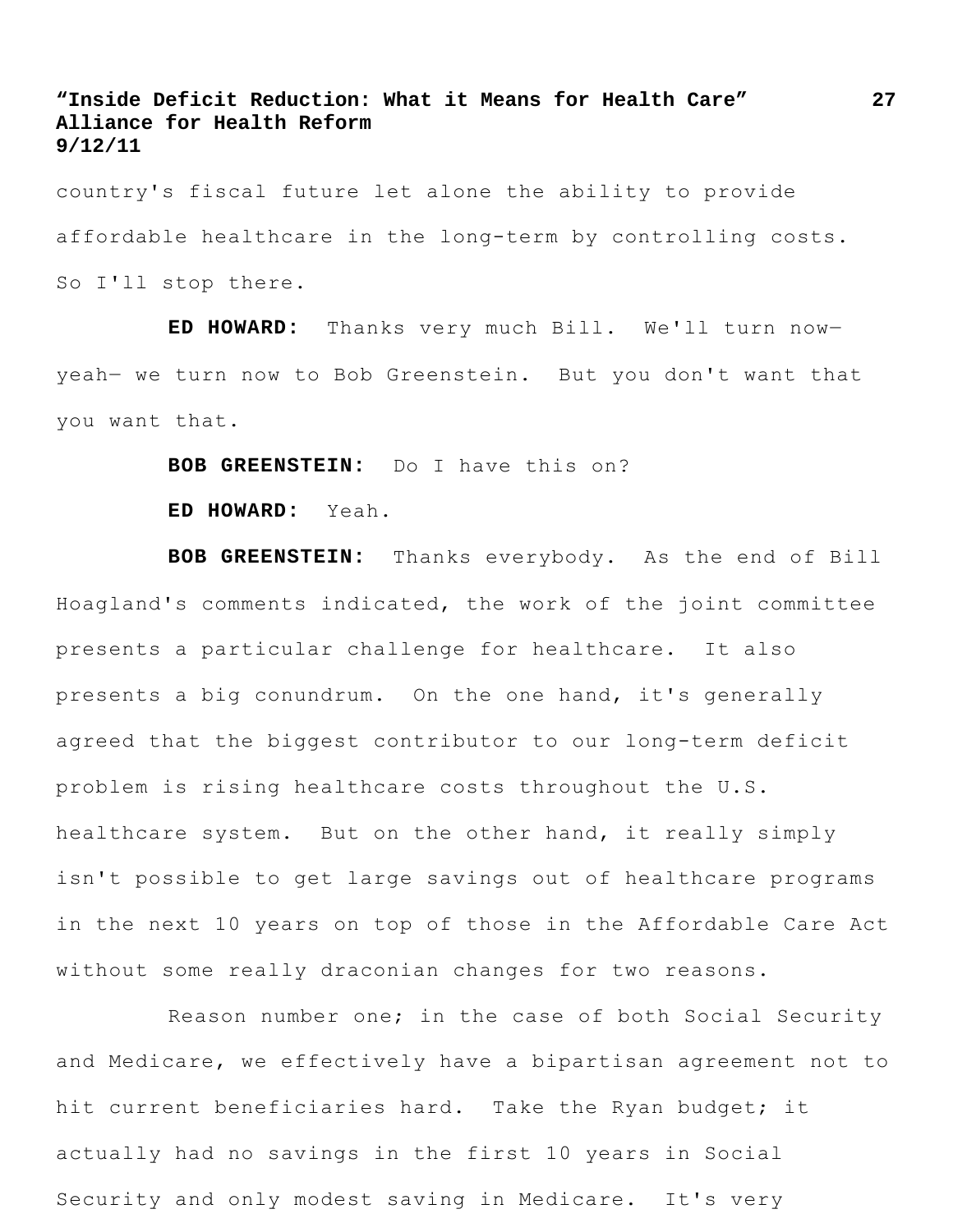until the second decade outside the window of the joint committee's target applies to.

Number two; the increase in costs in Medicare and Medicaid and in pro-beneficiary costs in particular is driven by two things. Number one the aging of the population, older people have much higher average healthcare costs than younger people. There's nothing we can do about that. I don't see any bipartisan agreements on some kind of death panels.

And― [laughter] secondly, of course, the other factor is system wide healthcare cost growth. There is nothing out of line in Medicare and Medicaid cost growth relative to the rest of the healthcare system. In fact they're relatively well behaved in recent years compared to the rest of the system.

The first slide shows you that over the past decade Medicare and Medicaid cost beneficiary have avid― have risen at a rate that, as Bill notes, is unsustainable over time but it's actually slower than the rate at which private sector costs are growing. And the second part that just adds to the difficulty is Medicare and especially Medicaid already cost less per beneficiary than private sector care.

Here's a slide from well known studies showing that, of course, Medicaid cost significantly less than private sector care. Medicaid and Medicare generally pay providers less and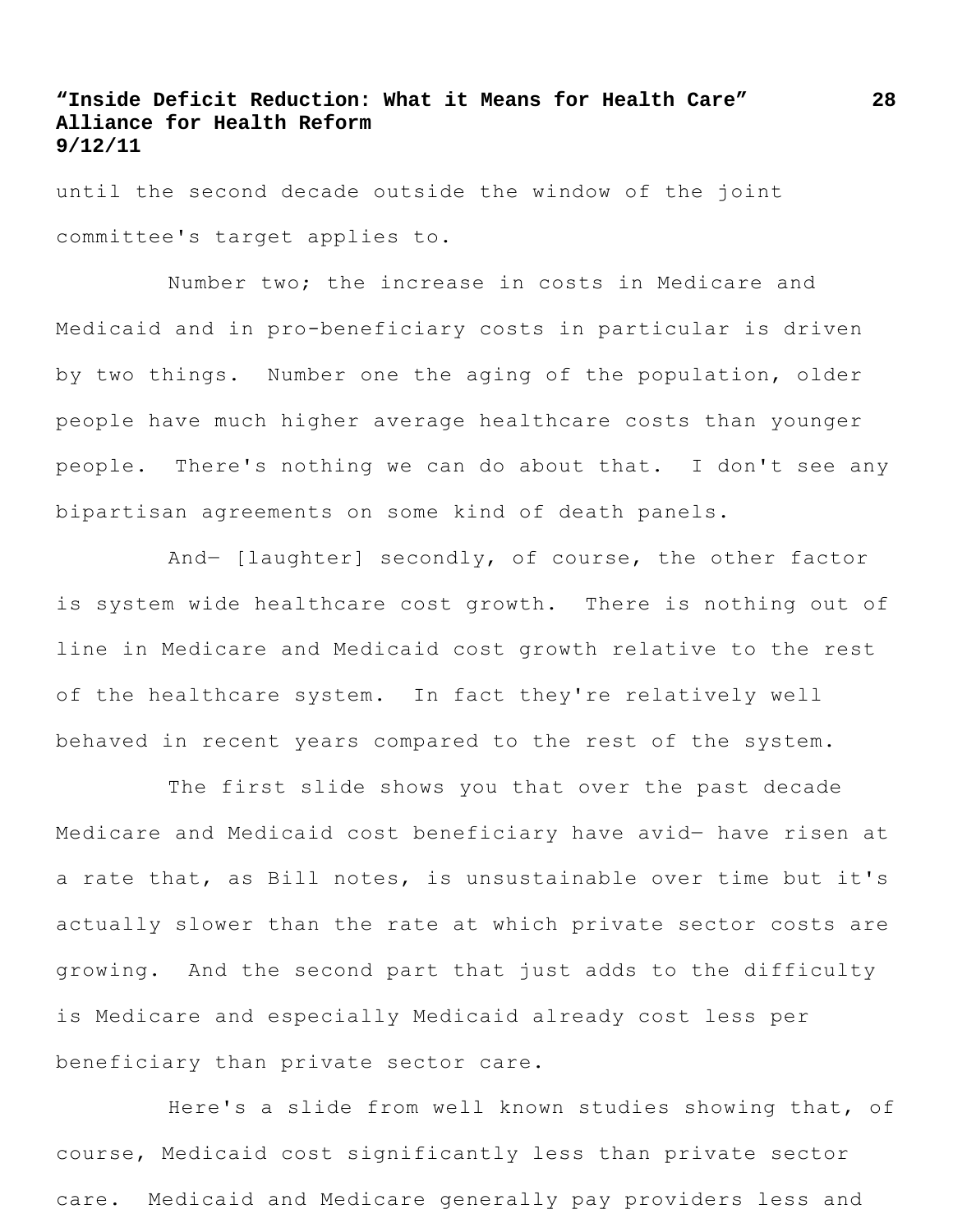Now this raises something that's pretty inevitable when the joint committee begins to look at options. They will inevitably end up looking at options that save money in Medicare and Medicaid by shifting costs to other payers rather than constraining them to states, to employers, to beneficiaries. The problem is that proposals that shift costs do nothing to reduce system wide healthcare costs and may even raise them.

We're concerned about deficits in the first place because we're concerned about what that does to the economy over the long-term. But simply shifting healthcare costs from public payers to other public or private payers does nothing to lessen the overall burden that healthcare costs place on the economy. More over and this just adds to the difficulty for the joint committee, a number of proposals to save the federal government money by shifting Medicare or Medicaid costs don't just shift costs, they actually increase total system wide costs.

Now a number of you are probably familiar with the data in the next slide which are all from the CBO analysis of Paul Ryan's budget plan. As CBO noted, moving to the vouchers that Ryan proposed, CBO estimated would increase total costs per Medicare beneficiary for those affected starting in 2022 by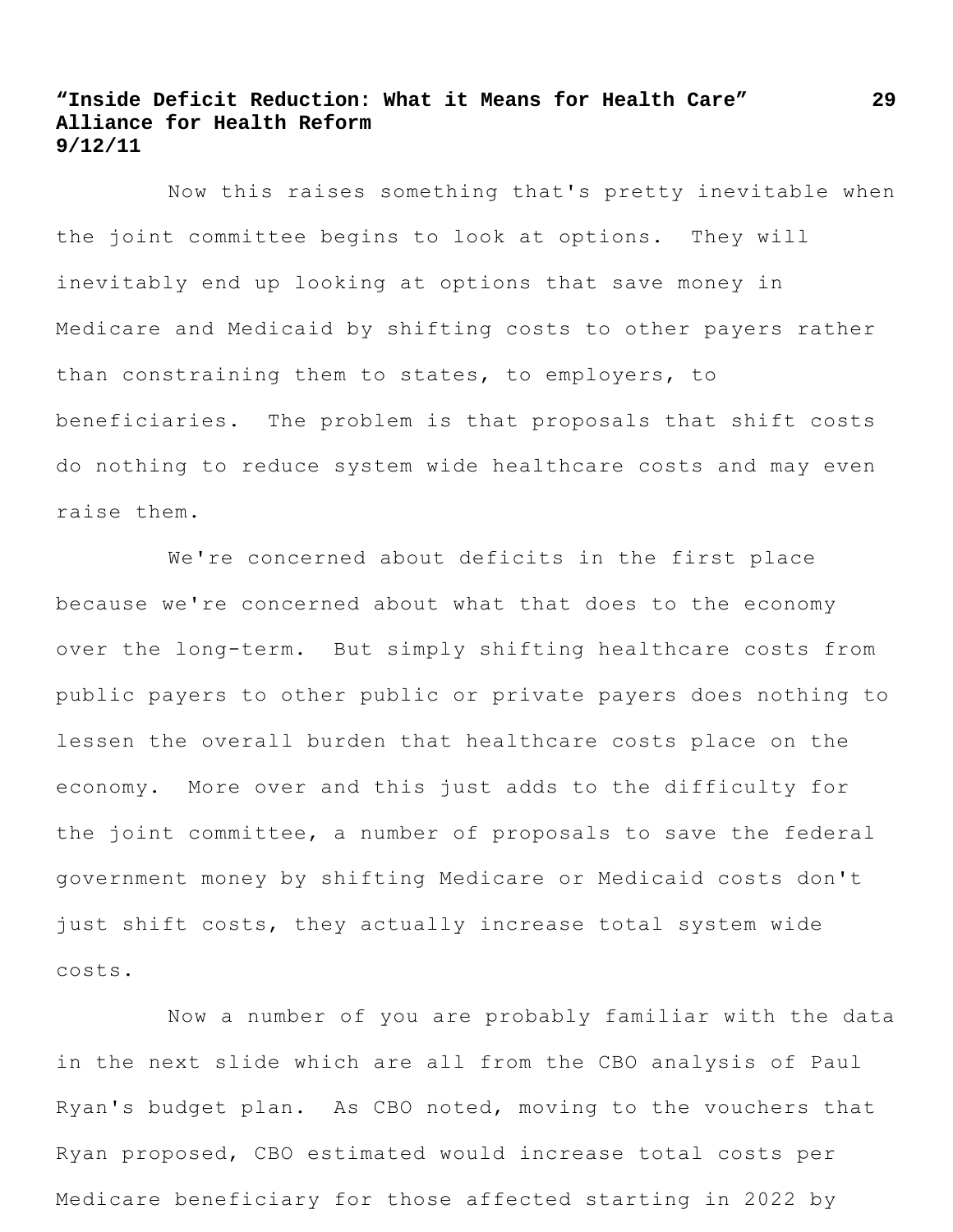nearly 40-percent from a little under \$15,000 per beneficiary to over \$20,000.

What isn't as well recognized but is shown in a recent Kaiser Family Foundation study is that the proposal to raise the Medicare age from 65 to 67, much talked about, would have the same result. The Kaiser study indicates that for every dollar it would lower federal Medicare costs; it would increase costs that other payers pay by \$2. The other payers being state governments, employers, beneficiaries and actually Medicare ben― and other Medicare ben― excuse me― other enrollees in the health insurance exchanges whose premiums would go up as well as other Medicare beneficiaries whose premiums would go up as well.

This is the reason why there was unusual development for those who weren't on vacation and noticed it on August 22nd when Ezekiel Emanuel, former health advisor to the director of OMB and Jeff Liebman, former executive associate director of OMB, neither of them thought of as big flaming liberals or with ties to AARP or anybody like that, published an article in the *New York Times* basically saying that raising the Medicare eligibility age would be a very unwise idea precisely because it would increase total healthcare system wide costs.

Moving into the Medicaid area, the joint committee is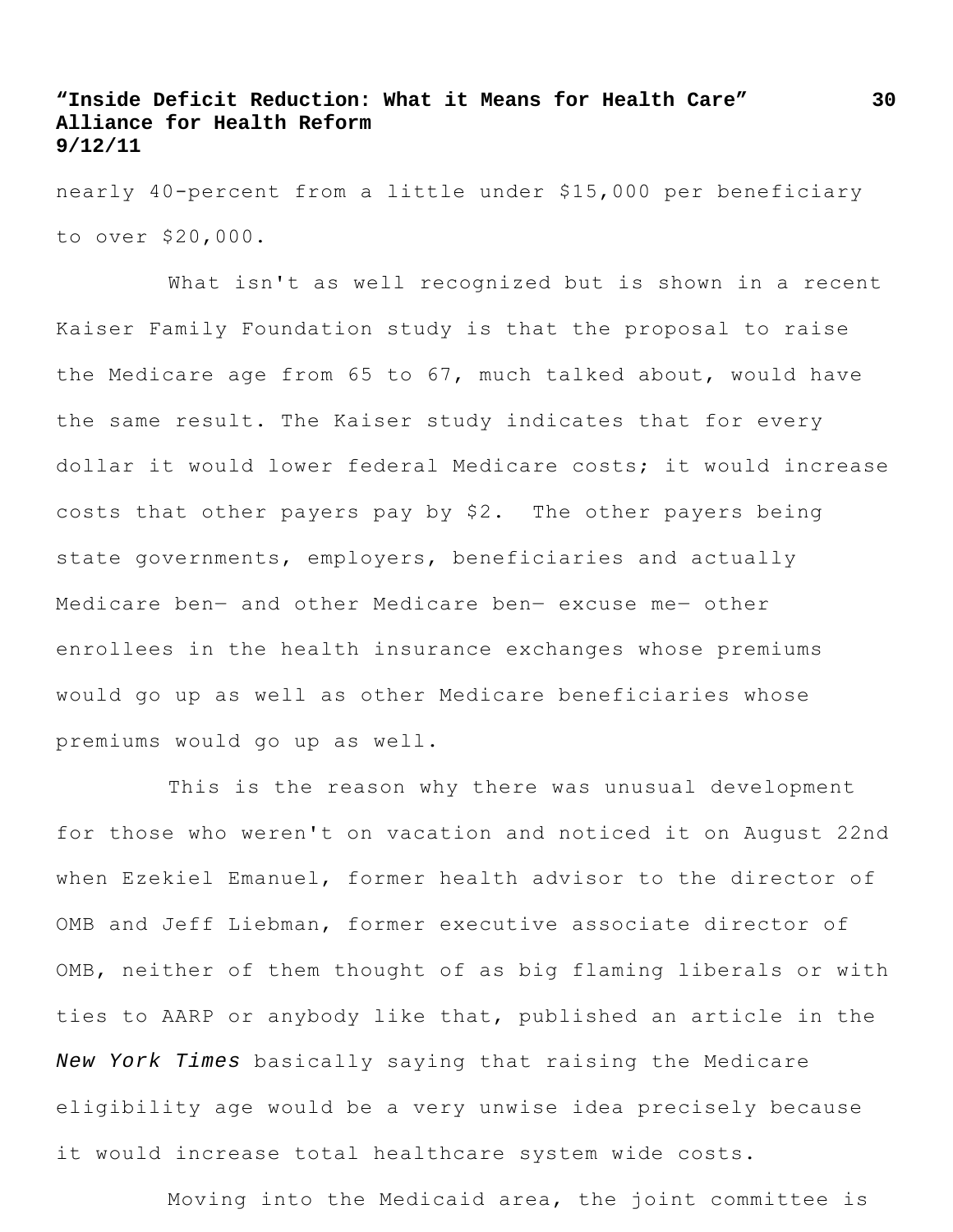ability to use provider taxes as a way to finance the state's share of Medicaid costs. There also are proposals around to change Medicaid and CHIP matching rates through a so called single blended rate. But the blended rate only saves money by setting it at a lower level than what the current array of matching rates provide the state governments. Both the provider tax and the blended rate, you can make other arguments for or against them. Fundamentally they're both cost shifts. They don't lower costs. Once again, they shift them to states.

So this just adds to the conundrum, to the difficulty the joint committee faces. I do think there are some proposals that aren't cost shifts and that probably can pretty readily secure bipartisan agreement. For example the proposal to modify the definition of modified adjusted gross income under the Affordable Care Act that applies both to the subsidies and the exchange and Medicaid if the treatment of Social Security is changed that produces savings. But those saving are all of \$13 billion over 10 years; they're not where the big money is.

There is bigger money in other proposals arranging from securing the kinds of saving for dual eligibles, low income beneficiaries and Medicare, the kinds of savings from pharmaceutical pricing that Medicare used to get or from restructuring cost sharing and in particular ending the ability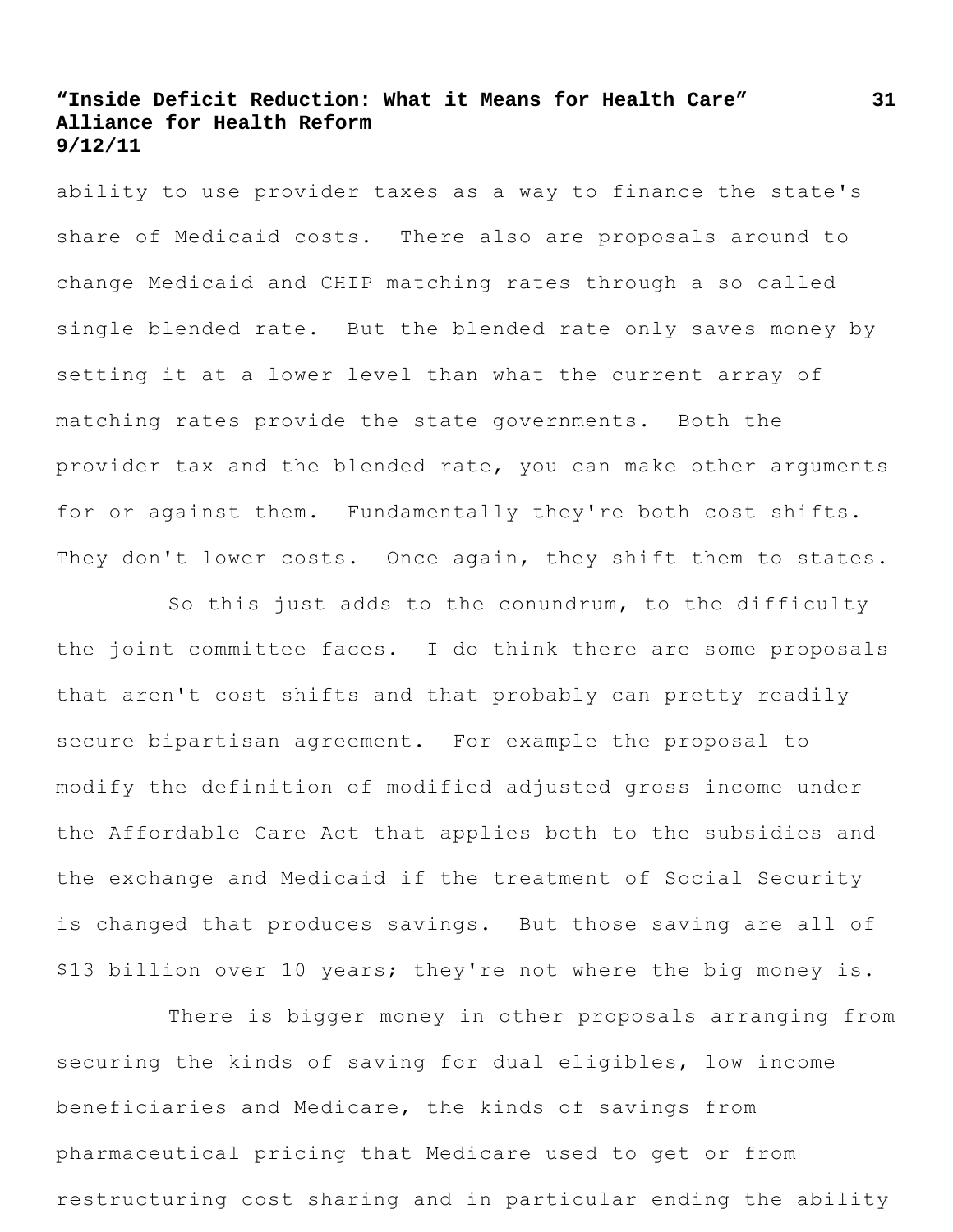But both of those are highly controversial to say the least. Personally, I hope both of those are carefully looked at but I'm not holding my breath to have them come through with extremely large savings.

All of this, what I refer to as the conundrum, is the reason why over the past year both Martin Feldstein, former chairman of President Reagan's economic advisors, conservative economist at Harvard and Peter Orszag, formerly at OMB now at Citi, both published articles basically saying that in the long run the major deficit, the lion's share or the majority of deficit reduction, needs to come from slowing entitlement growth particularly in healthcare but that there really aren't good ways of getting big savings there in the next 10 years. And therefore, that all of the Bush tax cuts not just those for people over \$250,000 should be allowed to expire on schedule to get us enough saving up front to stabilize the debt in the coming decade and to buy time for the much larger savings we're going to need in the long run through more fundamental system wide reforms in how we deliver and pay for healthcare in the United States. But of course, the chance of the joint committee considering that is― I'm almost tempted to say it's less than zero if such a thing were mathematically possible.

Let me close on the following note, Ed mentioned that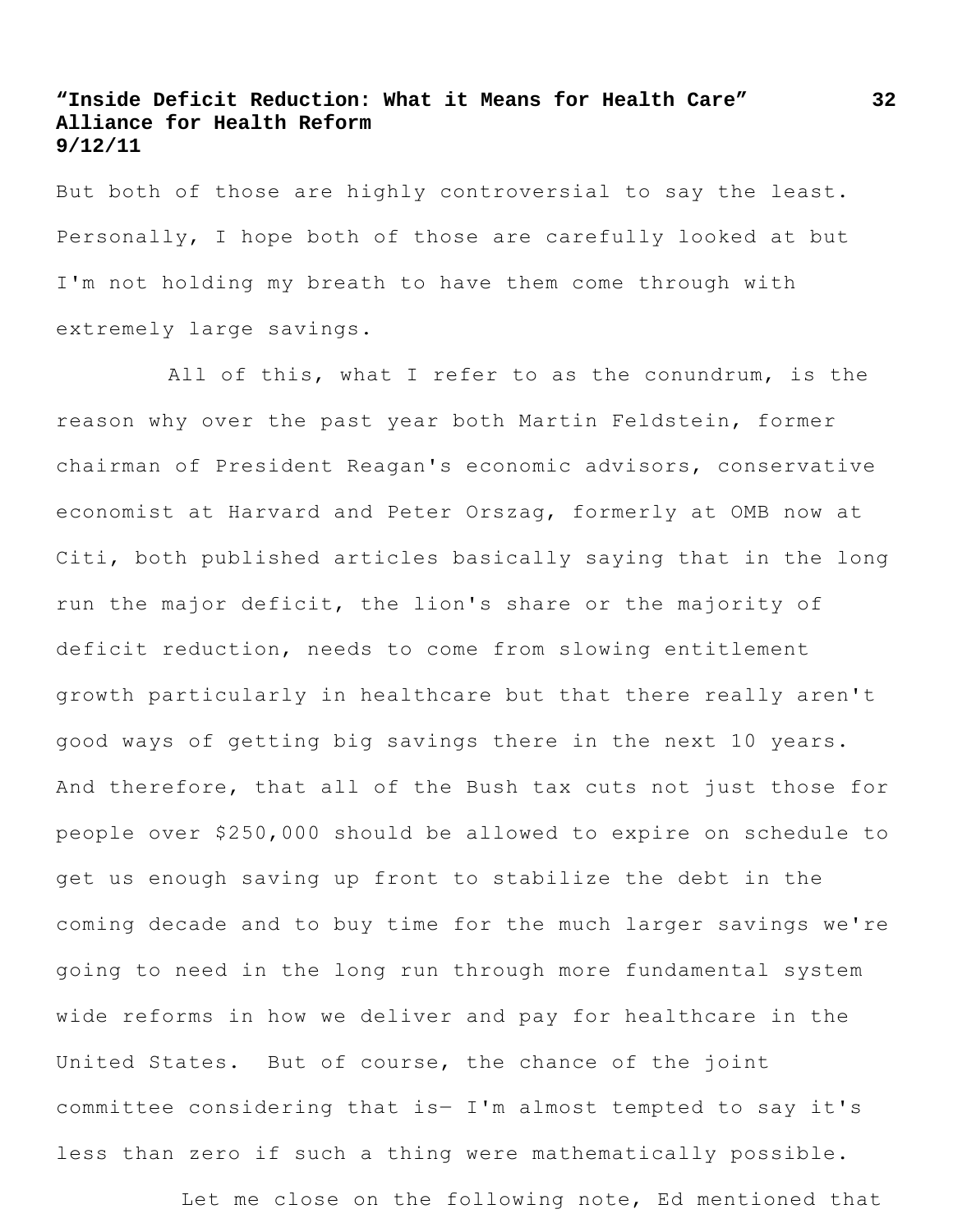proposed a deficit reduction plan that had― was 50/50, one dollar in revenue for each dollar in spending cuts.

The Bo Simpson Plan and the Gang of Six Plan were 2 to 1; two dollars in spending cuts for every dollar in revenues. Both plans counted within those ratios the discretionary spending cuts enacted as part of the budget- enacted in any form and therefore, if one's looking at where we're heading, you include the discretionary cuts just enacted as part of the budget control line.

I bring this up for the following reason. If one set is a goal not the 1 to 1 in Rivlin Domenici but the 2 to 1; two in spending for everyone in revenue in both Simpson and Gang of Six, the two plans that are bipartisan that had current members of Congress on them. Then once you count the discretionary cuts enacted last month, what you would need in the super committee is about equal spending cuts and revenue increases for the total to be 2 to 1; each dollar in spending cuts would have to be matched with a dollar in revenue and vice versa.

If one did that, I believe one could hit the target with savings that don't involve massive cost shifts. There would be pain for sure in healthcare and other areas. Everybody would suffer but you could get there. However, if there are little or no revenues agreed to in the joint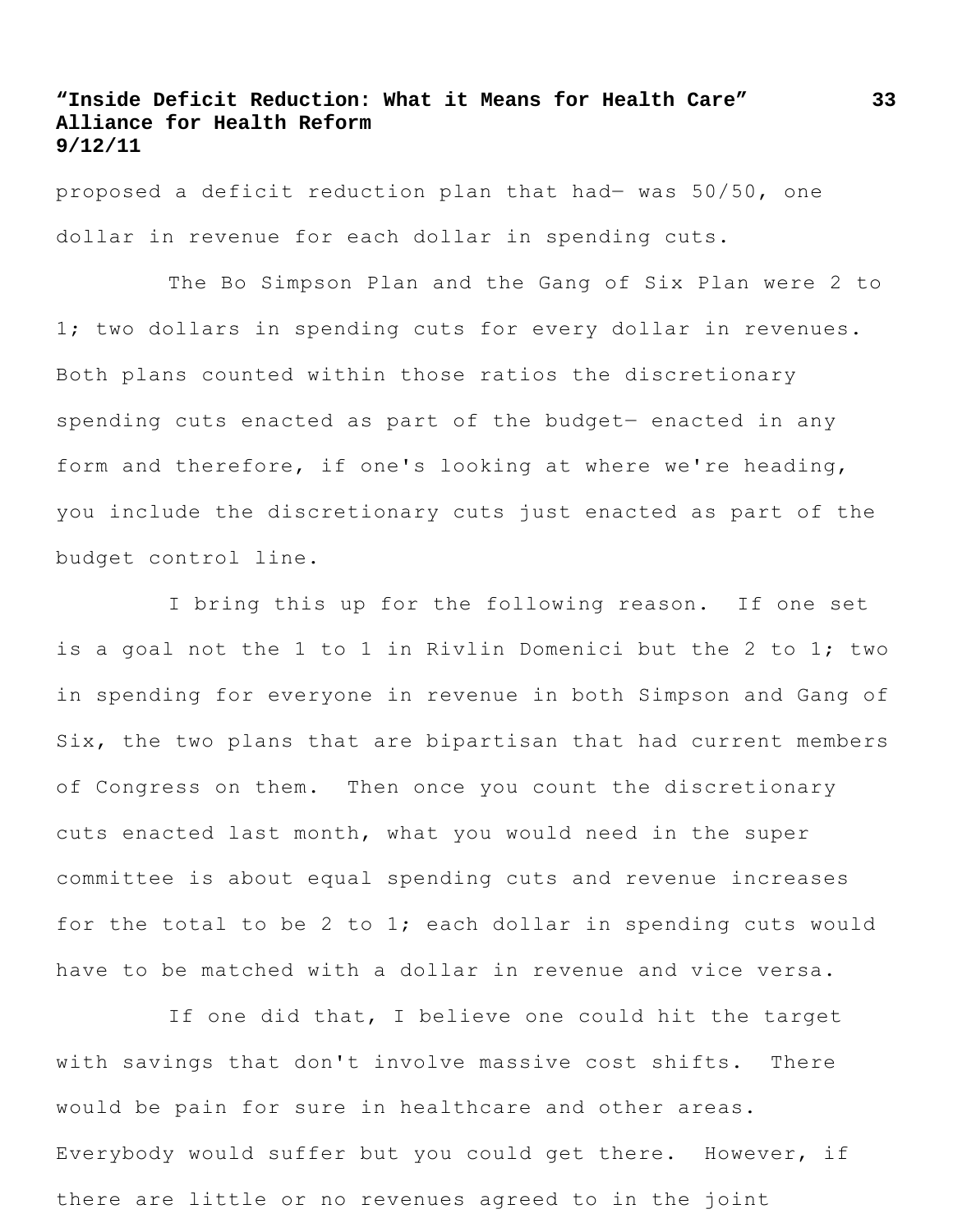fail. Because the only way to hit the joint committee target without sig- for the next 10 years without significant revenue really is through changes in Medicare and Medicaid, that in my view, go far beyond anything that can be justified that involve huge cost shifts and inevitably very large increases in the ranks of the uninsured.

I completely agree with Bill that the sequester for― the sequester that occurs if the joint committee fails is really not good policy as a way to reduce the deficit. I would argue that in my view an unbalanced plan coming out of the joint committee with little or no revenue would be even worse policy than the sequester would entail. So the hope is a balanced plan out of the joint committee.

I would end by noting that if the joint committee doesn't hit the target, either fails or comes in well short, that does not necessarily mean that we'll simply have these sequesters. I think what will then happen is we'll have a debate through all of 2012 and that in the lame duck session after the congressional election with the across the board cuts looming, there will be another effort to see if we can get a bipartisan deal.

If that fails and automatic cuts do take effect in January 2013, we do not get \$1.2 trillion in cuts. We get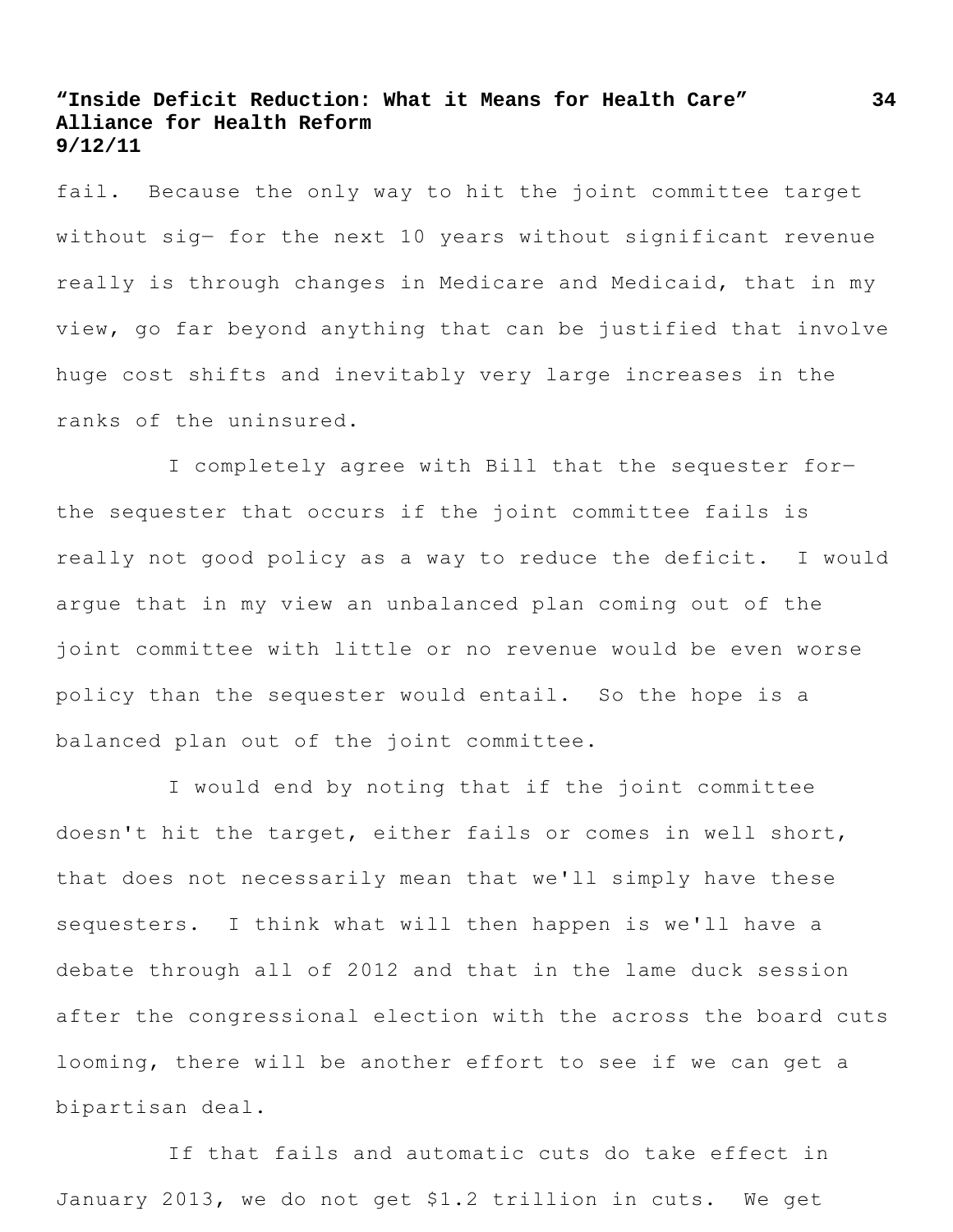hundred billion that with interest give you the \$1.2. It is my view that if we get so far as to have the first year of automatic cuts take effect that the results will be so unpalatable that we will get some kind of an agreement at least in 2013 to make sure the second through ninth years of the automatic cuts don't happen. Thanks.

**ED HOWARD:** There you go. There's your scenario. Gail Wilensky has seen a lot of efforts to hold down healthcare costs come and go. Gail, is this one going to come or go?

**GAIL WILENSKY:** Bottom line which was in a piece that Kaiser published in July, it- is that it's hard for me to see really significant changes until after the election in 2012 because there is a fundamental disagreement about how to go about achieving the kinds of savings that would be required. That's a good lead in. Actually I want to comment on two sets of numbers that Bob just used and the second will also lead me into a major I want to make with regard to the issues we're going to face when we look at healthcare and particularly Medicare.

The point is that it depends very much on exactly which numbers you look at as to what you see but some of the bottom points are worth noting anyway. I'm saying that with regard to the slide that showed private sector spending growing at a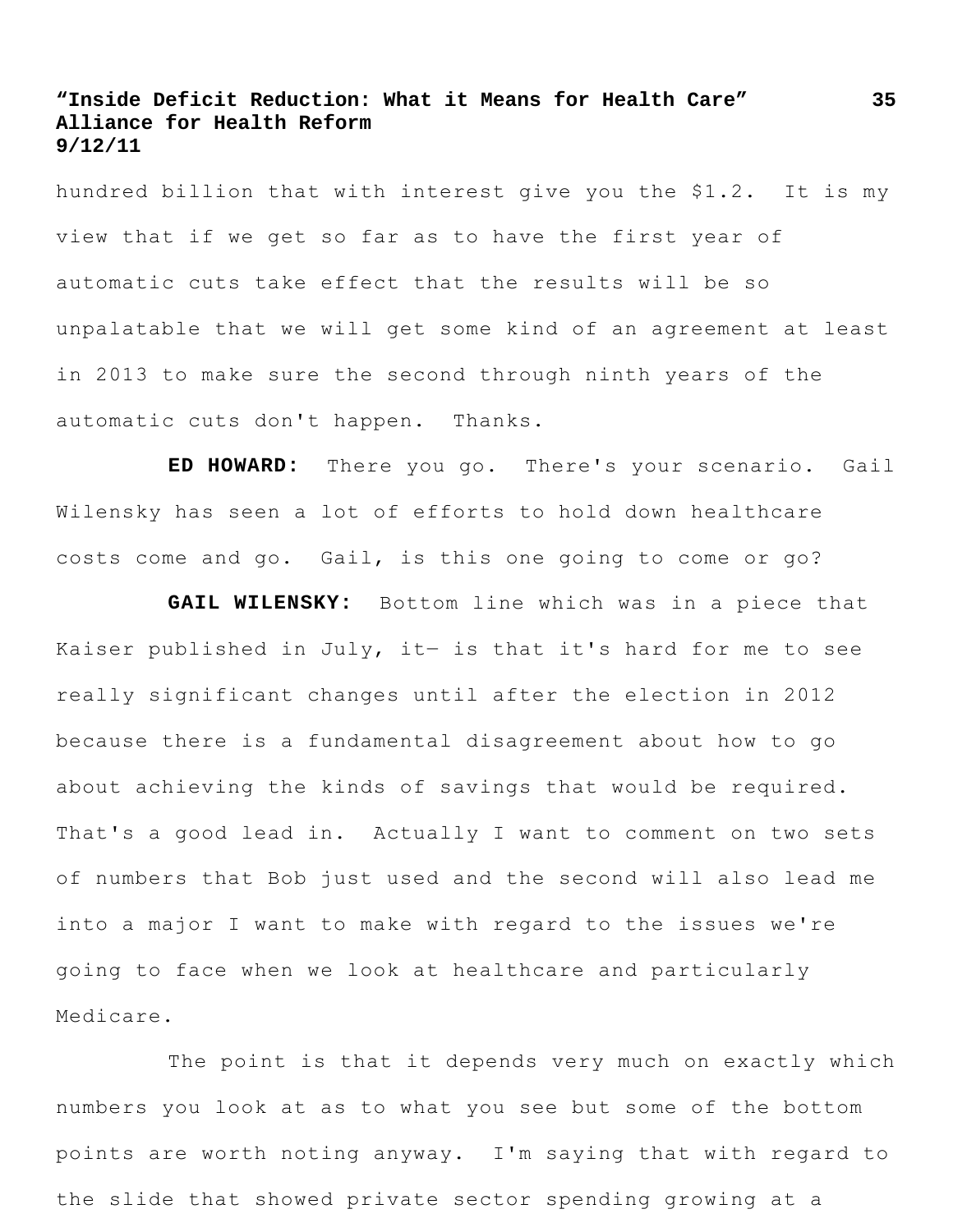than public sector spending. If you looked in even the 1990's or in the projections by CMS for the next decade that has actually flipped.

His bottom point and I agree with this point, is that what goes on in the public program particularly Medicare and private or total healthcare spending, rarely deviate very much over any significant period. But I think it's really wrong to say any way the public sector is doing better. As I said, if you look at the adjacent decades on either side, they actually did worse. But the point and it's going to become even more true as the baby boomers age because Medicare and Medicaid and with the Affordable Care Act becomes an even bigger part of the whole. So they can't possibly move away from each other for any long time.

The second thing is I want to comment about the CBO projection about the Ryan plan because it's going to lead me to the main points I want to raise with regard to the potentials that are out there with regard to slowing healthcare spending. And that is that there are two very important assumptions. There's actually probably a lot more assumptions but two very important ones to note.

The first is that CBO assumes that the major change incentives that are embedded in the Ryan proposal don't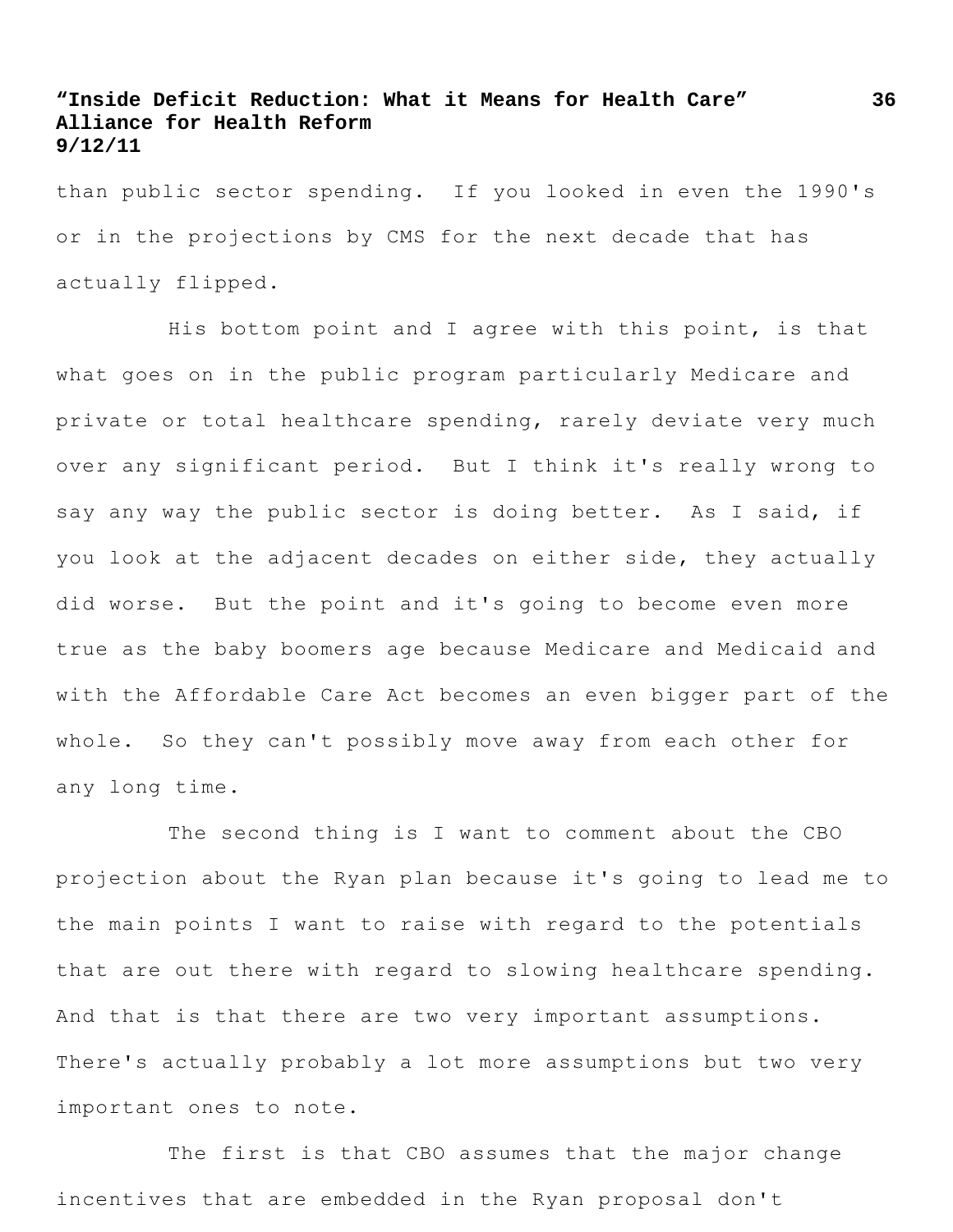And so the question is; how are you going to fund the same package, the same expenditures that would be out there going 2021 and going forward?

Now that is going to be one of the major issues is whether or not you believe if you change incentives in a significant way, will you actually change total spending or not? I will say that if you think not, we are in for a very bad time in healthcare. I'm not part of that group but that is a fundamental question.

The second assumption that was made is that any of the short fall on spending in the public sector will get fully shifted to the private sector. And you can decide whether you buy into that or not. The bottom line for me is many― the basic message of the CBO analysis of the Ryan plan was completely predictable given those assumptions. So I- there are many parts of the Ryan proposal I would want to see modified but I just think you need to understand that when you look at that estimate. But as I say, it really raises the fundamental question for what we can do going forward.

If we look at our past attempts in Medicare to try to slow down spending, they have one been entirely focused on providers. And number two; they have primarily resorted to reducing reimbursement within the current reimbursement system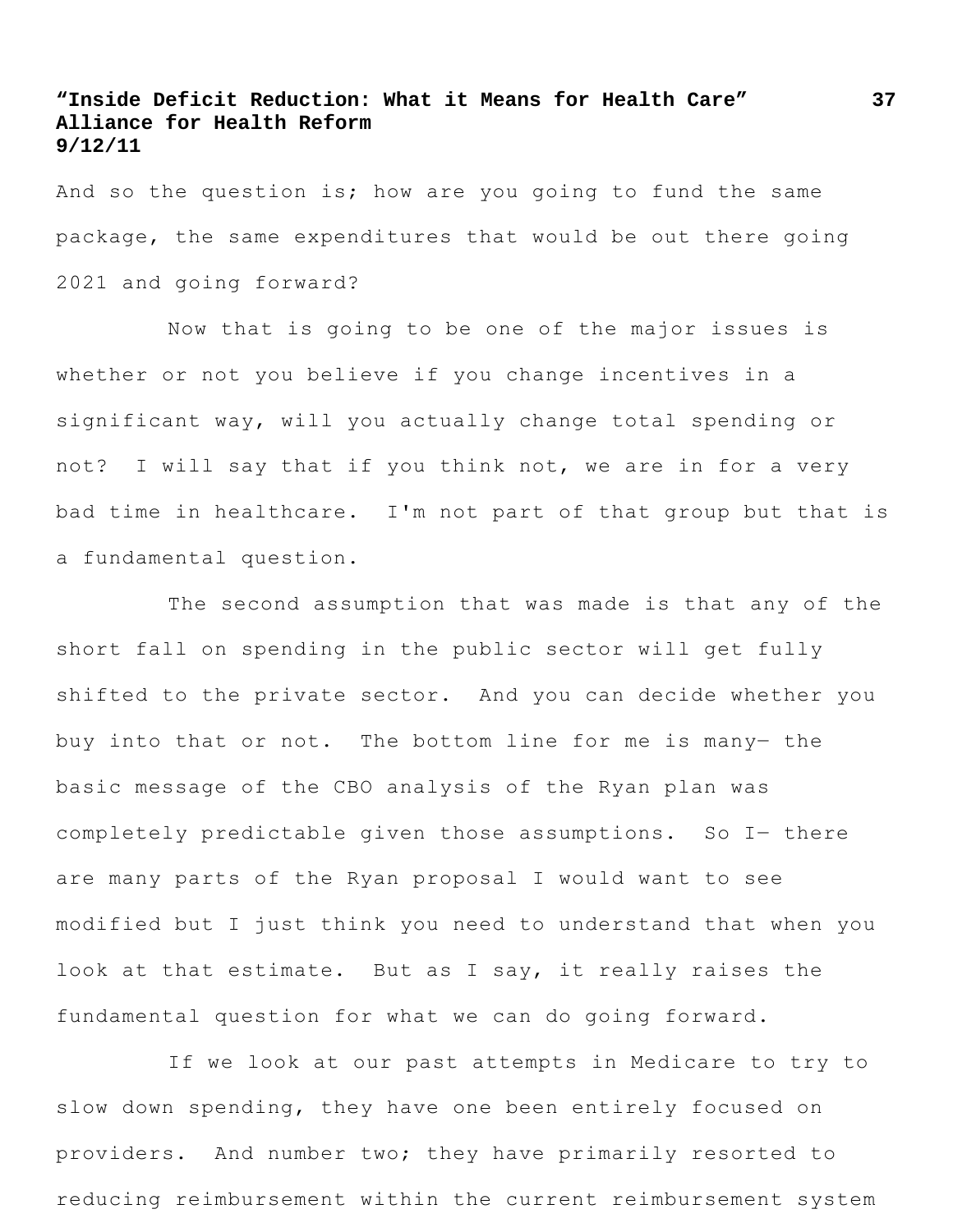seen over time an attempt to change the incentives in reimbursement with a move to more bundled payments which has happened in hospitals. It's happened in home care and it's happened in nursing homes. It's importantly not happened at all in physician payment.

Now the reason this becomes so important to think about is that if you believe the only way to get saving reductions in Medicare is to use the system we have now and pay less, this is going to be a really ugly picture. Now most of us most of the time who deal in healthcare think we could do much better if it was reorganized, if you could find ways to change the incentives that are a part of our current system. And so one of the questions is; how serious are we? What are we going to do to go about making that happen? I agree completely with Bob who says, as have others, that it's going to be hard to get a lot of savings in the short-term from doing that. But you want to be careful in trying to get short-term savings that you don't undercut any possibility for really changing the incentives in order to be able to deliver better quality care at lower spending.

The second major question is; will we only continue to focus on providers or will we also look at providers and beneficiaries at the same time? And to me, this is really the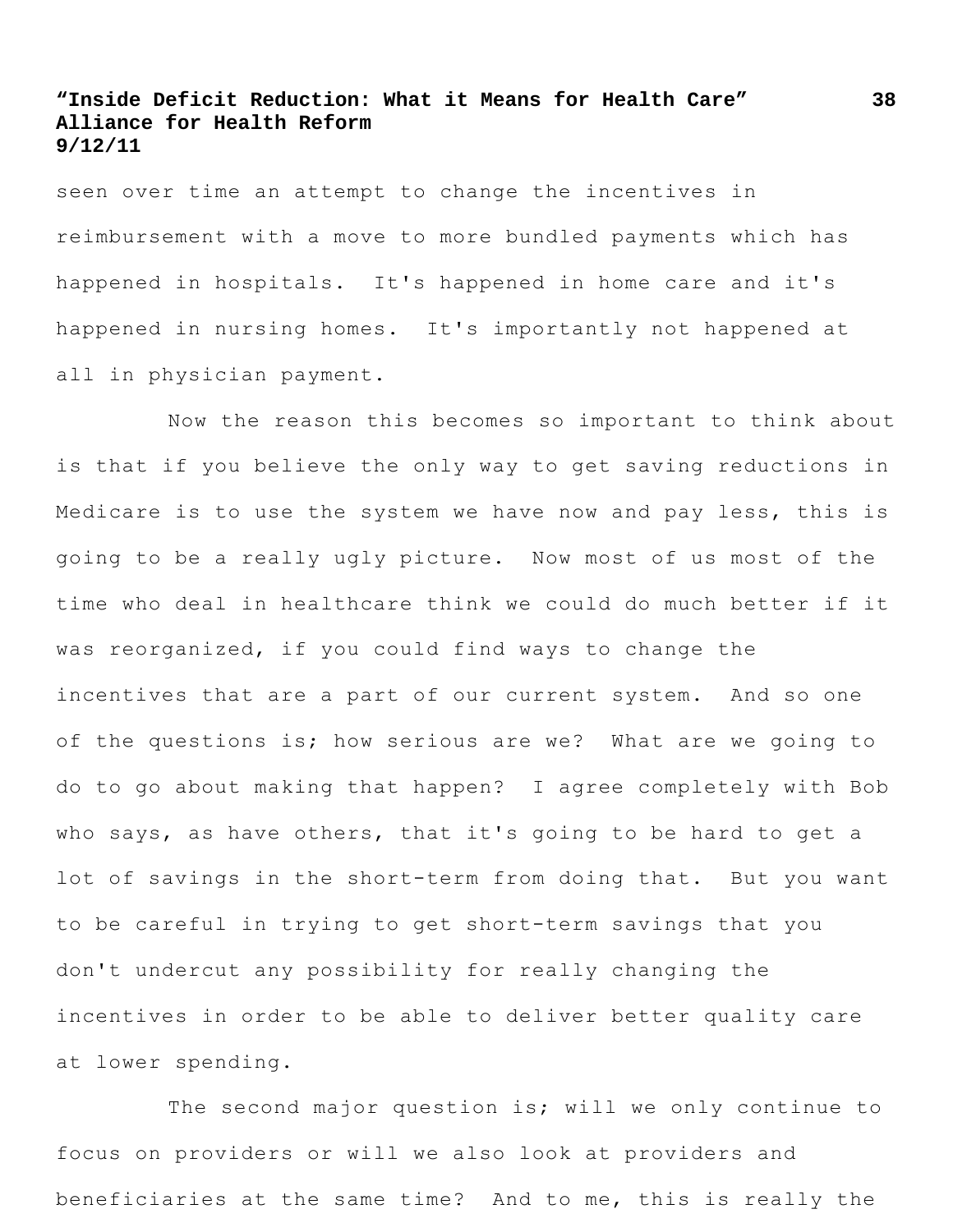with the Ryan plan with a whole bunch of modifications to it, is an attempt to change the fundamental incentives that the beneficiaries face in addition to leaning hard on the providers. Congress has never been willing to do that. And whether or not that will change going forward we'll have to see.

Value based insurance where you have varying co-payment depending on the likely clinical outcome. Value based purchasing, fixed dollar premium support with all of the understanding that it depends on how you determine what that fixed dollar of premium support is. This is not going to be easy and current law as it regards the SGR makes no sense. We have all the power that Congress needs in place in order to limit Part B spending. It has carefully avoided using it except once in the last decade because the current system is so patently unfair in doing so would indiscriminately hit the good guys and the bad guys. There is a reason healthcare spending in Part B has been growing several times faster than the very small unit increase in reimbursement. And trying to fix this is going to require changing the way we reimburse physicians.

But it really then does come back to one, what do we do to buy ourselves out of the short-term problem? There are some things that we could do to help ourselves. And the biggest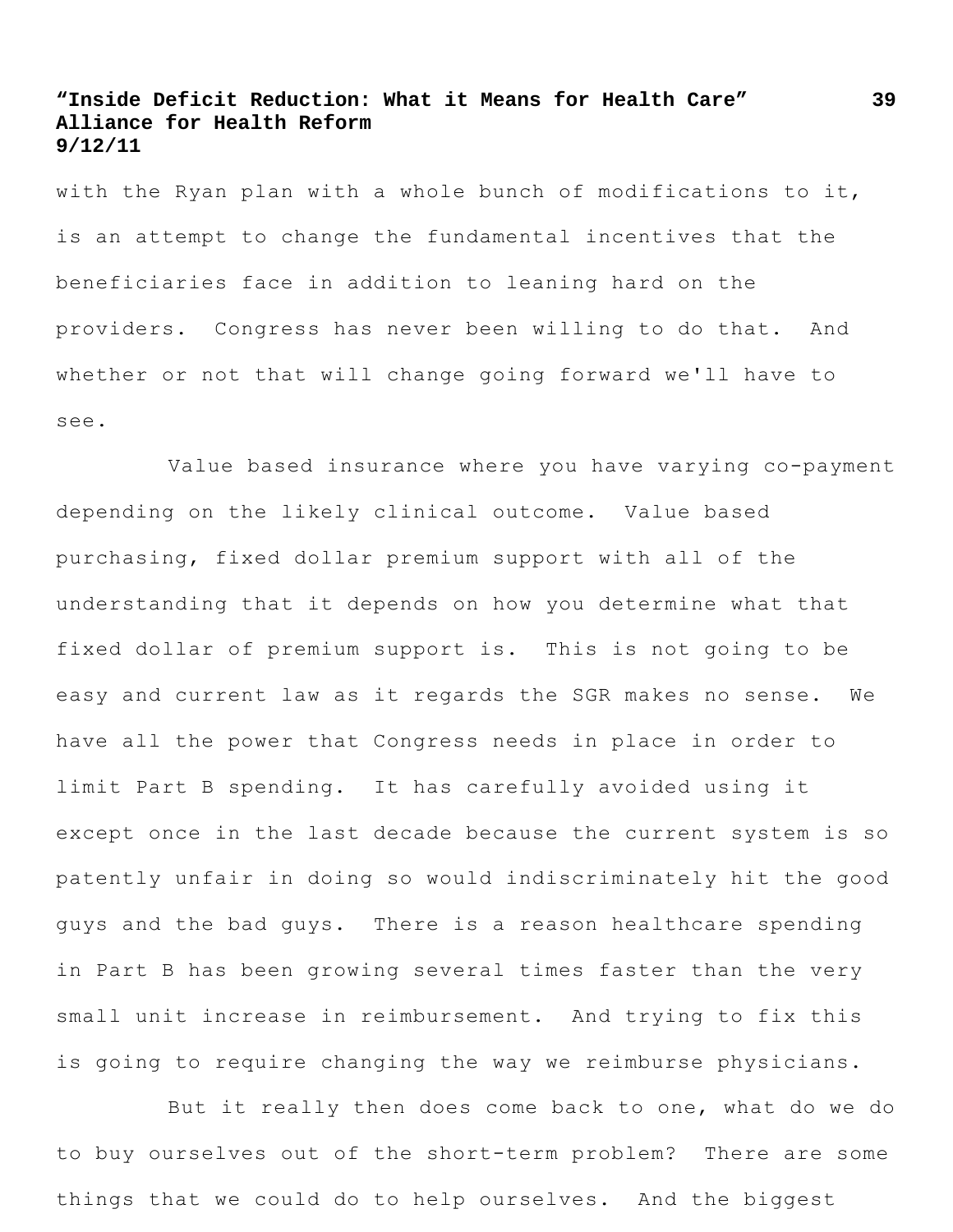going after changing incentives for providers, changing incentives for the beneficiaries as well and how do we make that happen when it doesn't help us out of our current environment? Maybe what we do in our― to help us out of our current environment makes it even worse.

I've been concerned that the heavy reliance on reductions of Medicare reimbursements under this same dysfunctional system in terms of the financial incentives to fund the Affordable Care Act that was the majority part of the funding is already going to make this more difficult in the out years. And that's something that I think that the Congress, particularly those knowledgeable about healthcare will really have to worry about it.

But doing that before the next election is just- it seems hopeless to me because you have a fundamental difference of opinion between how the Republican dominated House believes it should be approached. Even the strong minority Republicans in the Senate and where they are relative to the White House, getting active movement even if you have a clear statement by the public in terms of what they're willing to consider will not be easy. But it makes no sense to me to think that we could really engage in serious fundamental entitlement reform before we have a clearer statement from the population about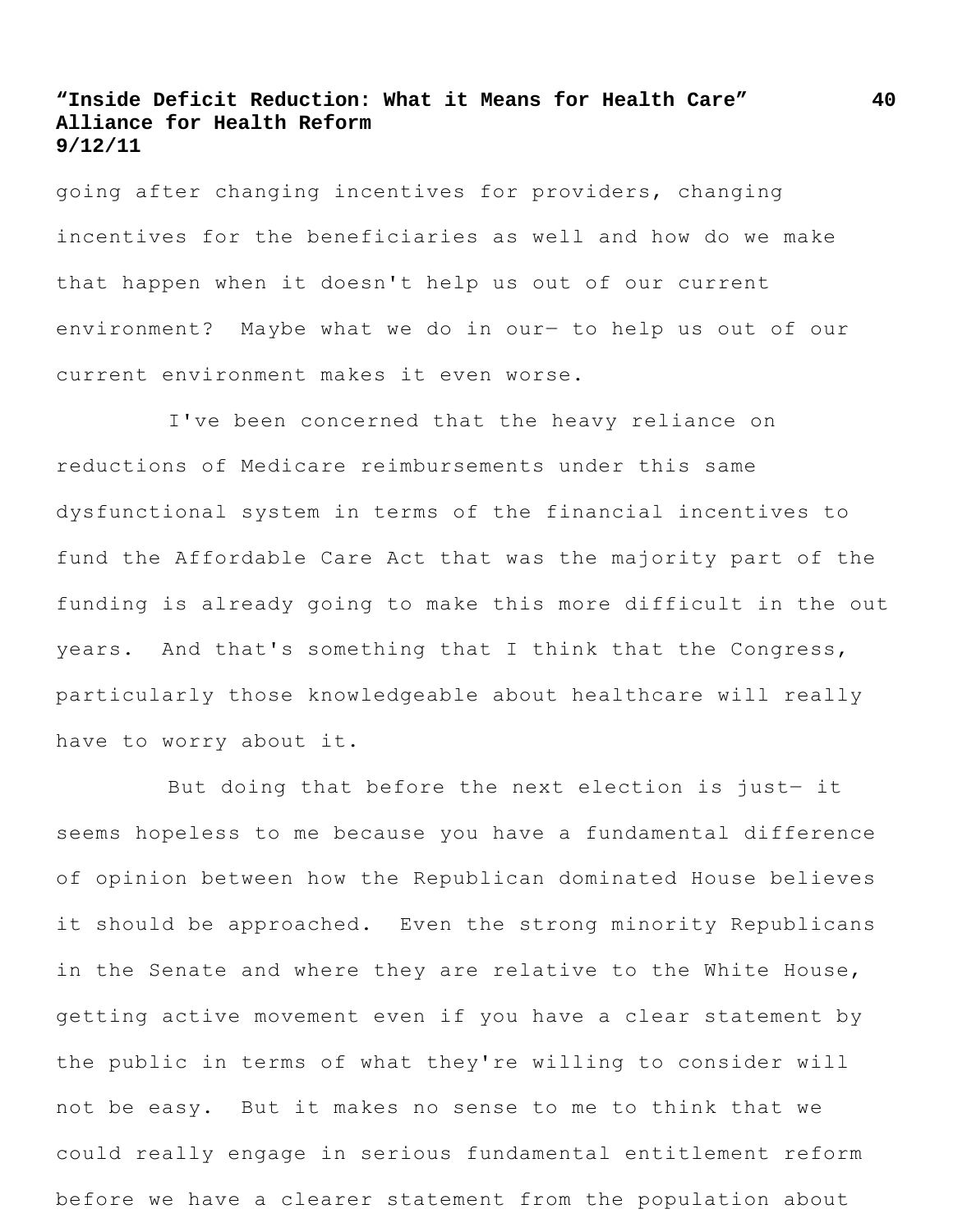is not very encouraging on this. They don't want to consider anything.

**ED HOWARD:** Okay. The table is set. Once again, you get a chance to ask any of the panelists questions that occur to you not just about the mechanics of what they're talking about but about policy implications thereof. And let me make sure that Diane is ready to jump in at your convenience as well.

You have green question cards. We didn't think to put more than one but we'll accept them on any kind of paper you want. And there are microphones right here and right there where you can prepare to ask your question verbally. If you do that, identify yourself, keep your question as brief as you can. And, if you use a green card, hold it up and someone will come by and bring it forward.

Okay. Let me start by going back to something that, I guess, Bill mentioned and Katherine alluded to. And that is the question of what gets counted when you talk about cuts of a certain magnitude. It's cuts from what? And, the- our keen sounding description of what's in the baseline seems to me to be pretty important in the level of change you're going to have to have coming out of the super committee or any other of these processes. And I wonder if folks could offer some perspective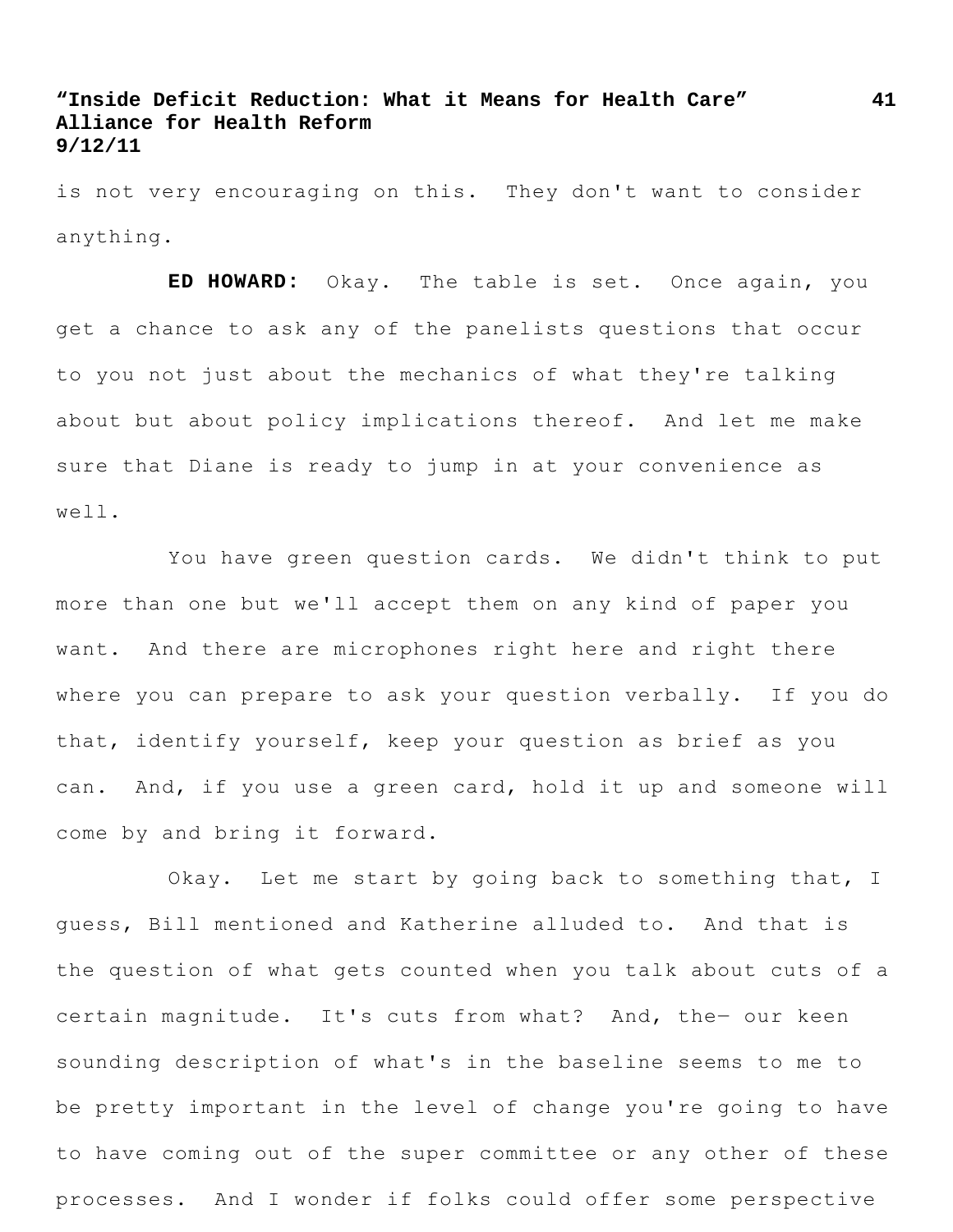on how that question gets decided or if it's been decided already? And how we might go forward with that.

**BOB GREENSTEIN:** The difficulty here is the baseline is whatever the Joint committee decides it is. The law does not indi- determine which baseline is be used. And the joint committee will have to decide that.

### **ED HOWARD:** Okay.

**BOB GREENSTEIN:** Nor do you have a baseline that assumes that SGR relieve is made permanent or that you have to pay for the relief every year. Do you have a baseline that assumes that all the Bush tax cuts expire? The tax cuts for people under 250 are made permanent; all of the Bush tax cuts are made permanent? All of that is entirely up to the joint committee to decide which baseline it wants to use.

**BILL HOAGLAND:** I just want to not disagree entirely, Bob, but just a clarification. The law does say that the congressional budget office shall use very specific citing the legislative language that ties it back to the current law baseline. It says the congressional budget office shall provide estimates based upon that baseline. I agree that however the committee could decide whatever baseline they want to use. But at a minimum, the initial estimates will be done off a current law baseline.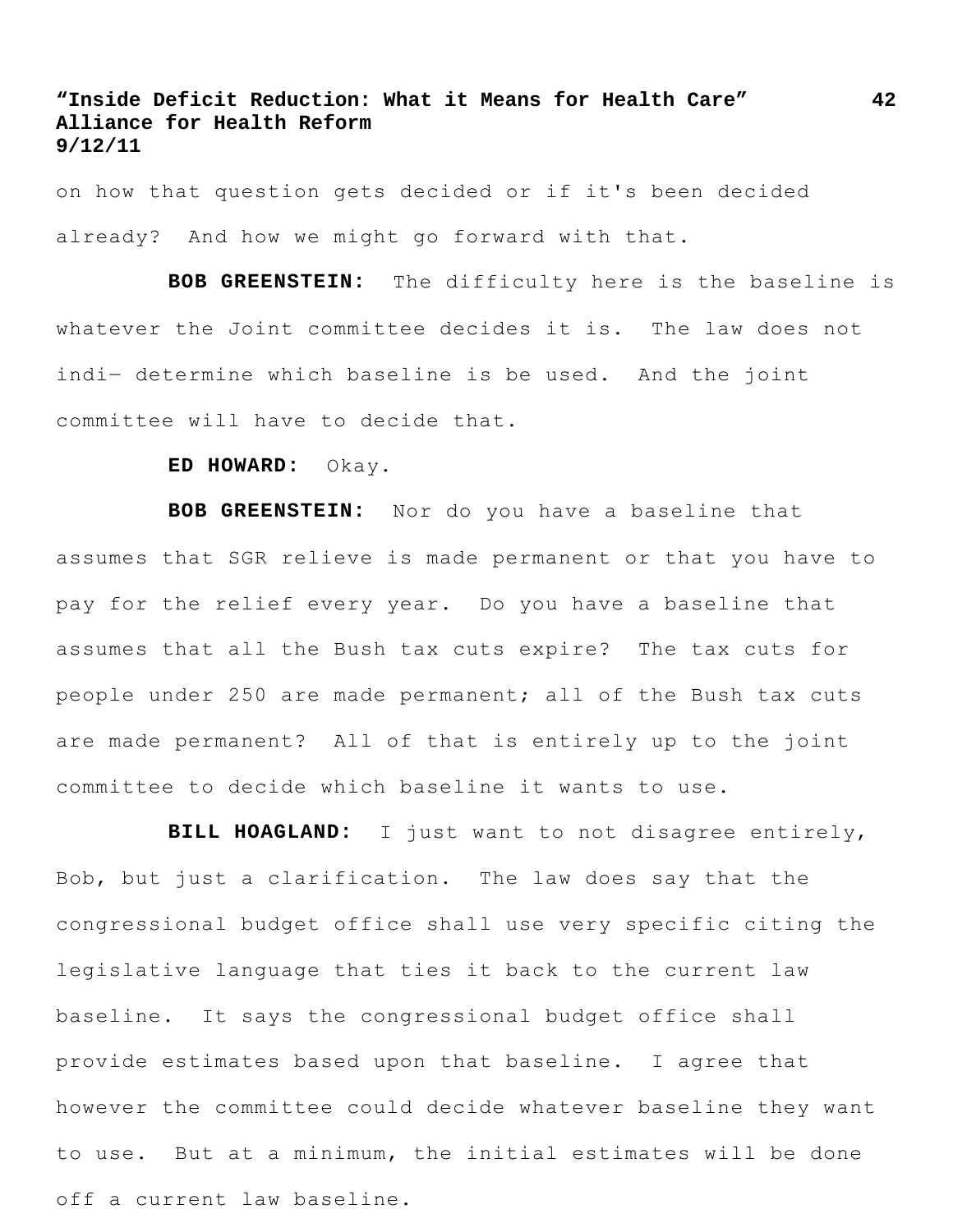**BOB GREENSTEIN:** I'm going to somewhat disagree with that. We've done a very detailed textual analysis of this provision of the law. It is a little contradictory. [Laughter]. Bill is absolutely right that it says the congressional budget office shall do an estimate using current law as the baseline. That's almost certainly not going to fully be the measure the joint committee uses because the current law baseline for revenues assumes all the Bush tax cuts expire at the end of 2012 for which there isn't a single member of the joint committee who favors that as a policy.

But the Budget Control Act also separately says that the Joint committee shall publish its own estimate of the amount of saving it has produced. That sentence doesn't entirely make a lot of sense if the joint committee is legally bound to use the CBO estimate. So when you read all of the provisions together, I think what it says and I hope Bill and I end up in agreement here. [Laughter]. It says that there shall be a CBO report that uses the current law baseline. But at the end of the day, I think the law pretty clearly allows the joint committee, if it so chooses, to use a different baseline in measuring what it has produced and to publish that number in what it comes forth.

**BILL HOAGLAND:** We are in agreement. We are in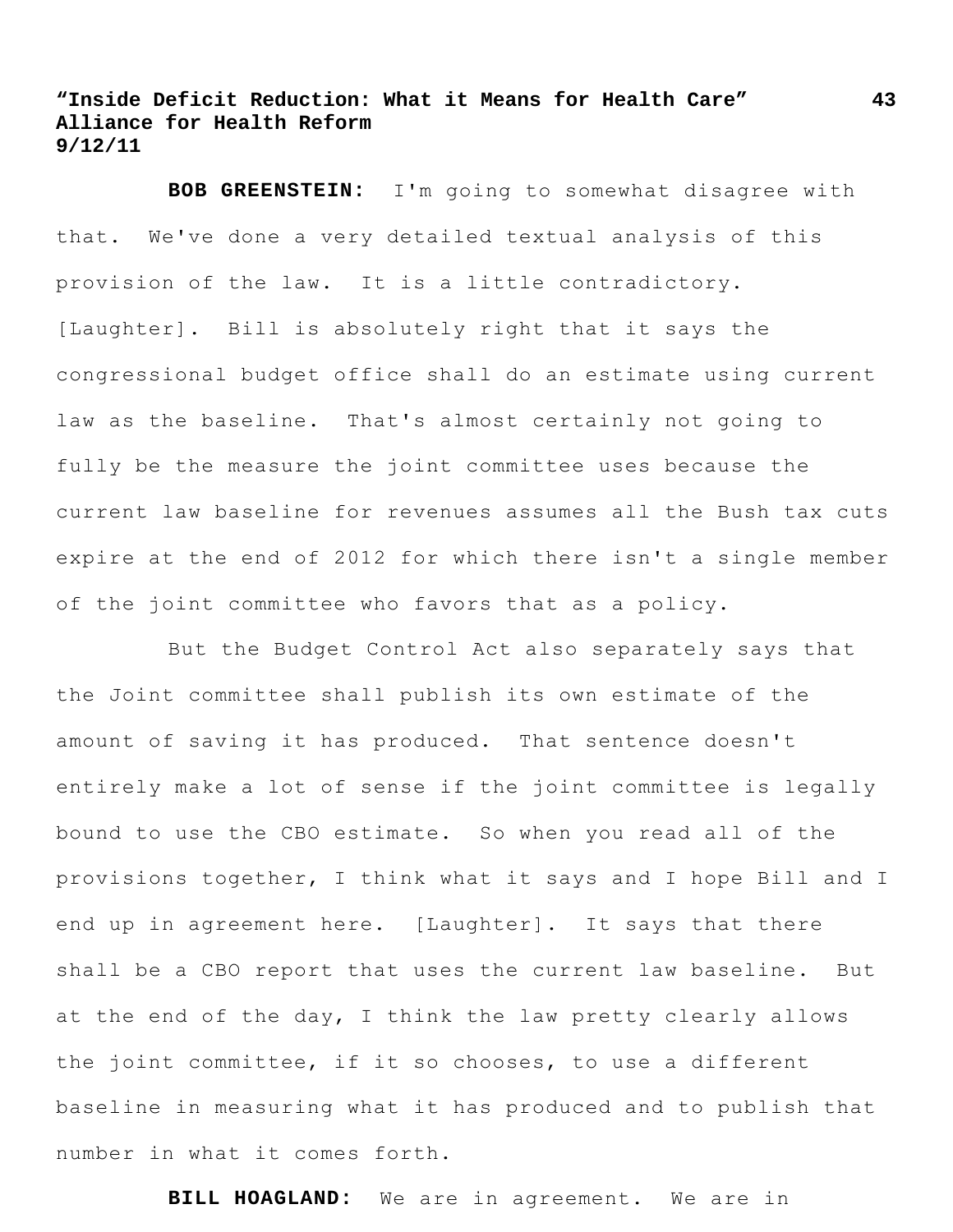gentlemen, the decision we've just start to have when the 12 apostles get in that room and start discussing the baseline. They could spend the whole- they could spent a lot of time on this issue. But I agree with you, Bob. We're in agreement. [Laughter].

**ED HOWARD:** And the first congress― or the first― the budget act point of order will be raised by―

**MALE SPEAKER:** Yes.

**FEMALE SPEAKER:** Yeah.

**BOB GREENSTEIN:** Could―

**ED HOWARD:** ―somewhat.

**BOB GREENSTEIN:** ― could I just say Bill and I were talking about― [Interposing]

**ED HOWARD:** But no― no, no, no, no, there― no budget― no points of order are in order.

**BOB GREENSTEIN:** Bill makes the key point which is― and the baseline is just a little subset of this. The joint committee can kind of do whatever. It can come up with its own baseline. It can come up with its own estimates. It doesn't have to abide by any existing points of order. It doesn't have to abide by the bird rule. It really do whatever it wants on all of those issues which is kind of extraordinary.

**GAIL WILENSKY:** [Inaudible] that's part of the debate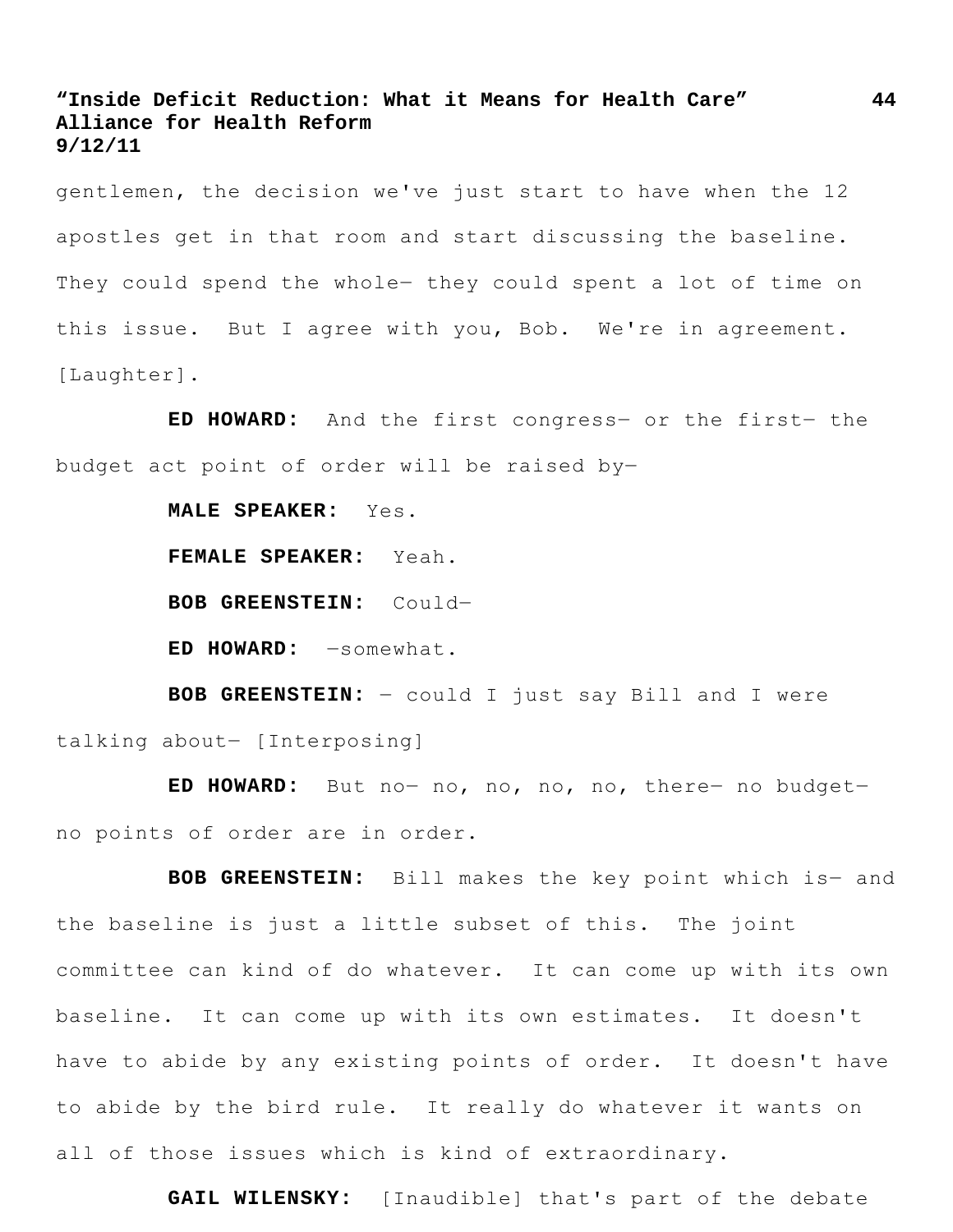**LEE PAGE:** Yeah. Thank you. My name is Lee Page. And I'm with PVA, Paralyzed Veterans of America. And obviously revenues is quickly becoming the third rail especially since we are having debates here on the panel. But I guess my question is if they don't agree and we go into next year, would serious tax code reform be something as an avenue and would that help or is that going to be a conversational piece still?

**BILL HOAGLAND:** Can I quickly, Bob and I―

**ED HOWARD:** Yes sir.

**BILL HOAGLAND:** ―are not in disagreement on lots of things. But I have another little, small disagreement that I wanted to raise. Bob said that there was a chance in zero that long-term fundamental reform could happen with healthcare reform out of this committee as well as, and I would carry this to the question your statement to tax reform. Re― I― one's― one thought― one thought― [Interposing]

**BOB GREENSTEIN:** ―said― [Interposing]

**BILL HOAGLAND:** One thought is that remember how broad the authorities are that this committee has. And I would suggest to you, I hate- I've spent my career up here on process. I don't like the idea of process on top of process. But think of it this way, this is almost like a joint budget committee― House and Senate. Not only could they first meet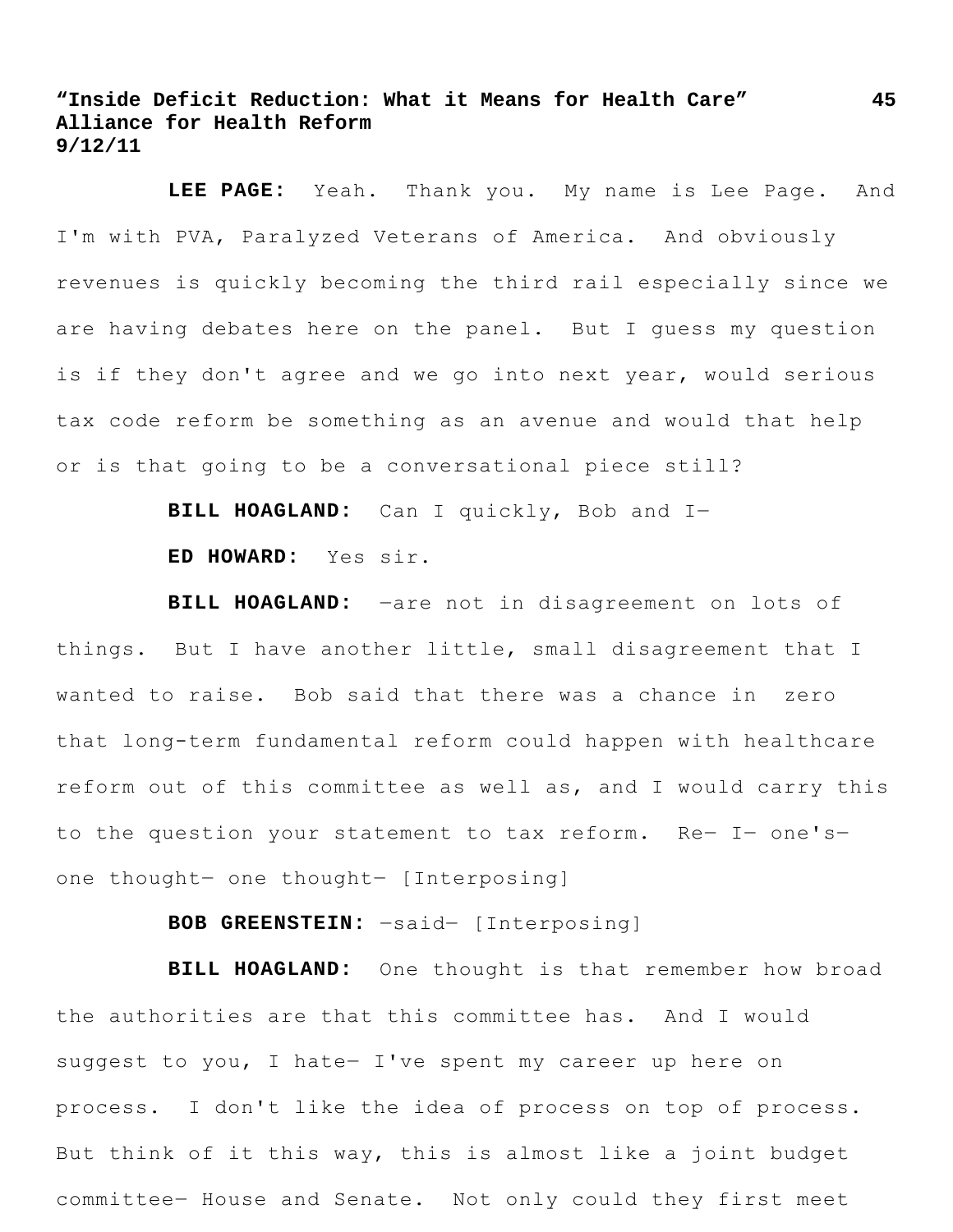write― which is non-amendable, no filibusters as Katherine pointed out. They could only write effectively a reconciliation instruction to the authorizing committees to report back, let's pick a date, April 15, 2012 to meet- do tax reform or to do fundamental healthcare reform. This is powerful authorities that this committee has. And I, therefore, do not think it necessarily rules out the possibility of tax reform or fundamental healthcare reform.

**GAIL WILENSKY:** But that― [Interposing] makes no sense given what the Republicans would be implying which is to give― for in the case of healthcare, I'm- this is not necessarily the same argument in the case of tax reform although there may be some parts of it. Is that the Democratic Senate is not going to come up with a Medicare fundamental revision that is going to be acceptable to the republicans on the Senate and to the House of dominated Republicans. And why would you give them that kind of an instruction? Now if it's to come back after the election when it― I don't know what that will look like.

**ED HOWARD:** Alright, and we'll pick that― [Interposing]

**GAIL WILENSKY:** I just don't― I don't understand if you're going to do that, how you can do that before the election when there is a very clear difference of opinion about which direction we should go. Now as I say, I'm not going to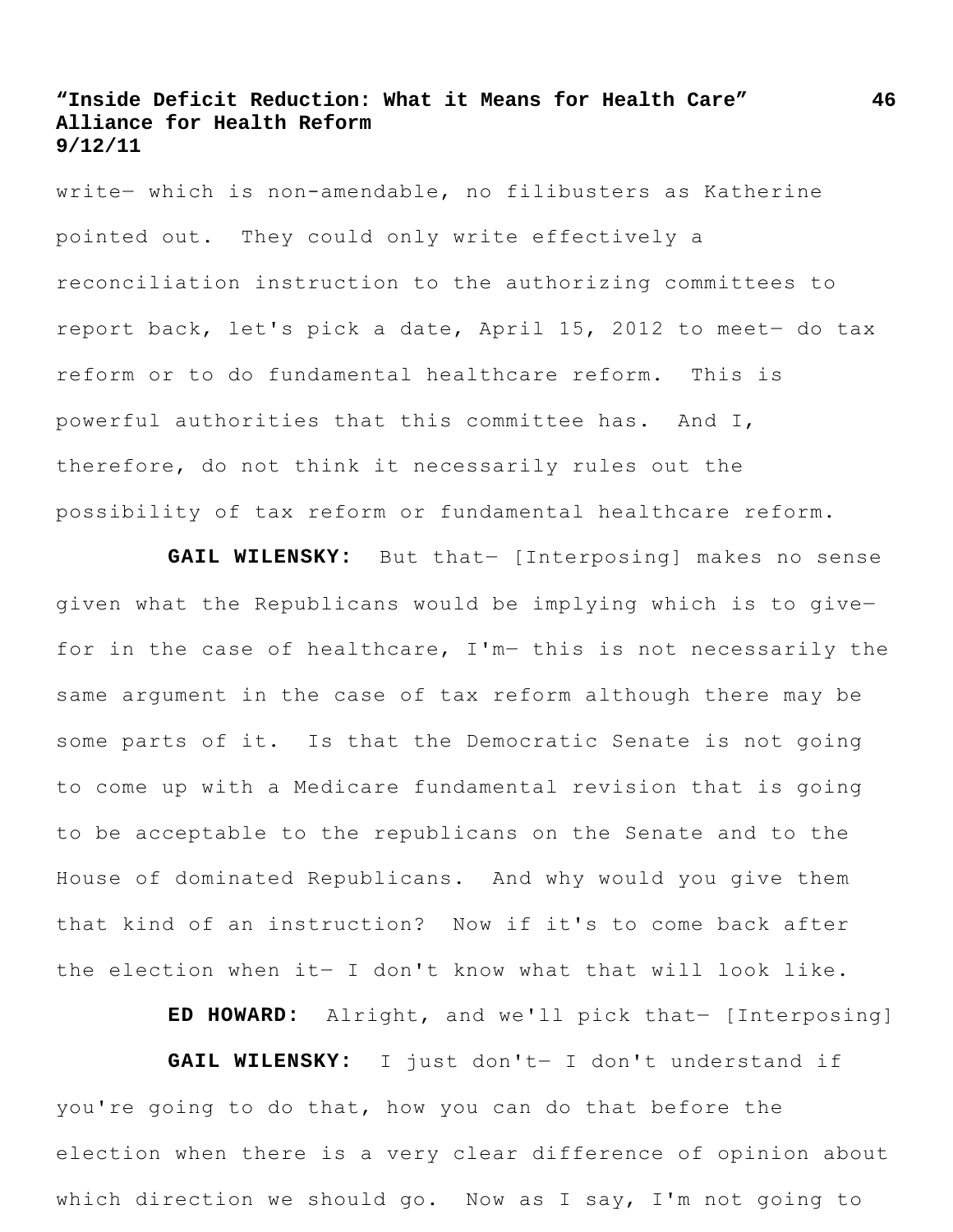hold my breath that we'll have this clarity after the election but it's pretty clear we don't have it before the election.

**ED HOWARD:** That's an idea.

**BOB GREENSTEIN:** Let me largely agree with Bill on the tax reform side even though he thought he was disagreeing with me when he said it. I must have really been muddled in my remarks when I said the chance is something was less than zero, it wasn't tax reform. It was having all of the Bush tax cuts expire for everybody including people below 250. I think Bill has highlighted a very important point which could become a big controversy in the joint committee.

No matter what your views on taxes are, it's hard to imagine how a comprehensive or even a semi-comprehensive tax reform bill could be written outside the tax writing committees by the joint committee by November 23rd. So there clearly is an option which I believe will be raised in the joint committee to have the joint committee report― require as Bill indicated that by a state certain well before the election that a tax reform bill should be passed. And potentially they could say it should yield X level of revenue which depending on the revenue baseline you use might be considered to produce some savings.

The conundrum particularly for democratic members of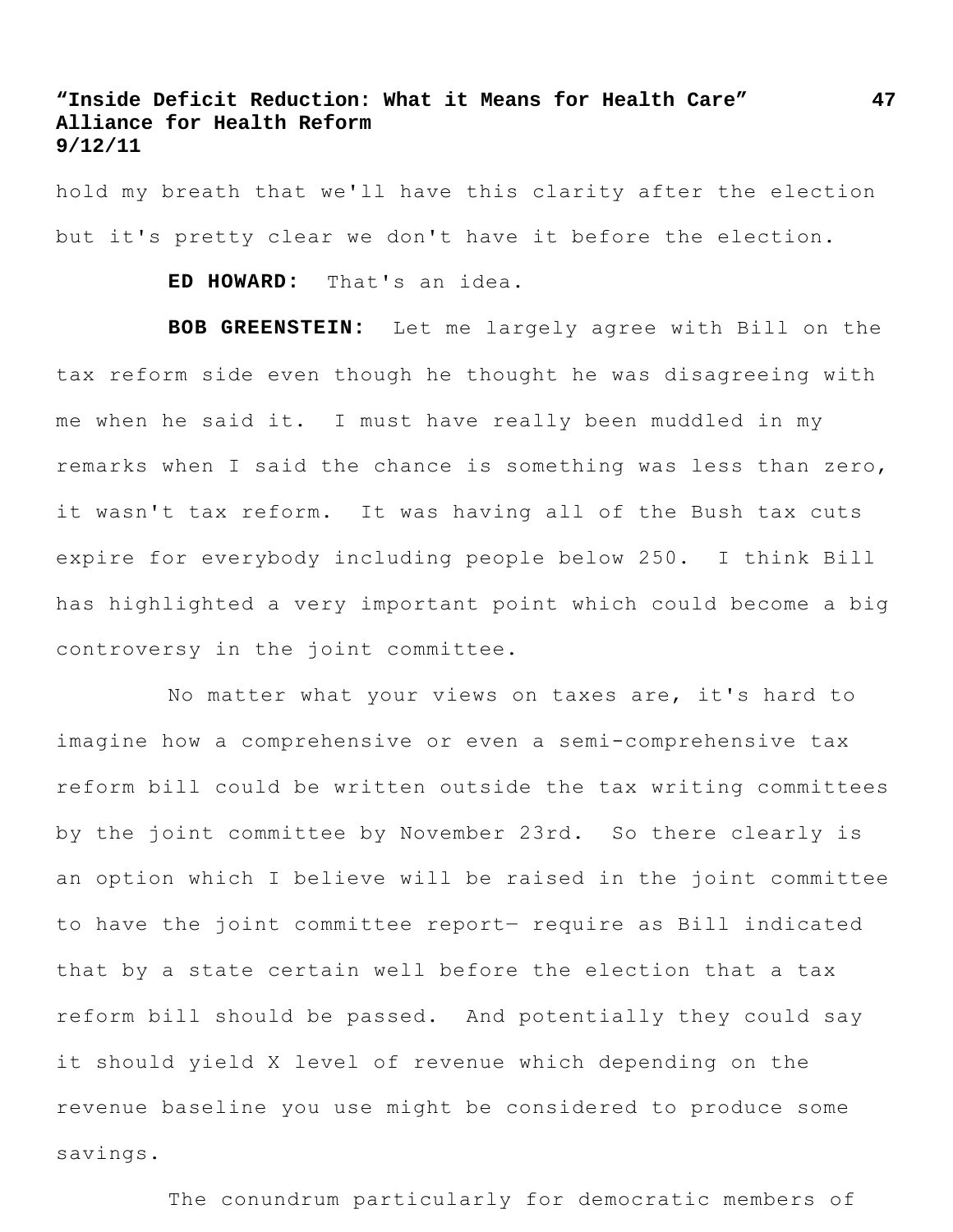is agree to the following cuts in Medicare, in the following cuts in Medicaid and the following cuts in various other entitlements and maybe, maybe not a further lowering of the discretionary caps and in return― and those all get enacted now. And in return, there is to be tax reform by six months down the road that hits a certain revenue target that produces deficit reduction on the revenue side. There will be worry among democrats that they will have passed the entitlement cuts and that the tax reform will never happen. Not every reconciliation instruction has actually materialized into a law.

So that― but by the same token, it's very difficult to see the joint committee producing any revenue contribution unless it comes out of a tax reform type mechanism that broadens the base and maybe lowers the rates. So I think this is going to be a big tension that's probably going to arise. Is it acceptable to do the budget cuts now with a promise that isn't iron clad to do the revenue increases say next spring?

**TONY HAUSNER:** Yeah. Hi. Tony Hausner, independent consultant formerly with CMS. I wanted to understand one of the comments that Bob made. If you make changes in Medicare, increasing the age for instance or asking the wealthy to contribute more, I heard you say that that would result in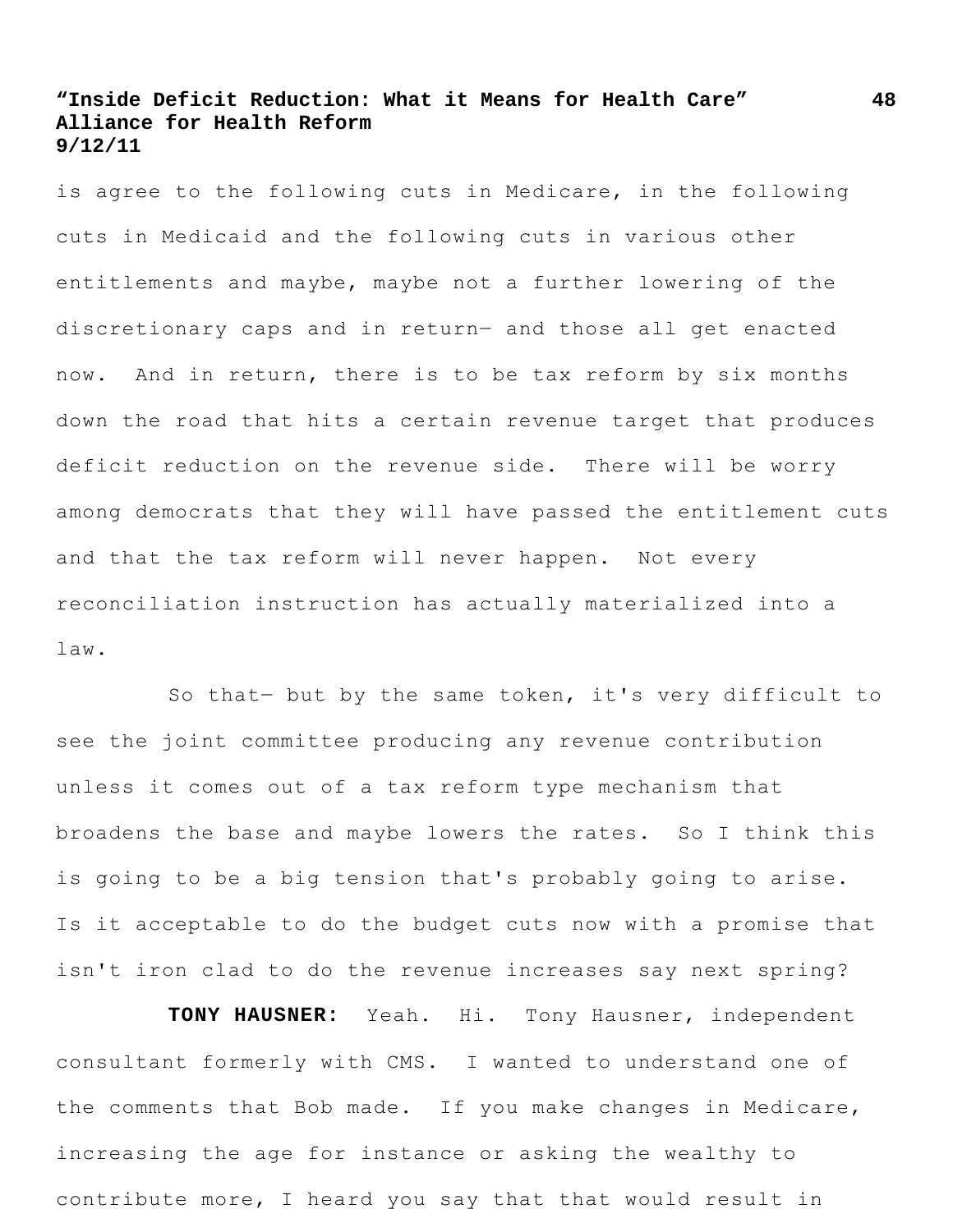towards the overall package that the super committee has to deal with. So then I misunderstood what you had to say there.

**BOB GREENSTEIN:** The super committee's targets only relate to the federal budget. The conundrum that I'm trying to talk about is there are proposals that would save money in Medicare for the federal budget while increasing system wide healthcare costs.

#### **TONY HAUSNER:** Right.

**BOB GREENSTEIN:** The federal budget gets a certain amount of saving. The increase is born by state governments, employers and private citizens in the aggregate could be greater than the amount that the federal budget saves. But the joint committee wouldn't have to worry about that. They could just―

#### **TONY HAUSNER:** Right.

**BOB GREENSTEIN:** ―count the federal saving towards their target. In my view, our real goal ought to be how do you constrain costs ideally―

#### **GAIL WILENSKY:** But―

**BOB GREENSTEIN:** ―system wide rather than shift them.

GAIL WILENSKY: But those are- they're- this is one of the difficulties when you look at this so piece mill. If you think about the need to increase eligibility, not maybe to 67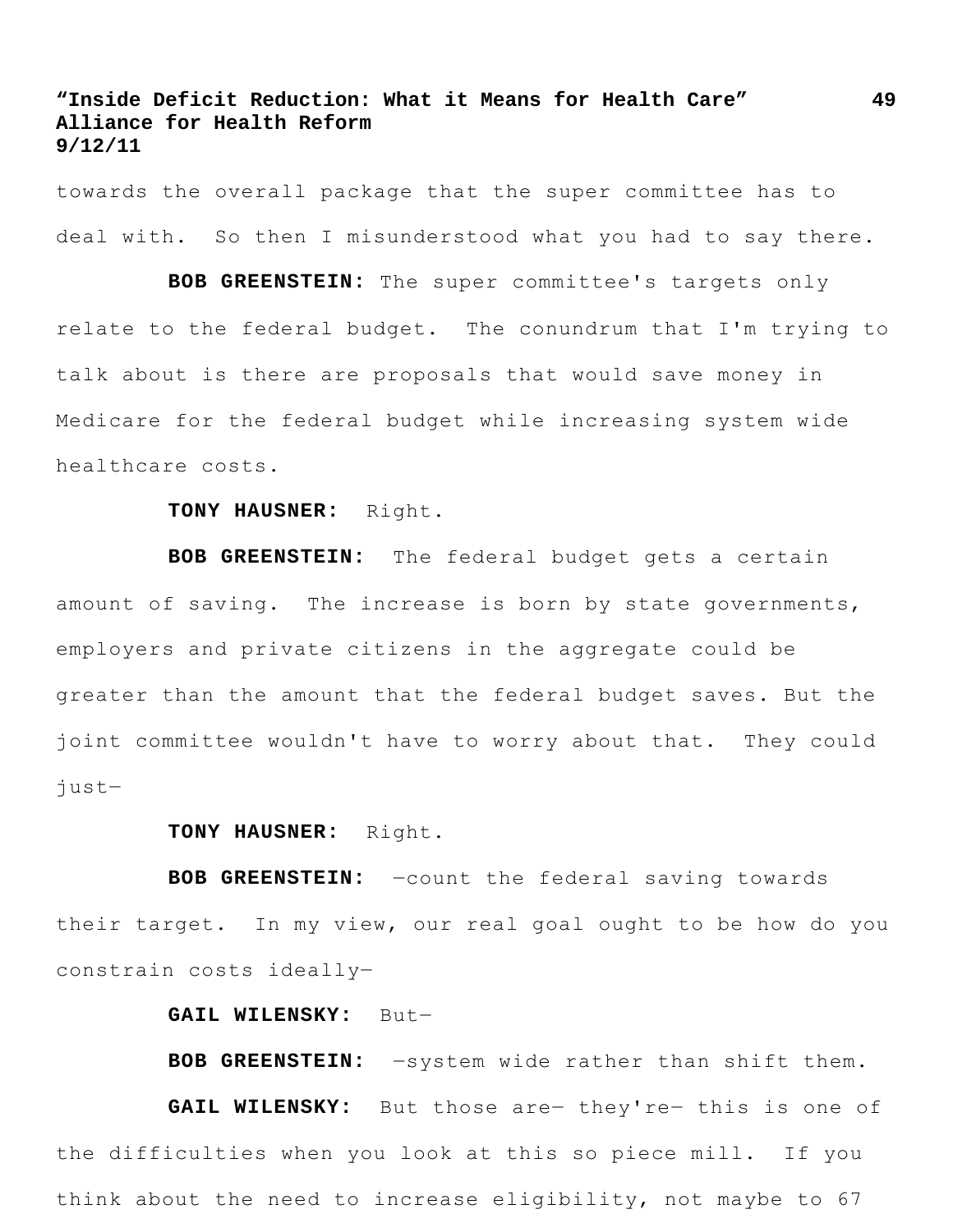to keep people in the labor force longer for a whole variety of reasons then what the look in terms of assuming basically current behavior by these individuals and what happens with regard to the cost becomes very different. Because part of what you are trying to do would require tax policy changes probably as where you― desirable that tax policy changes is to change the incentives to have people staying longer in the labor force.

Now that assumes we've done something about our unemployment situation and have been able to restart economic growth. But it's― the difficulty of looking at these in terms of one slice of a change at a time.

**BOB GREENSTEIN:** Let me partly strongly agree with Gail and partly strongly disagree. I completely agree that for our long-term fiscal health we need to change incentives to encourage people to work longer. But if you believe that all Americans should have health insurance and that 65 and 66 year olds shouldn't be uninsured and that a change in the Medicare age then must be accompanied by a series of other measures in the health insurance exchanges in Medicare, the effect on increasing people's work careers is going to be minimal. The only way you'd have a big effect on that is if you really said we're going to make you uninsured if you don't keep working.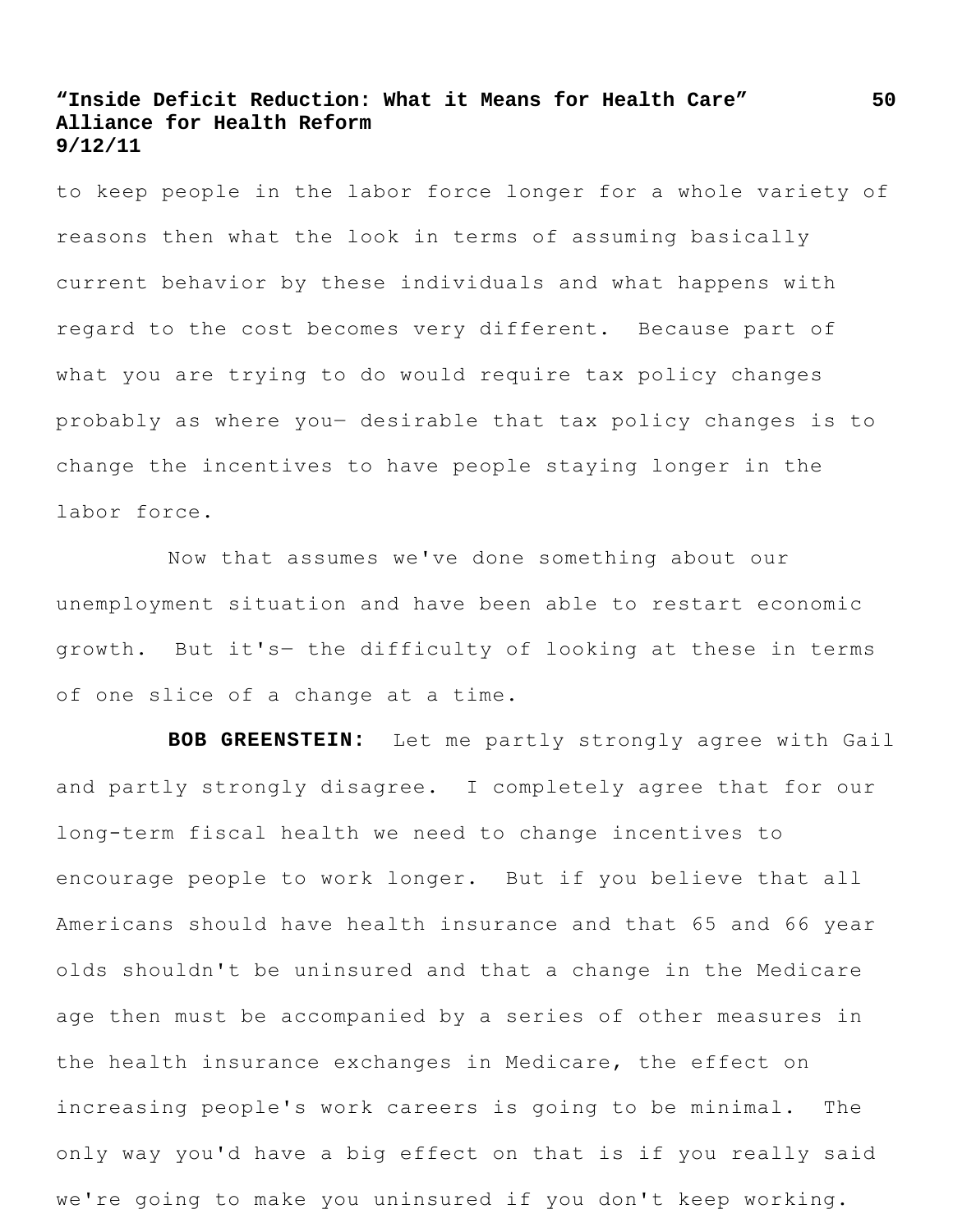The main way- the evidence is very clear. I agree. Don't just look at a slice. When you look at all of the evidence across the labor force and across entitlement programs, there is one policy that trumps everything else in terms of its impact on having people work longer. And I'll probably a friend― offend some of my progressive friends in what I'm about to say. That policy is not the Medicare age. It is the early eligibility age of 62 in Social Security.

And I think for the long-term we are going to have to raise the 62 age in Social Security. It's hard to do because there are legitimate issues regarding people who have- who do physically back breaking labor. There are some disproportionate racial effects. And in order to raise the 62 age, we have to figure out ways to address those problems. But that is really the way to do it. And if we're going to increase the Medicare age which we may or may not but I think if we do, I certainly hope we're not― we don't raise the Medicare age and repeal the Affordable Care Act and have 65 and 66 year olds hanging out there.

So long as you have another place for them to go even if it's a less efficient way then you're not going to have a big effect on work arrears through the Medicare age policy.

**DIANE ROWLAND:** We have a clarification question here.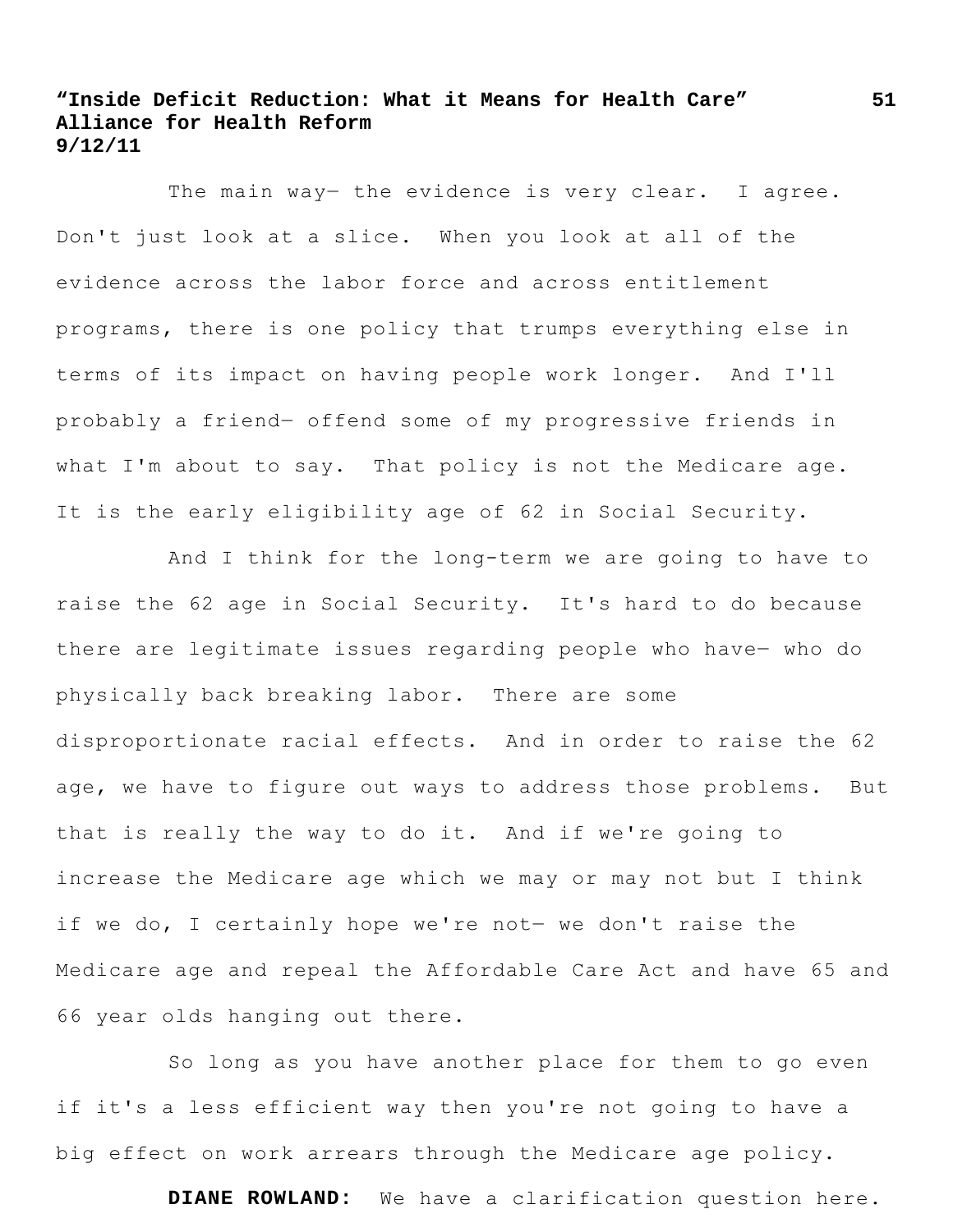percent cuts take effect? Because if it's January 2013, since the cut will only be effective for nine months of that fiscal year, would the Medicare cut have to be higher than 2-percent to yield a full year cut of 2-percent on average?

**BILL HOAGLAND:** There my recollection and Bob or Gail correct me on this; my recollection is we went through this with the pay as you go reforms in 2010. And that three months is carried over and there's a way of catching up for that 2 percent. It's a 2-percent―

**GAIL WILENSKY:** Yes.

**BILL HOAGLAND:** ―on an annualized basis.

**GAIL WILENSKY:** The other relating to this 2-percent of- and it came up in, I think, a couple of our presentations is that we do need to recognize that― [Interposing]― for healthcare ―

**DIANE ROWLAND:** Somebody else must have― [Interposing]

**ED HOWARD:** Now you're on. Now you're on. You're okay.

**GAIL WILENSKY:** For healthcare providers, the 2-percent reduction is likely to be a smaller reduction than what occurs in most other scenarios you could think about. So, while it does not take on the serious issues as― I forgot now whether it was Bill or Bob indicated it would have Medicare―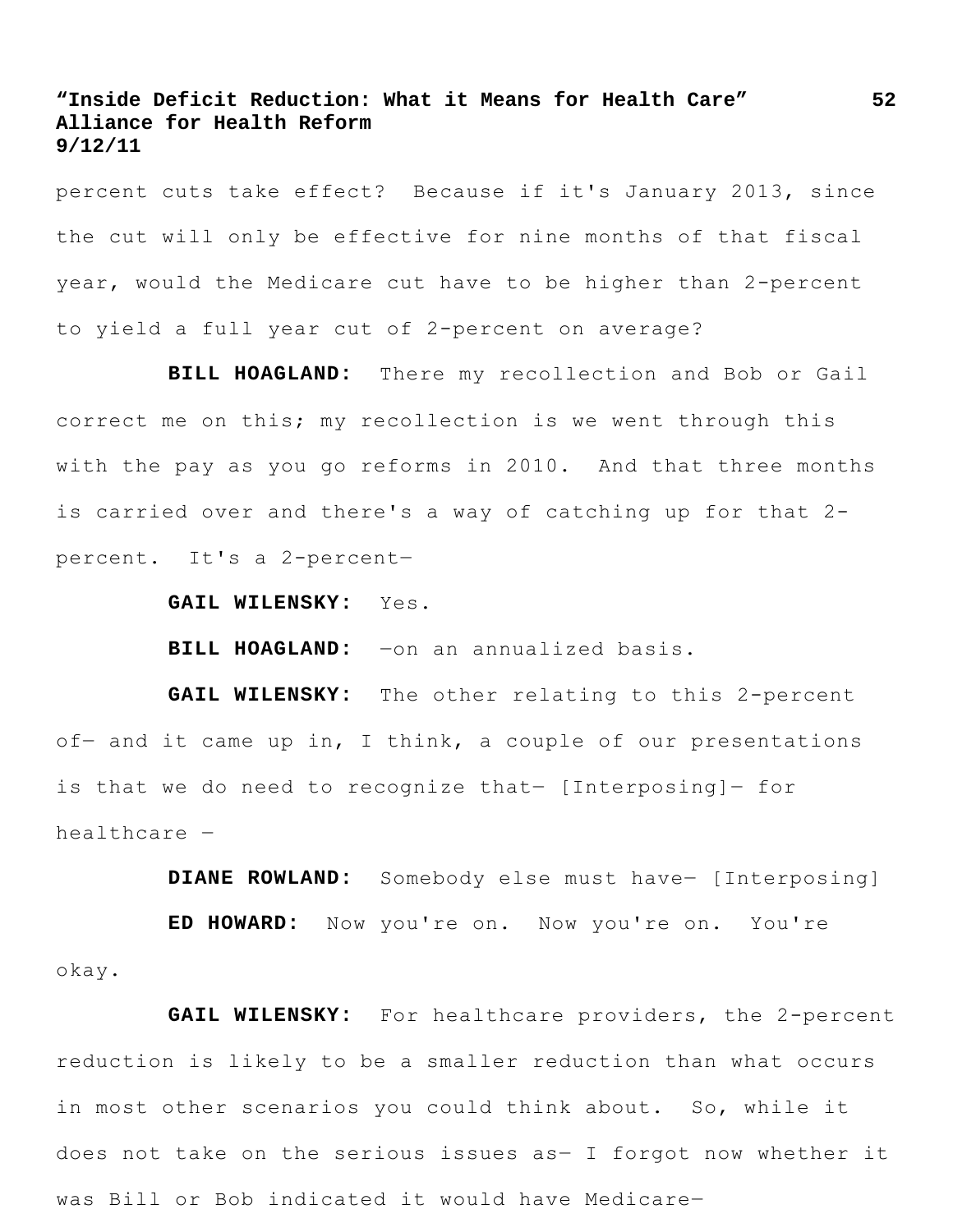**DIANE ROWLAND:** Somebody else there? I don't think this― nothing. Okay.

**GAIL WILENSKY:** The ―

**ED HOWARD:** You got it.

**GAIL WILENSKY:** The contribution of Medicare and Medicaid would be substantially smaller. And at the end of the day, we should not be too shocked if we see serious lobbying that recognizes that most healthcare providers are going to be better off with sequestration than with anything else.

**BILL HOAGLAND:** But let me make clear that if we go to a 2-percent reduction then think about the hit that's going to take place on defense. And I guess my sense at this particular point is then we do have the tradeoff that takes place next year as Bob has talked about with the year 2012 leading up to an election year. A lot of- this is an old timer here speaking, a lot of this reminds me of the fact that 1986 we had a sequester that was to kick into effective. And it had a big hit on defense. And Ronald Reagan was forced into the corner to accept a tax increase verses the hit on defense. There's a lot of similarities here between what this sequester is set up to do.

#### **ED HOWARD:** Bob.

**BOB GREENSTEIN:** Yeah. I would just note that we have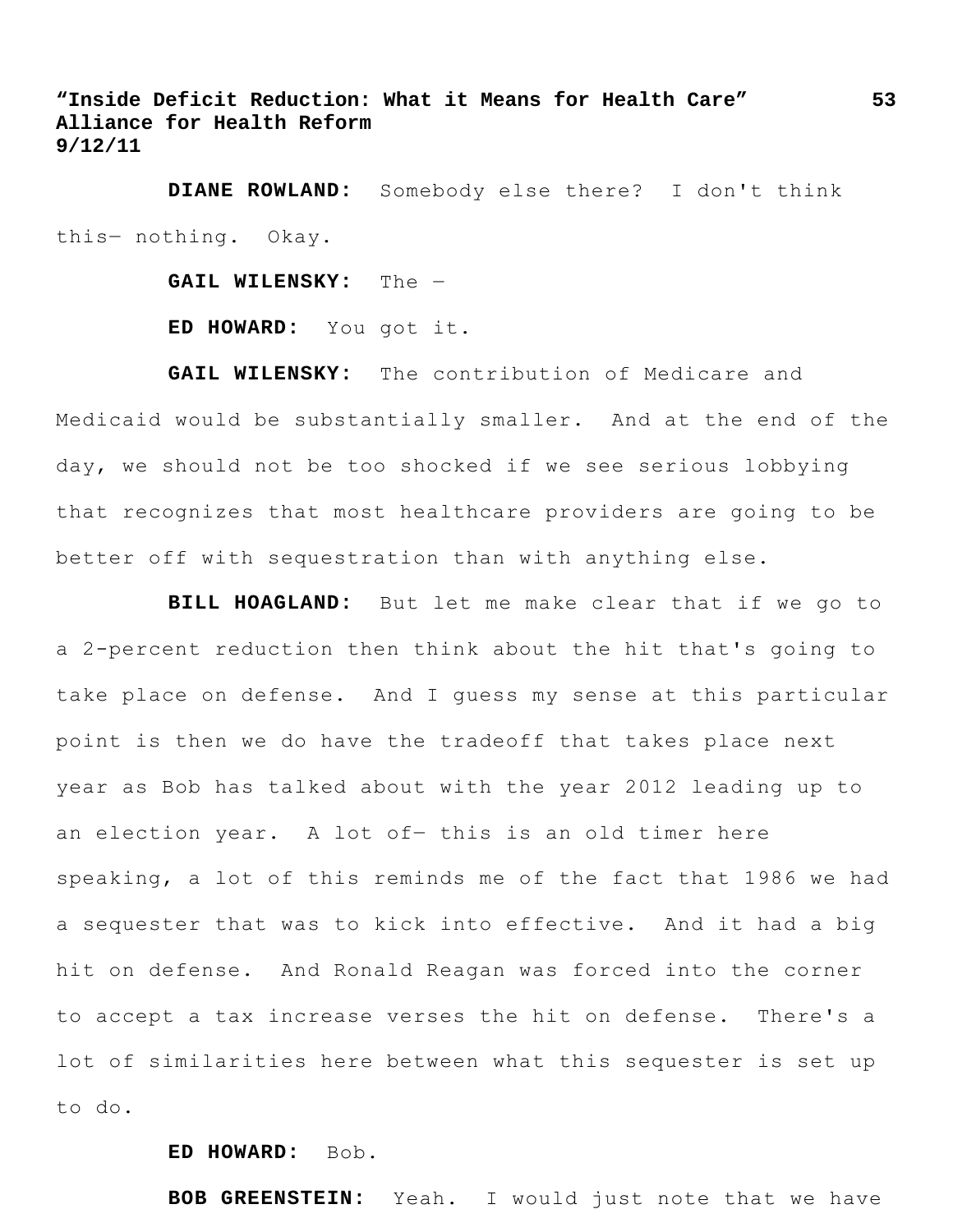staff; we have the potential for a really momentous lame duck session after the election. Bill and I were talking at the table when we were eating during― when Katherine Hayes was talking, about the fact. I think Bill we thought that the joint committee might well produce something but probably wouldn't get to the full \$1.5 trillion. So the most likely scenario is some sequester of whatever size is scheduled.

If that's the case, once we get into December 2012, you've got three things coming at you at the same time. You've got the sequester. And there clearly will be charges that if it takes effect, national security will be jeopardized. I'm not sure. I think that's true. But there will certainly be those charges. Secondly, the Bush tax cuts will all be scheduled to end on December 31st. And thirdly, we're going to hit the debt ceiling again sometime in the early months of 2013.

So, particularly if the joint committee doesn't hit its full target, I think we're going to have another huge round of negotiations, threats of a showdown, big negotiations probably between the presidential election and Christmas in 2012.

**BILL HOAGLAND:** I can't resist. I just have to make one quick comment. I agree with Bob on everything except for again one small point. [Laughter]. If Congress passes a jobs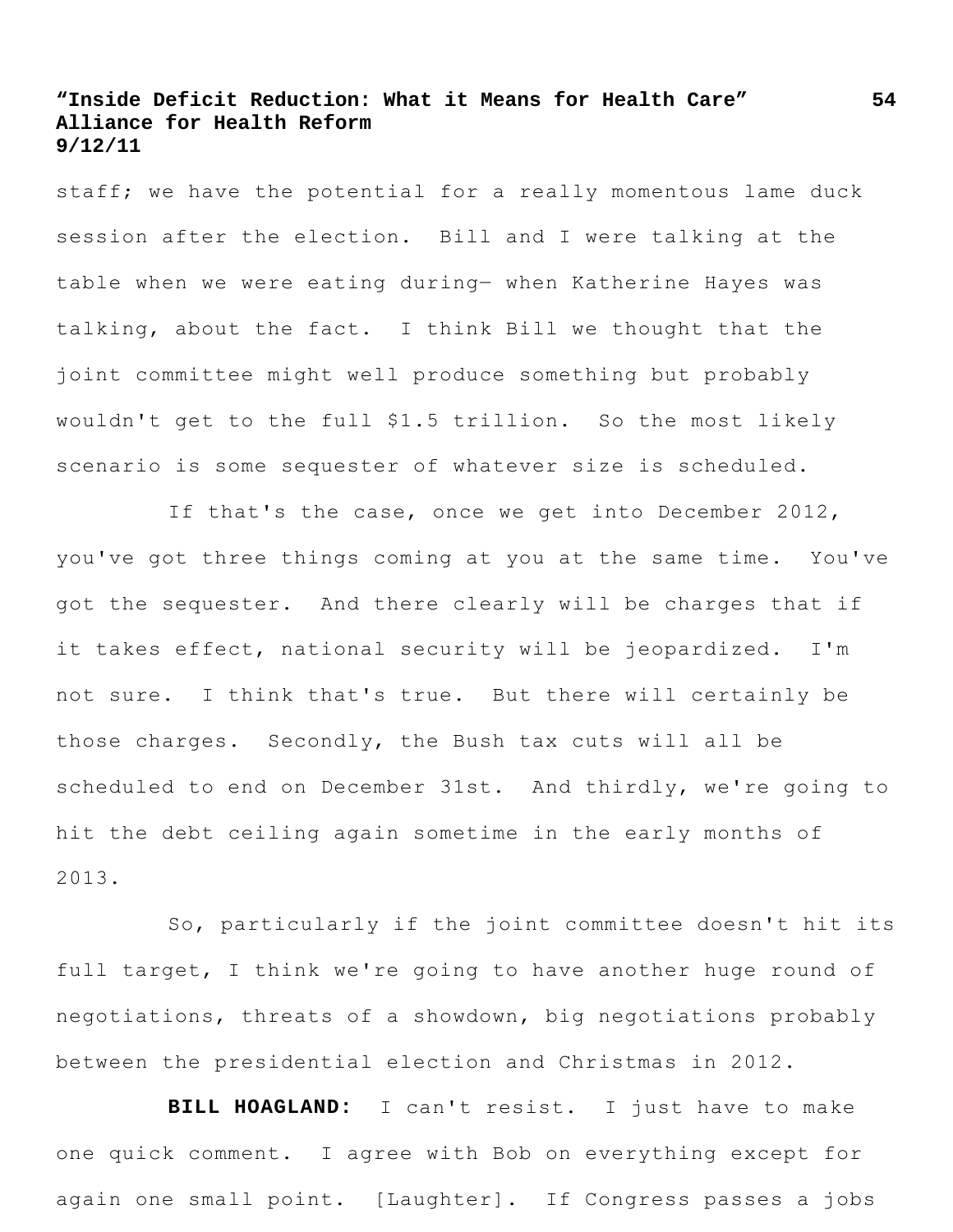frankly, I think we're very close to it as it is. I'm not exactly sure when I put the numbers together because we haven't seen the pay force for the 450 but my guess is the pay for the 450 will come after the expenditures go out or otherwise it's not a stimulus. And therefore, what we're faced with is the possibility of facing a― the staff up here are going to hate this. I think you're facing the possibility of a debt limit increase even before 2012 elections.

**BOB GREENSTEIN:** Actually something if you look at the way this midsession review numbers, if they're right, then there's not a risk of that and you're into early 2013. But if we go into a double dipper session and the economic forecast in the midsession review and the CBO August forecaster ―

#### **DIANE ROWLAND:** Mic.

**BOB GREENSTEIN:** ―too opt― if we go into a double dipper session- do I have it on yet? Okay. Let me step back. If the forecasts in the CBO midsession― in the CBO August update and the ONB midsession review are current then even with the jobs package, there wouldn't be any risk of hitting the debt ceiling before 2013. However, those economic forecasts may be too optimistic. And a lot of those economic numbers were done several months ago before the latest data. If we go into a double dipper session then there is the risk that Bill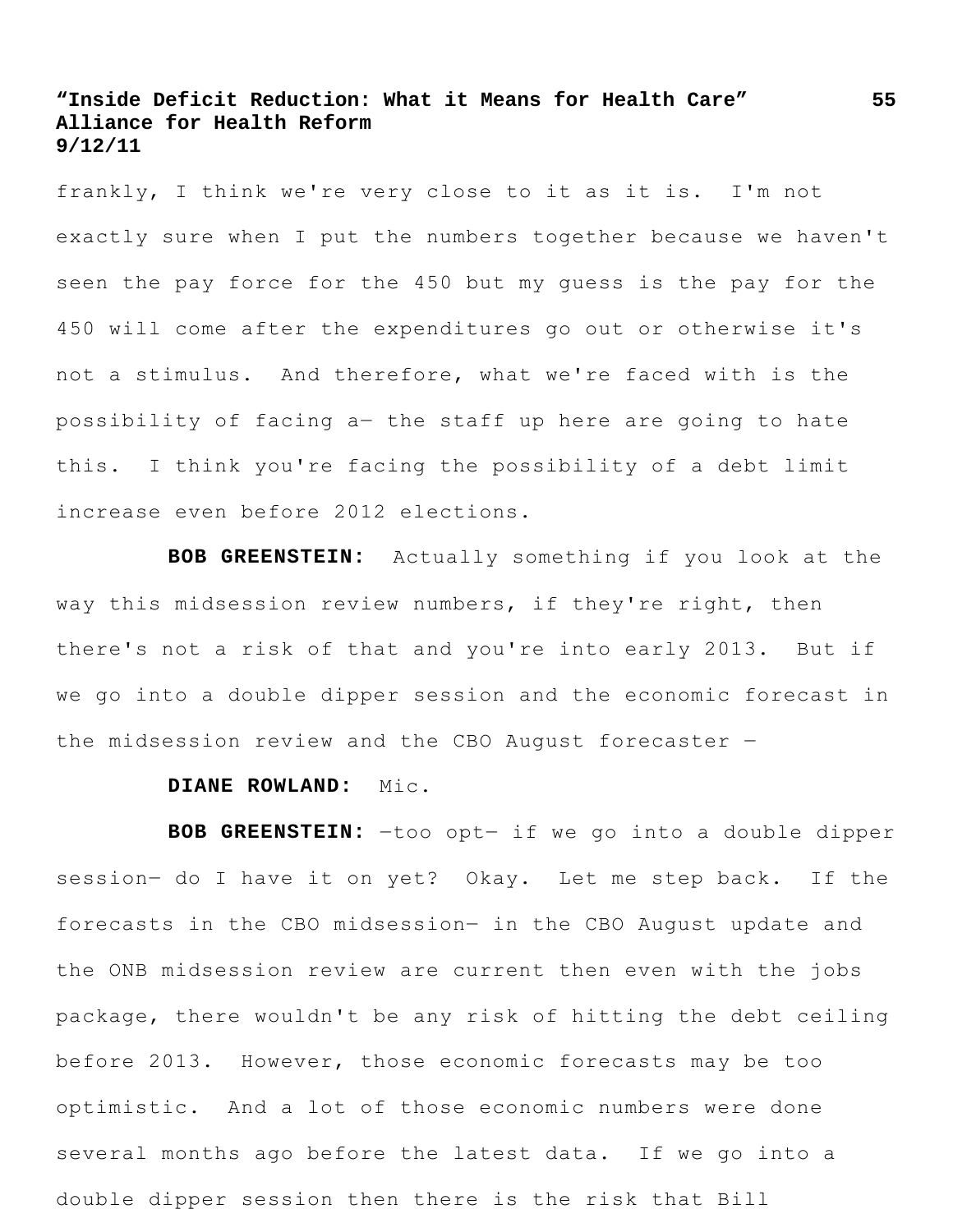**DIANE ROWLAND:** I'm going to just put two questions together since we want to show ―

**ED HOWARD:** That's good. No, you hit it twice I think. Hit it again.

**DIANE ROWLAND:** Oh. Yes. Okay. So we have two questions that ask of our panel to use a crystal ball and think about what the committee could do. And we've seen they've been using that crystal ball already. One is what the change is of the Joint committee taking up some kind of SGR changes would be and would that be potentially positive thing for them to address? And a second is how that panel might interact with the Independent Payment Advisory Board and whether they predict that it survives or is defunded by the super committee?

**GAIL WILENSKY:** I don't know what will happen with the estimated \$300 billion cost of eliminating the SGR. But I think if there was an ability to seriously redo how physicians are paid; it would have an enormous potential impact for later years spending. But as has been raised is most of the changes that really involve what I would regard as reform are going to take a while to phase in and to show results.

And most of what has been relied on to date is payment reductions in the current dysfunctional environment. And when there are calls for expect yet more, at least that was how I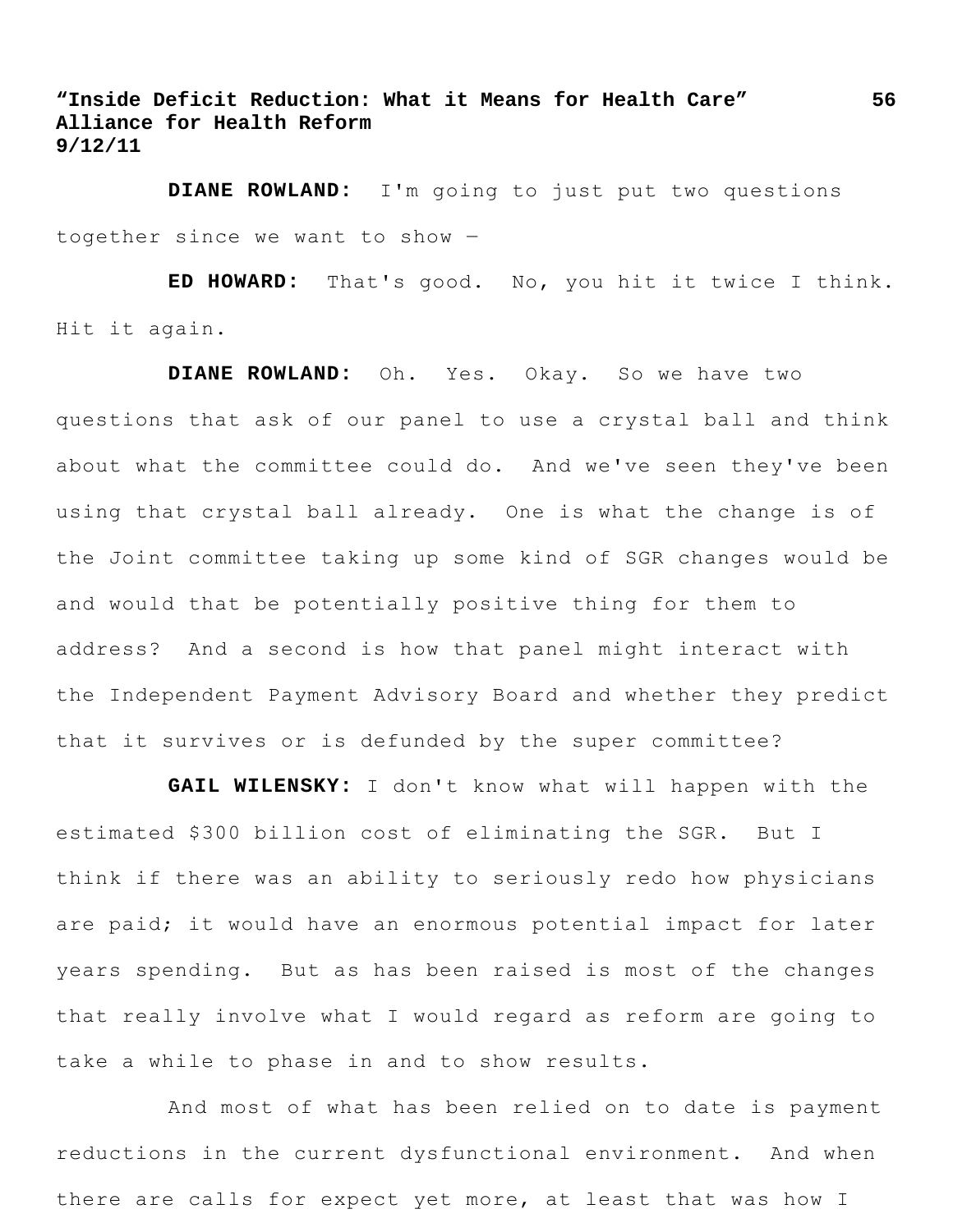expected to be one of the contributors to the jobs bill funding, is that this is probably not resulting in a reform in terms of how payments are made and therefore not likely to be very effective. So I am not hopeful that it will actually do much to address the fundamental problem which is getting rid of a system that has physicians billing 8,000 different codes.

**BILL HOAGLAND:** Just a real quick comment, this― unfortunately this goes back to the baseline. If they assume a baseline that includes the― that― that that it's an extension of current laws as op― extension of the current payment rates as opposed to the reduction, I guess that it wouldn't be a cost then associated with the fact that they would fix it. So it all goes back to that darn baseline and what is assumed in that baseline.

**BOB GREENSTEIN:** Bill makes a great point about the baseline. And that colors what I'm about to say on this and could make it wrong. My instinct is that the joint committee probably will not do a permanent GSR fix. The Bo Simpson and Gang of Six plans did. But the Obama Boehner negotiations in late July before they fell apart would have done a two to three year SGR fix not a permanent one because they had a harder time coming up with the additional money to pay for it.

So I think that unless the baseline is used in the way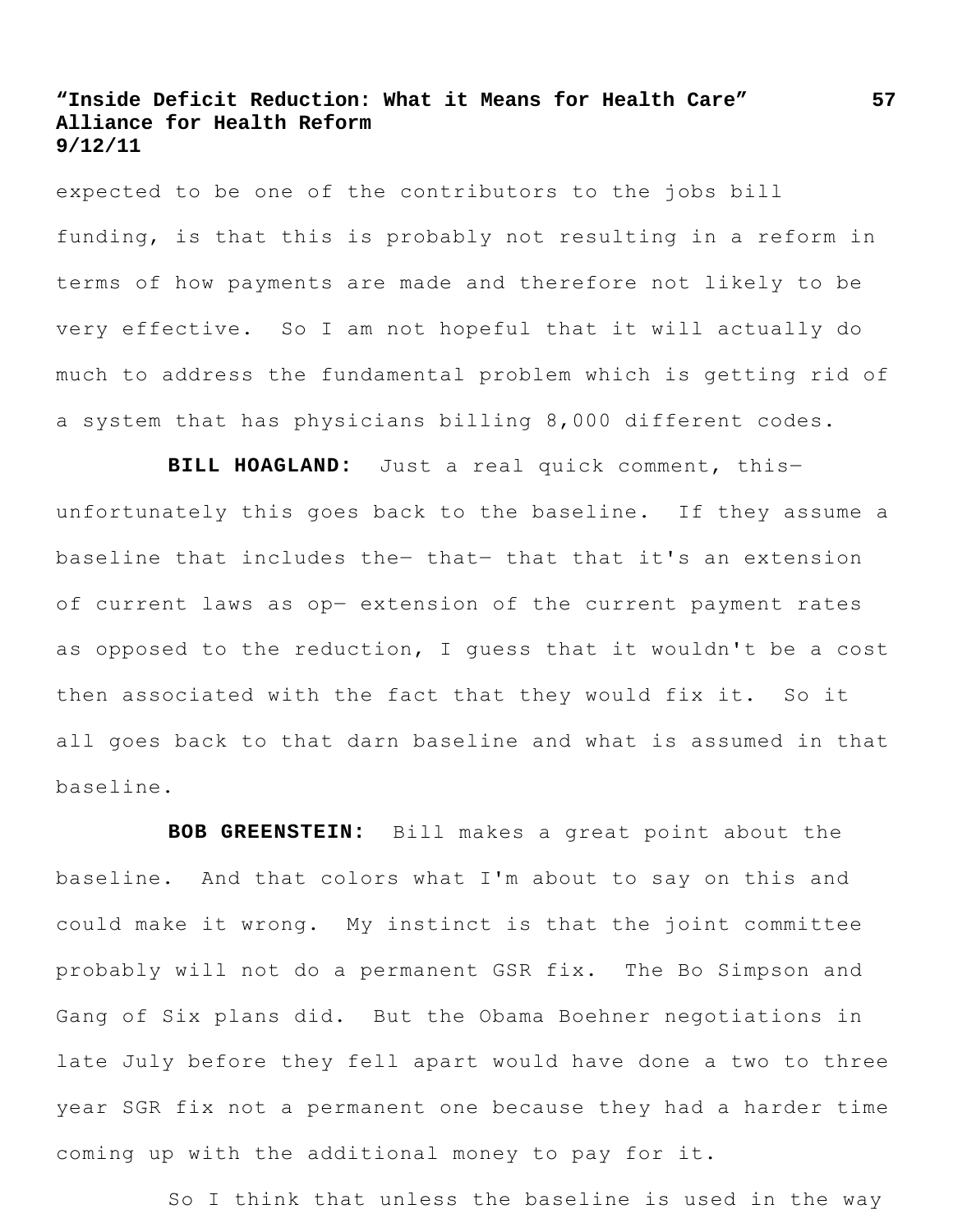the GSR fix, I think the joint committee will likely take the easy way out and do a fix for maybe a couple of years and kick the can down the road.

With regard to the IPAB, I certainly- in my view, here we have a joint committee that's supposed to deal with deficit reduction. We've been saying on this panel throughout the panel that rising healthcare costs system wide are the single biggest issue for the long-term. Medicare's an important part of that system and is one of the few mechanisms to kind of lead the way.

If we find important payment and healthcare delivery reform innovations, the IPAB is the mechanism― the key mechanism to try to make that happen. It may or may not work but it holds a lot of promise. In my view, it would be a travesty to repeal it as part of the joint committee activities. And if the joint committee did so, in my view that is one of the few things the Joint committee could do that could lead to the potential of a presidential veto of a joint committee report. Otherwise I think something that comes out of the joint committee would be signed.

**GAIL WILENSKY:** I think we need to stop calling what was included in these various committee or these various reports that postponed the SGR impact by two or three years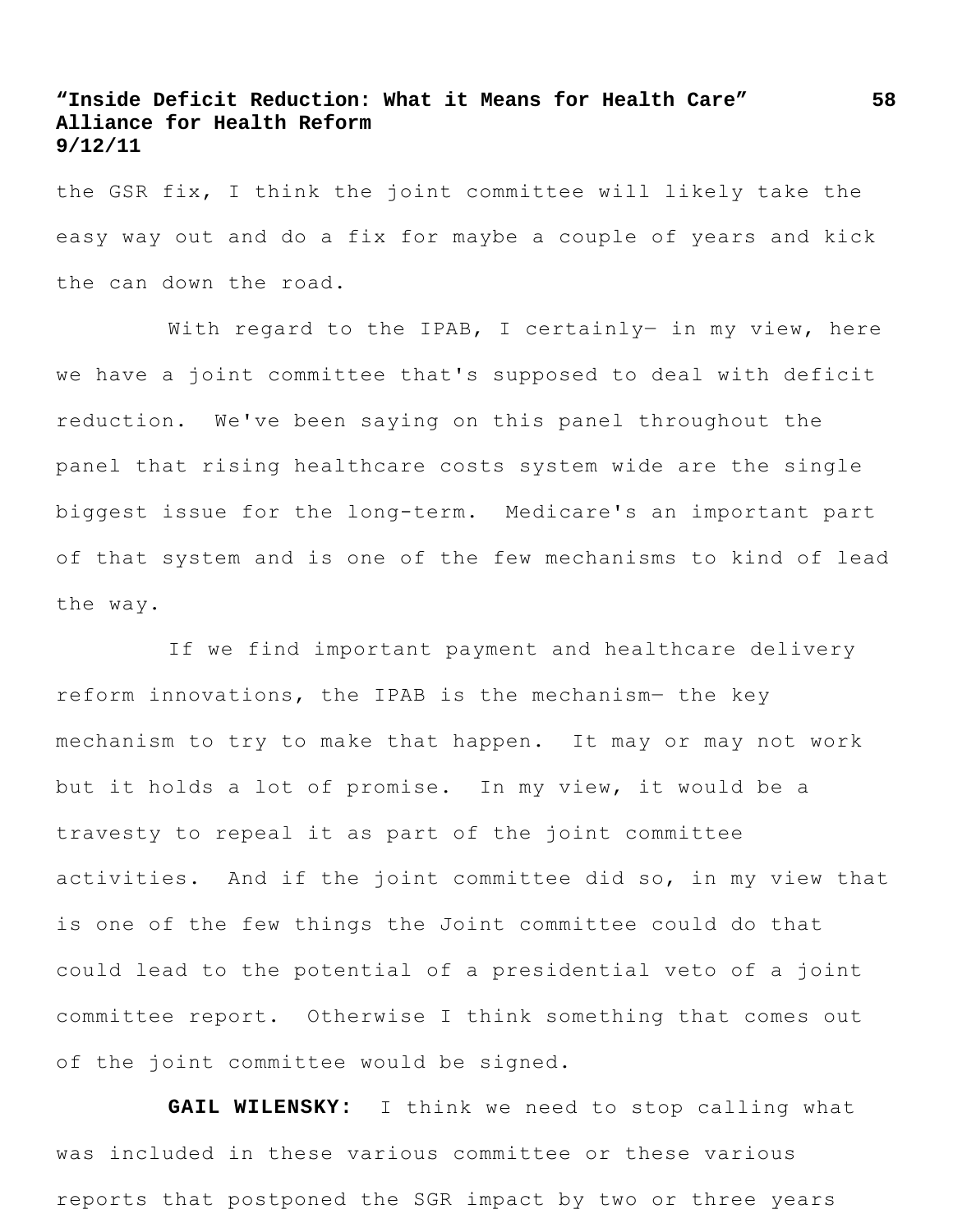leaving the same dysfunctional way we reimburse physicians, rewarding them for doing more and not for doing it better or improving health outcomes. So, whatever else that- it is a serious problem. I understand that. But kicking that can down the road two or three years is not a fix.

**ED HOWARD:** Okay. We've got a consensus. [Laughter]. Let- we- if I can to our panelists, I'd like to suggest a friendly amendment to what we had used to entice you onto this program. And that is if you could stay in place, you'd probably save yourself a lot of [inaudible] going back and forth. And we'd just ask Chris and Dean to come forward because we want you all to get a chance to [inaudible] on the last Q&A section as well.

And I'm glad that― [Interposing] yes. Could you pass those down for self-placement? If you want to just array yourself at that end― it may be hard to distinguish completely because I think there were a little bit of politics in some of the answers or at least in the predictions that you heard about what might happen. But, we want to focus a little more laser like on the political dimensions of this bundle of issues.

And to help us with that discussion, we have two masters of the trade. Dean Rosen is the partner in head of health practice in public- the public affairs firm of Mehlman,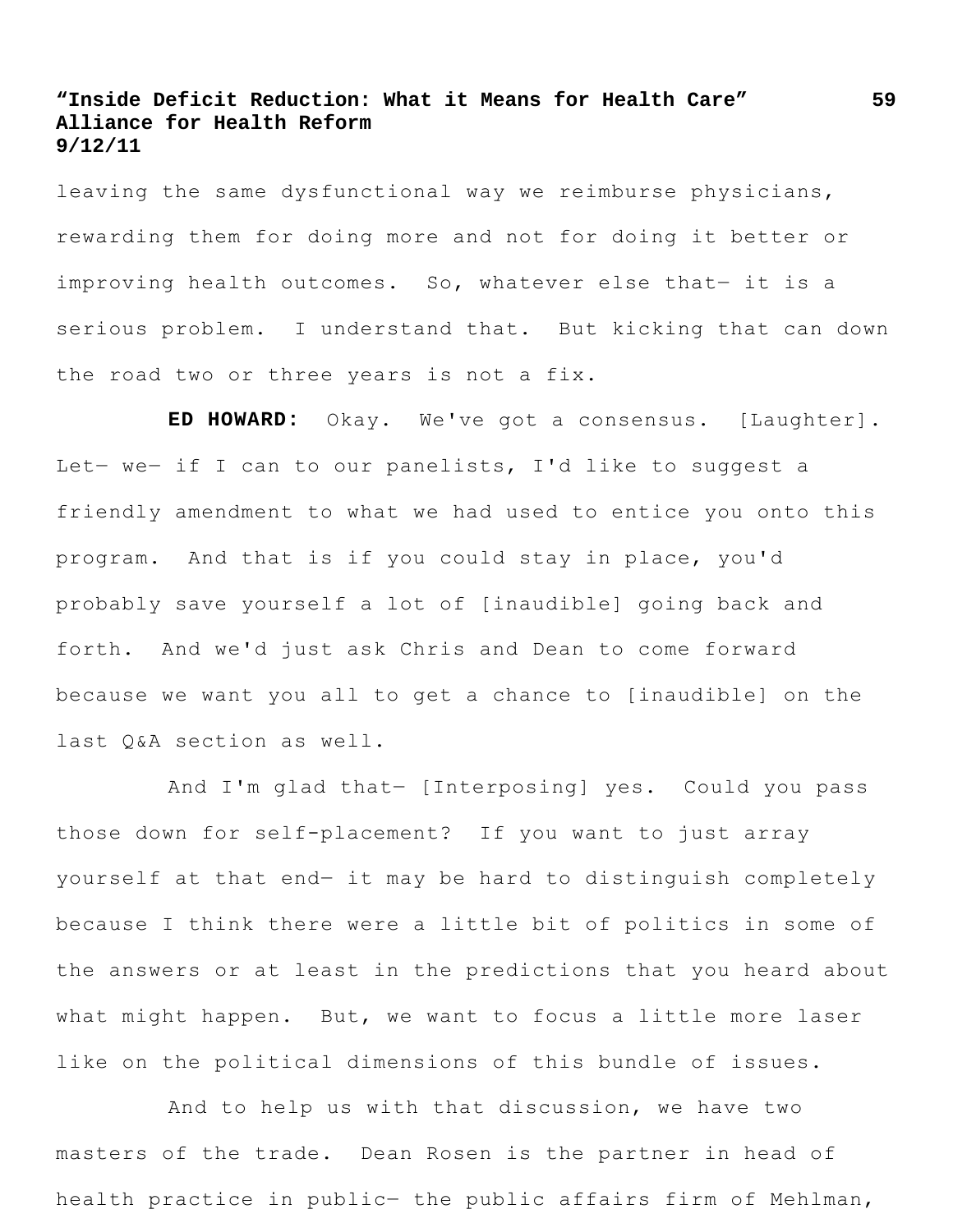in almost every committee of jurisdiction and leadership office on the Hill including a stint as the chief health advisor to the aforementioned Bill Frist.

Next to him is Chris Jennings, currently president of Jennings Policy Strategies and head of the Bipartisan Policy Center's State Based Health Reform Implementation Project. And he was the chief health advisor to President Clinton. Gentlemen, thank you for joining us. And we'll ask you to kick off the overtly and almost completely political portion of the program.

**DEAN ROSEN:** Okay. Great. Well my first challenge is making sure that this can work. I'm so daunted by the last panel. Can you all hear me? Alright, good. Well thank you. Just raise your hand if you can't hear me and this all of the sudden goes off. But I think Bob mastered it after four or five times so now we've all got it done. But thank you all very much for including me. I sort of feel like that old adage after listening to Katherine and then the expert panel that that everything important has been said but not everybody has had a chance to say it.

So I will try to- I'll try to incorporate. It was good to really listen to the first couple of panels because I always learned a lot. And I also, other than the microphones, have to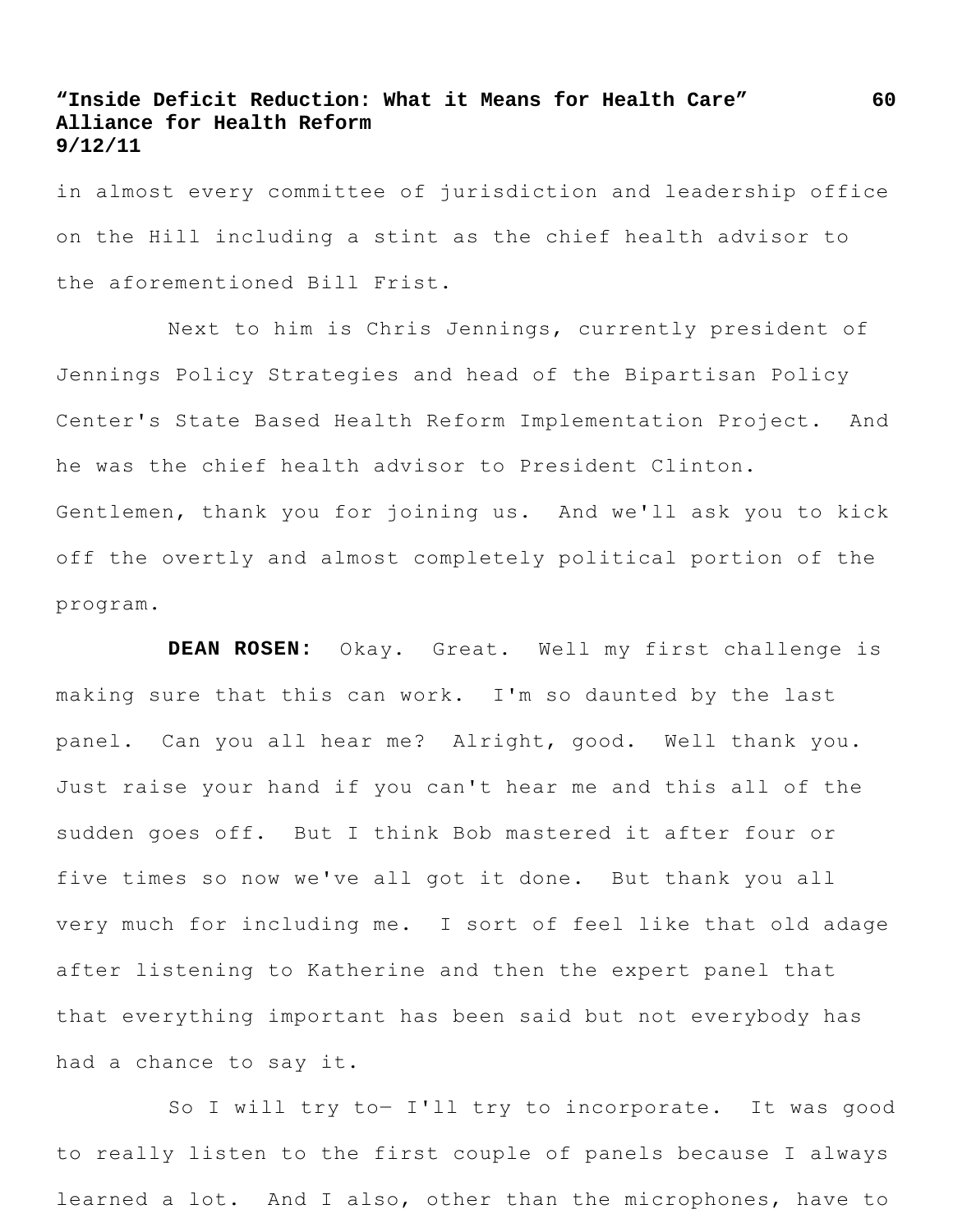room and talked to some folks on the way in. Some of the people are going to actually have to make these decisions and do the hard work. And Chris and I have the benefit of observing the politics from the side, so, with apologies to those who are here.

So let me just say I think the fundamental political question which everyone has sort of talked around is you know back to the old game show, Deal or No Deal. And then there's sort of two sub questions for me. Number one sub question; how big of a deal? And number two; who are the political winners and losers if there is a deal? And I'm not sure I can answer the last one but I'll try to.

So let me start― I want to start with a few kind of structural realities and considerations that we've talked about but putting them in a political context of the committee. And then a couple of political observations and then I'll sort of end there.

So the structural observations; number one, as the previous panel said, the super committee really is pretty super when you look at the powers. You know to sum it up simplistically for my simple mind, you know sequestration is old but the committee structure is new. And they do have very, very significant powers in terms of once they come to an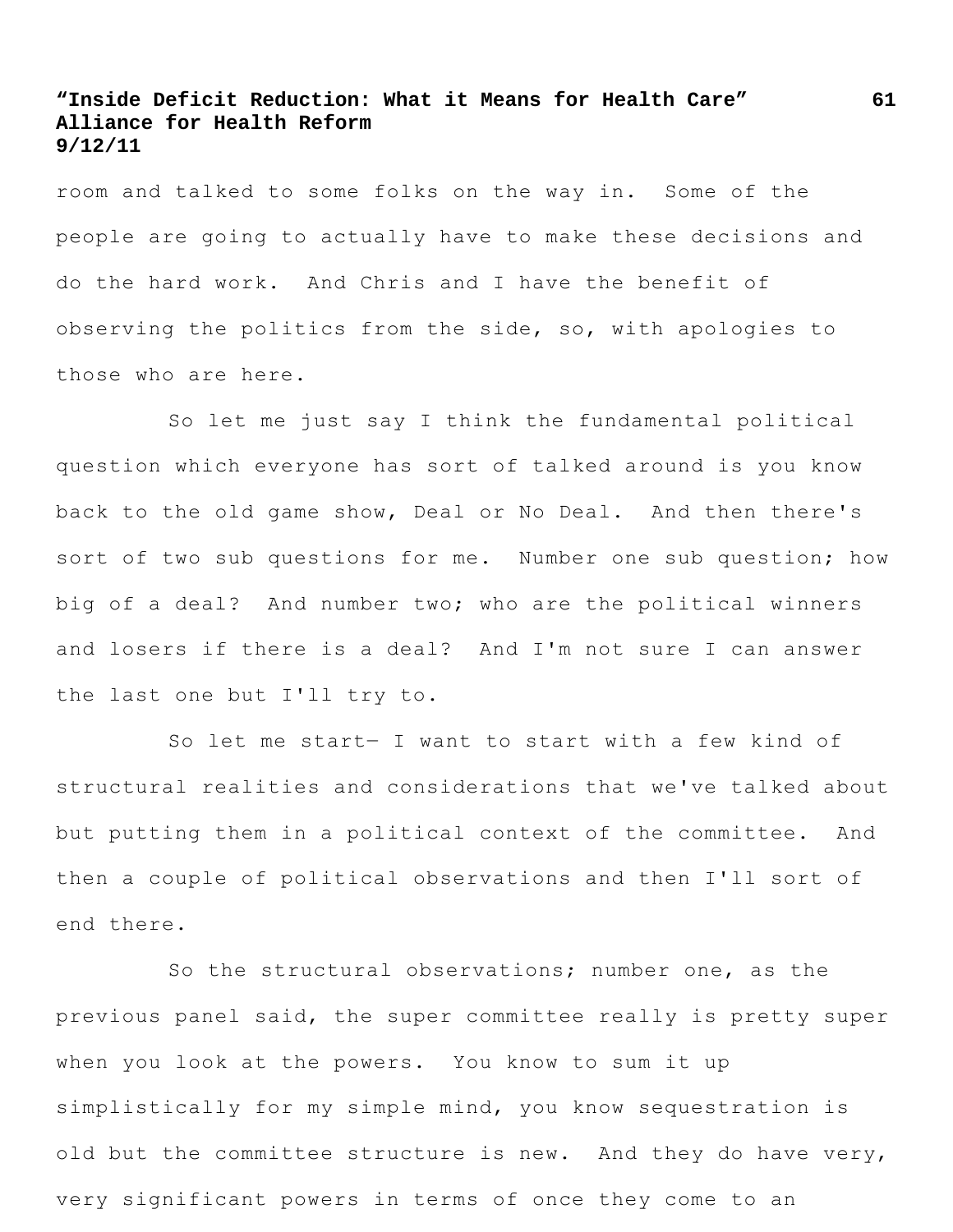little chance in the way that a number of us who try to influence what Congress does have an opportunity to do it. You can't stall. You can't delay. You can't amend. You can't change. You can't raise objections whether they be budgetary or otherwise. You can't amend. So it's the importance of getting in early. But the Super committee is super.

Number two; and I don't think this has been said exactly but I think one of the reasons that the committee is so unique and so powerful as opposed to some of the past commissions, thinking about the '97 Medicare commission and others that are more recent, is because it's not only a congressional creation but it is a part of the congressional political fabric.

So it gives it the power to act in a way that an outside commission including the one that Bill served on really didn't have the opportunity to put its recommendations into law right away. But what it also means is that it doesn't exist in a vacuum separate from leadership, from committee leadership or from the political considerations of the day.

The third kind of observation I'd make having sort of served in both the House and the Senate and seen some of the processes play out with both Simpson and Gang of Six and others is that I'm struck by how important up here often relationships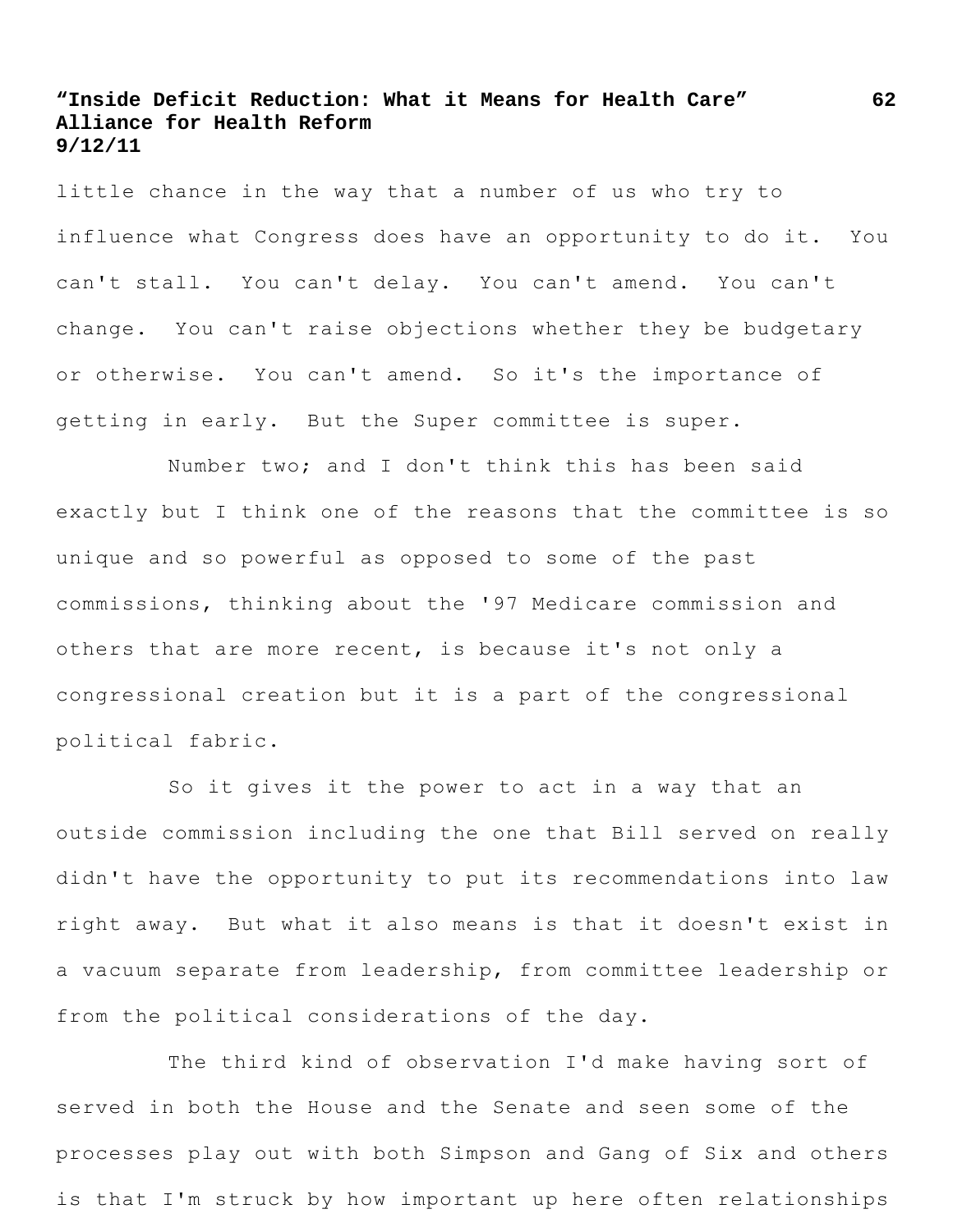that. But the personalities, that third P to me are really, really important. And it struck me the other day. I don't know about others to read that that the two co-chairs Representative Hensarling and Senator Murray in their nine years of overlapping service in Congress had not met until the first meeting of the super committee.

So think about it from that standpoint. You know this isn't like Senator Kennedy and Senator Hatch who had a 20 year relationship and then had a thorny issue to sit down and solve or even the Gang of Six; the Senators who kind of see each other on the floor every day. This is kind of distinctly different in terms of these six members even leaving aside the political and bicameral balance.

And then sort of the final structural observation I'd make is that yesterday we just got over the first day of the football season. Like many of you, I sat in front of the couch for all of 12 hours of football yesterday on national TV. And this is very much like the two minute drill. You know you've got the team together and if you go back to my other point which is related, you know this is kind of like the dream team. You've got a quarterback who's played with a wide receiver but they've got a two minute drill. It's an extraordinary quick time to do a lot of things. And I think that makes it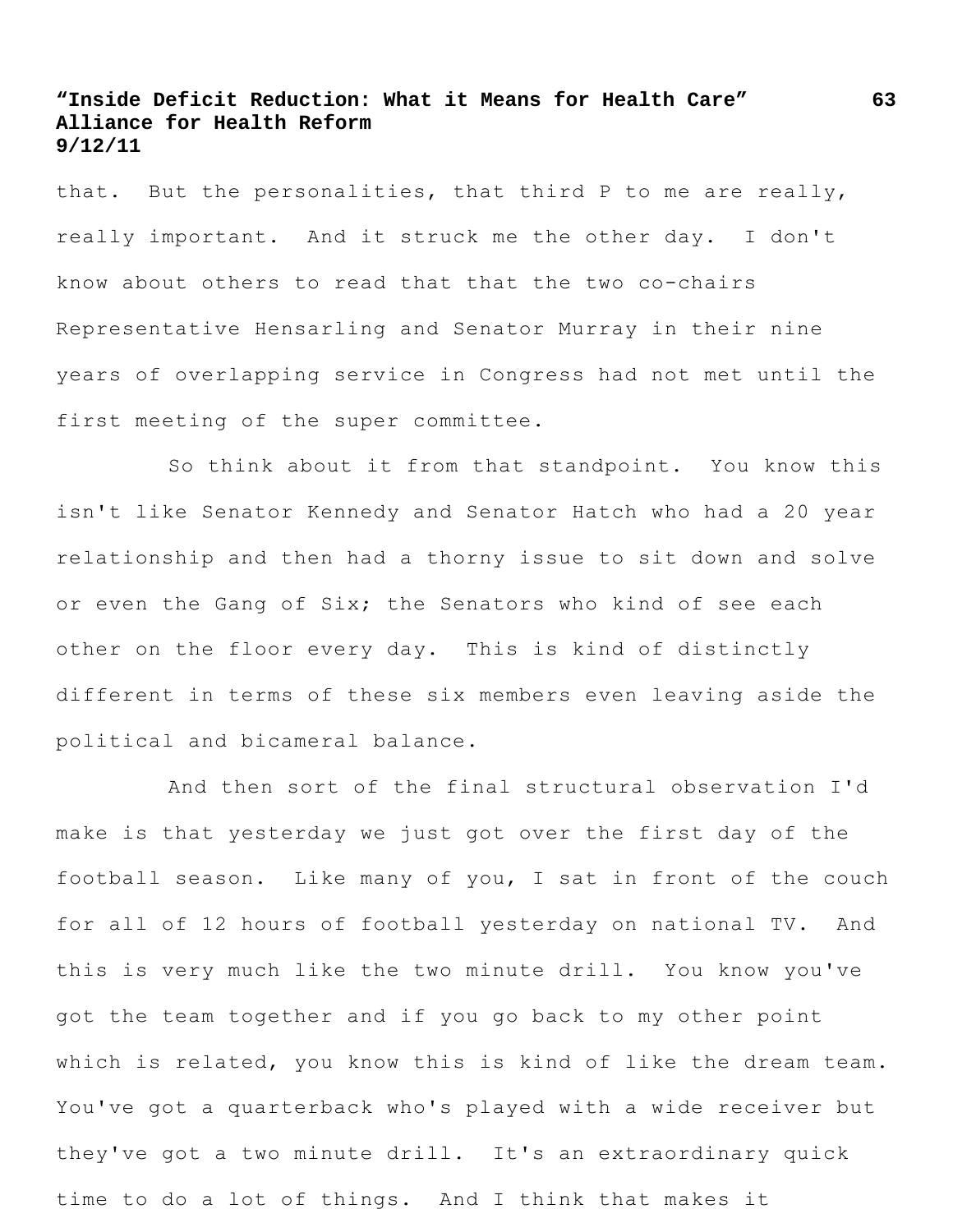terms of the implications of what that means. If I count right, from the first official meeting that's supposed to take place this week and I know there was a meeting last week. But the first official meeting until the final product, from concept to final product, it's 10 weeks total- less. To not only have an agreement but to have it drafted, to have it scored by CBO, Joint Tax and others.

So with that sort of structural intro, let me talk about the few kind of political observations and then I'll throw it over to Chris. The first is that I think in some ways and I'll make a partisan political point here for a moment. The fact that we're talking about sequestration and deficit reduction, if I stick with my football analogy, we're kind of playing on the Republican's playing field to begin with which is why I think that in part the President and some of the democratic members of the committee have tried to inject into the process a broader agenda around jobs and job creation. But from a political standpoint, we're really talking about a long held goal of both parties but one where the Republicans, I think, are a bit more comfortable.

Because of the structure that I talked about and structural considerations, the lack of relationships, the tight timeframe, the fact that the committee has to begin so quickly;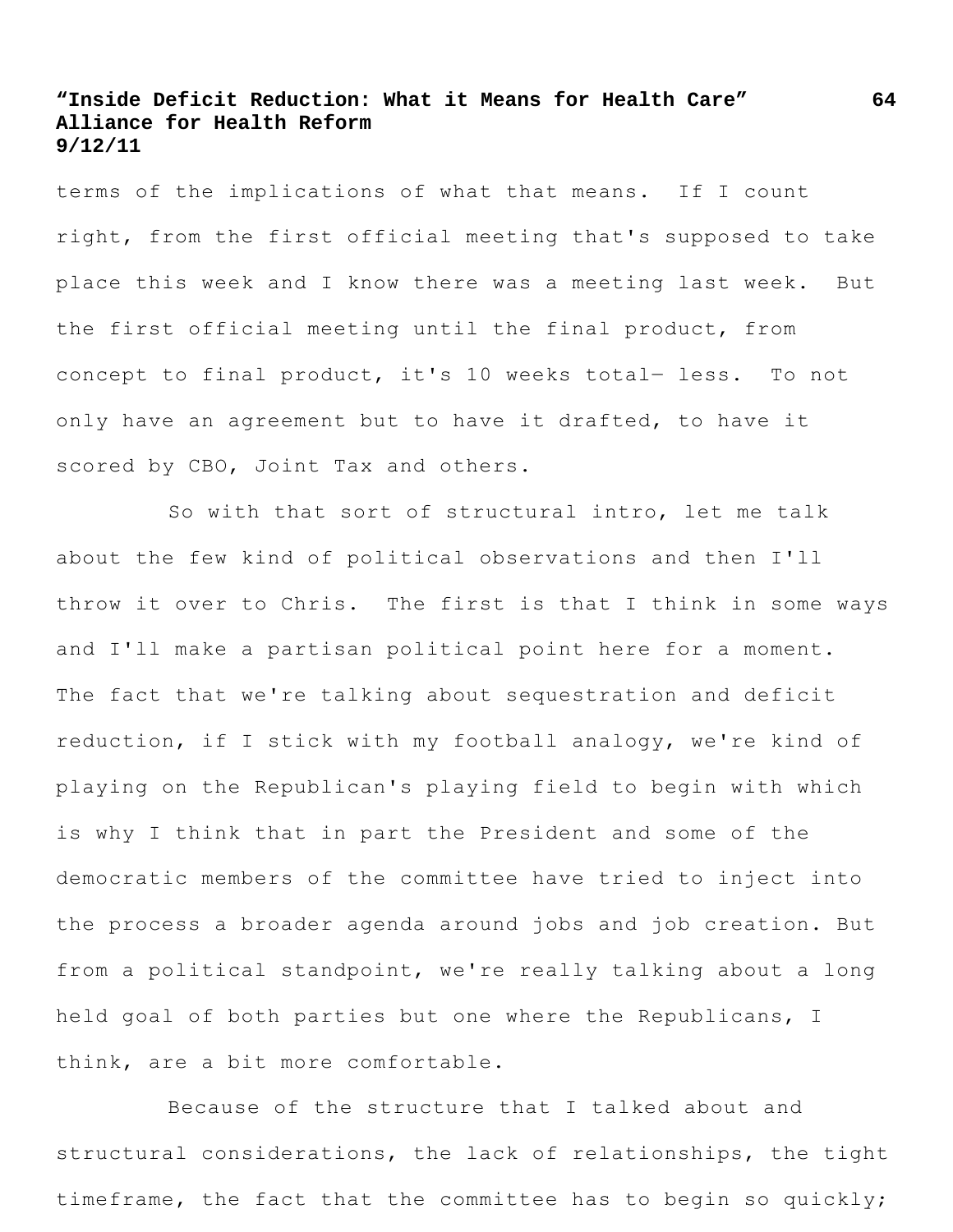article in that― in your packets which is very good and that Bob made which is that the kinds of things that this committee is likely to look at when you think about deal or no deal in the healthcare space are not necessarily things that are going to allow for a lot of creative thinking. They're going to look at Simpson Bowles. They're going to look at the CBO recommendations. They're going to look at the MedPac recommendations. They just simply don't have time when you think about what their task is going to be in terms of having to build the relationships, build the trust, figure out where the agreement is and do the hard work of coming up with the numbers to do a lot of freelancing and come to with a whole lot of creative ideas in 10 weeks from start to finish.

And to make Chris' point, I think what that means is if you look at where Simpson Bowles went or the committee that Bill served on or even was reported from the Biden talks, at least in my simple math and it's― there's a reason I wasn't on the last panel. But you know you're talking about something like at least 3 to 1 healthcare entitlement cuts to the 2 percent sequestration with Medicare and SCHIP off the table. So there is a reason for that.

Make a couple of final political points and I'll stop. One is I would not underestimate. I think a lot of people who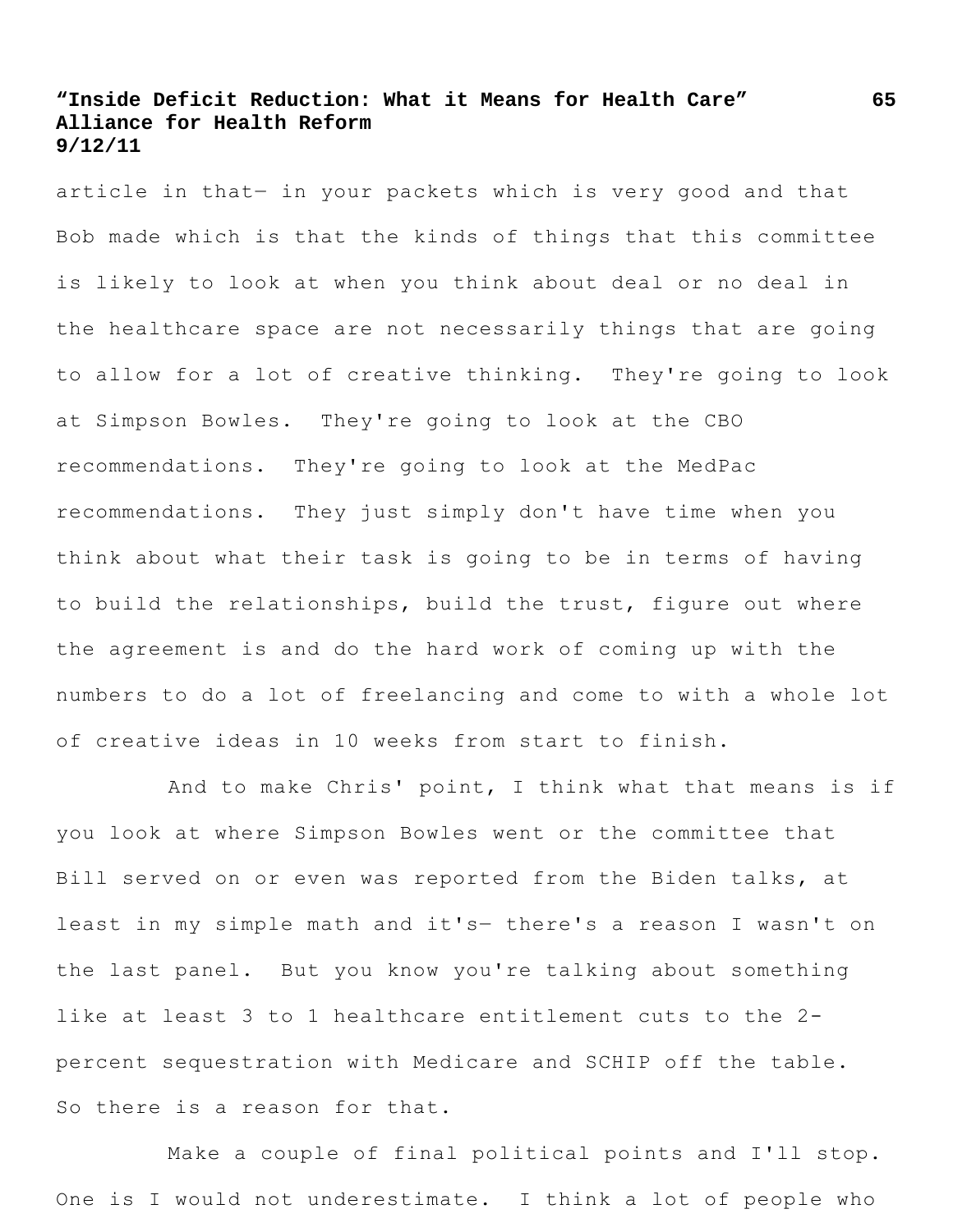process, you know sort of said well, you know, this committee's bound to fail. The leadership couldn't want this to work. Because you know geez, Republicans if they really went into this and had a deal would have to agree to tinkering with the tax code if not tax increases. And democrats would have to agree to changes in entitlements. But I think there are at least three reasons that if you sort of get out of the healthcare space for a minute that might really compel the committee to act. And I'm not saying that they will act but as we think about the question of deal or no deal.

One is that there is and the polls show this. This tremendous amount of collapse of public confidence in the institutions of Washington that took place according to the polling and according to just my informal feedback from members of Congress who spent August actually talking to real people in public confidence and the economy. And I think that we shouldn't underestimate the feeling that in part there is some political benefit to both sides to accomplish something here. But that I don't know that it quite existed in a vacuum. And I think that that's very, very present and also to provide some economic stability.

The second is that the defense cuts which Bill described in the Reagan era as being something that drove a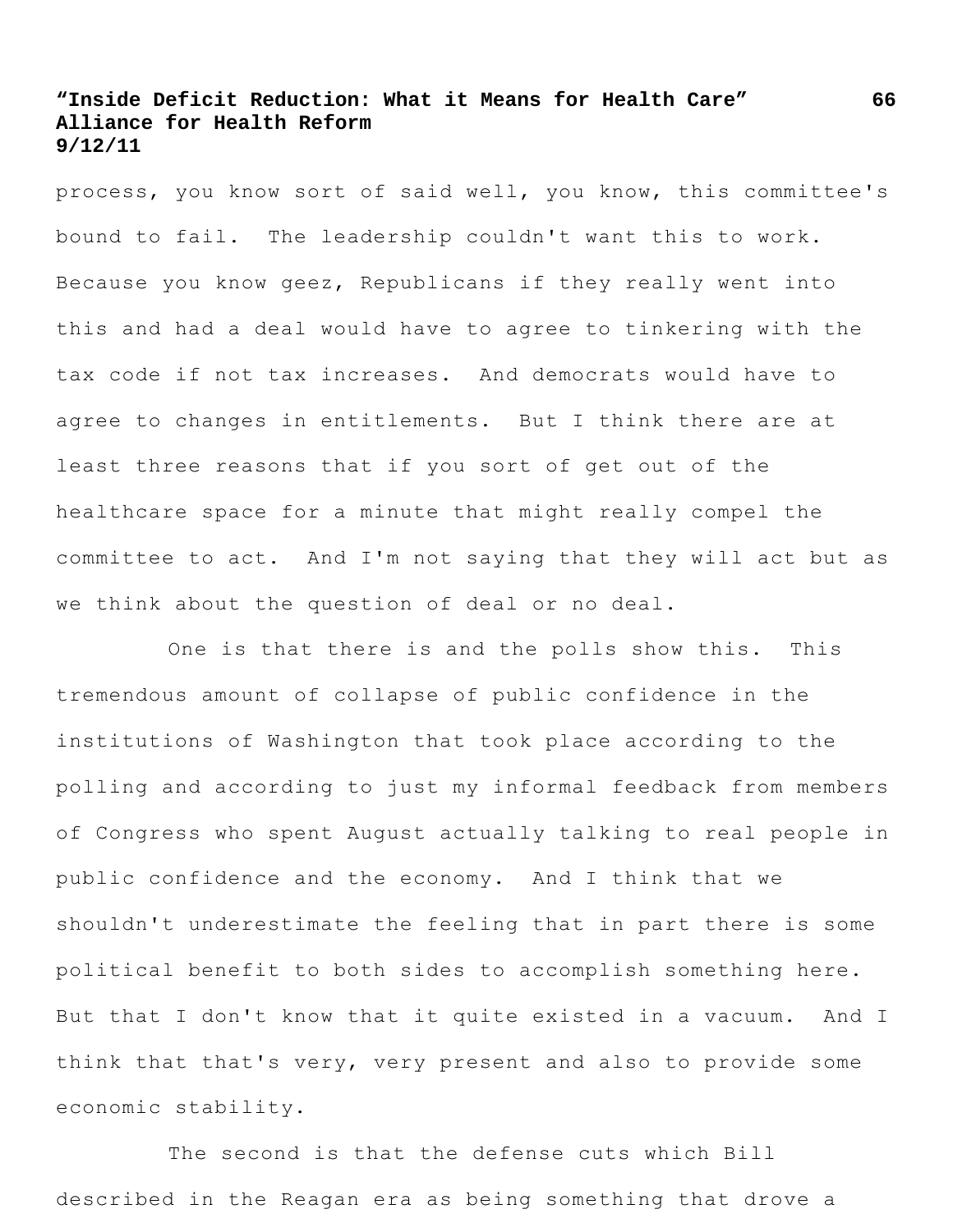really are a bipartisan concern. And Bob indicated earlier they may not be a concern. But if you look at what the defense secretary and the democratic administration has said about the scope and the size of the cuts and you look at the size of the cuts. And you think about even for some liberal members of Congress where sort of the defense cuts are jobs issues, I would not underestimate the ability of the big defense sequestration numbers out there to compel at least a serious look at an agreement.

And then a final point I'd make on that is that one thing I learned in my, you know, decade plus in serving up here is that one thing that a lot of members of Congress don't like to do is give up control. And unless you come in and you rewrite sequestration, you're really in this odd process of saying unless you reach an agreement in 10 weeks; you're going to trigger a 10 year process of automatic cuts that are in effect. And it is a significant amount, I think, of institutional control to lose.

Two last points; one I'm going to answer my first question on big deal or small deal and then deal or no deal. On big deal verses small deal; I think we're going to go through a period of a couple of weeks where the committee is probably going to be urged to take up every issue under the sun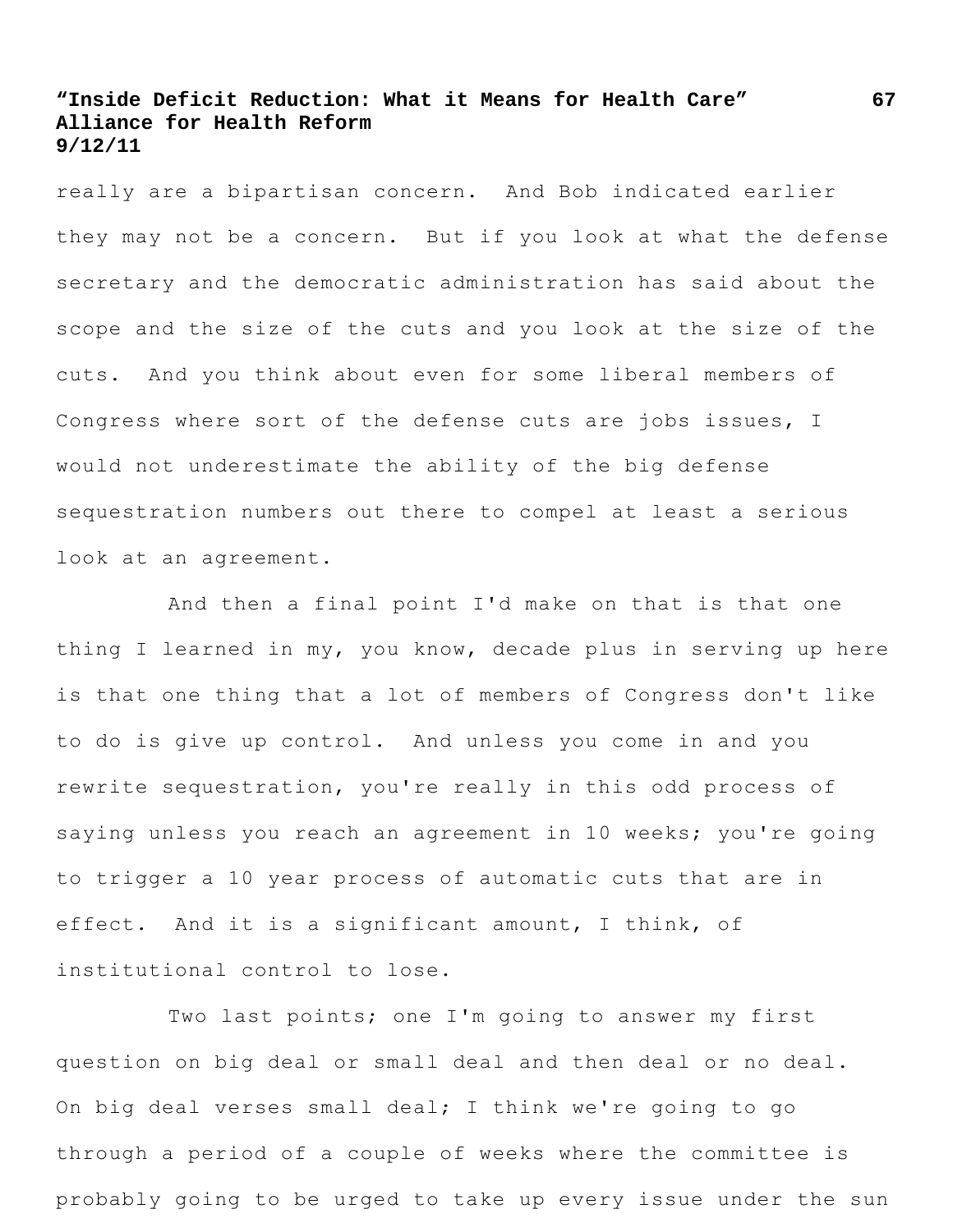package, infrastructure, comprehensive tax reform and I don't know how it'll turn out. But my guess is that at the end of the day, going back to my structural points because this is a creature of Congress and subject to the politics that it's going to be very, very difficult for 12 members who are so representative, I think, of their caucuses in a process that's relatively transparent to reach a \$300 or \$400 trillion deal which is probably the size of a deal that we actually need when the president and the speaker in a relatively quiet room with just the two of them couldn't sell that same kind of deal to their own respective caucuses at the end of the day.

So I'm not sure but I think after a period of examination, we may get to a period of winnowing out. And my guess is and it's just my guess right now that we're going to end if we do have a deal of something that's not of the grand bargain variety. But that's a point.

And then let me just make my last point here in terms of politics. And in some ways I think, you know Chris has set this argument up in terms of healthcare. But I want to leave you with this thought as we- you know most of us here focus, you know, 99-percent of our time on impact of these things on the healthcare programs. And that is while I agree with Chris and his premise in his article that if you just look at the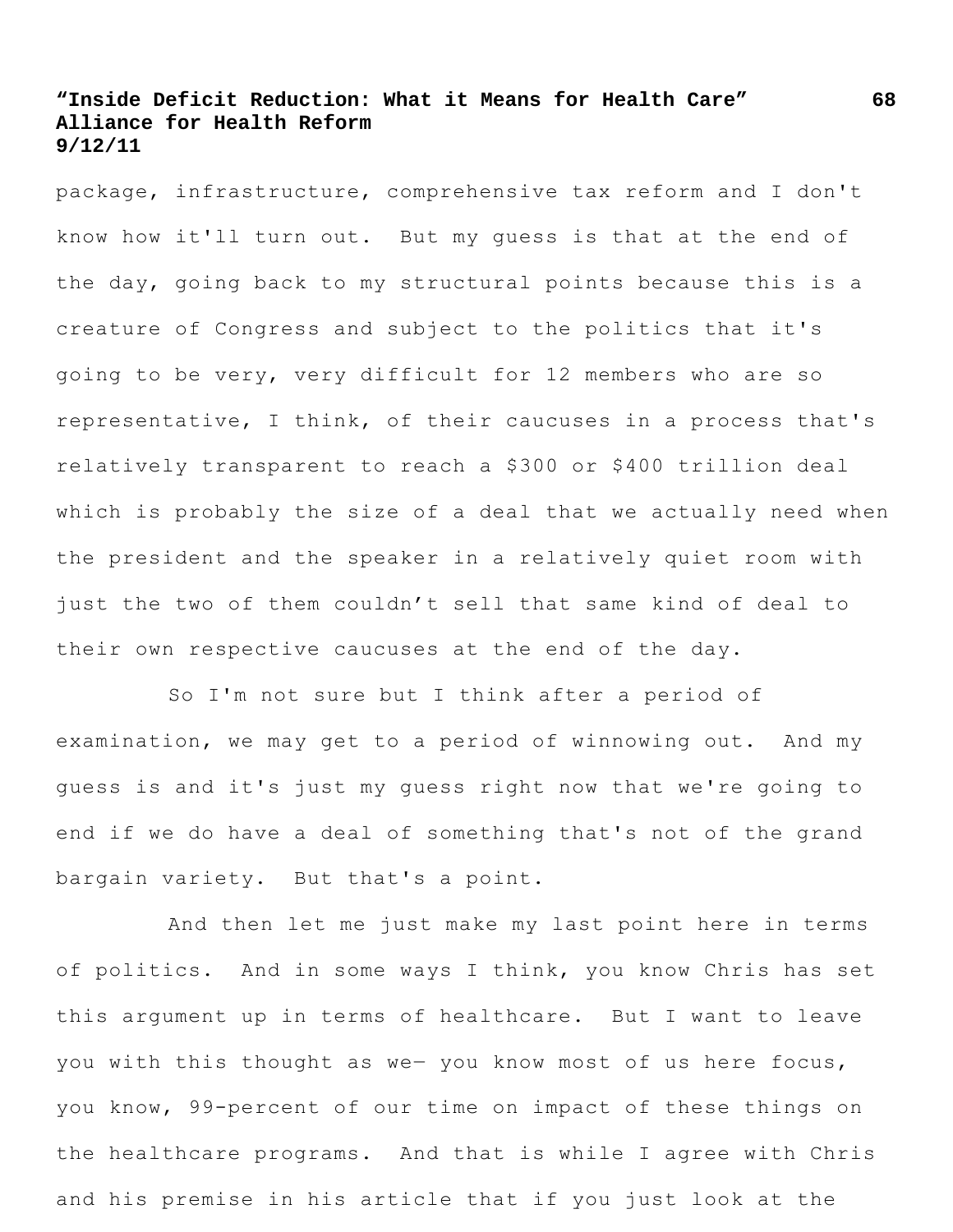really is concerned about healthcare cuts, whether it be a provider, an advocate for these programs or a consumer, you just look at what's likely to happen. You know three or four times as much cuts as the sequestration process. There's no question on a numerical basis, you're "better off" if you look at it from a short-term basis.

But I firmly believe and I say this to friends and clients and colleagues alike that if you believe that this is going to be the beginning and the end of healthcare reform, I think you are mistaken. I think whether or not the committee comes up with an agreement with \$300 - \$400 billion in healthcare cuts or not, it's not going to get to for the political reasons that Gail and others described the grand bargain in terms of restructuring these programs that are needed.

And I think that whether there's sequestration or not, whether there's an agreement or not, I think we're at the beginning of a number of years of significant deficit reduction. You really just can't get there without taking a much more hard look at Medicare, at Medicaid. Yes, and the Affordable Care Act which I think will largely be off the table in the short-term and other things. So I'll conclude with that. Thanks.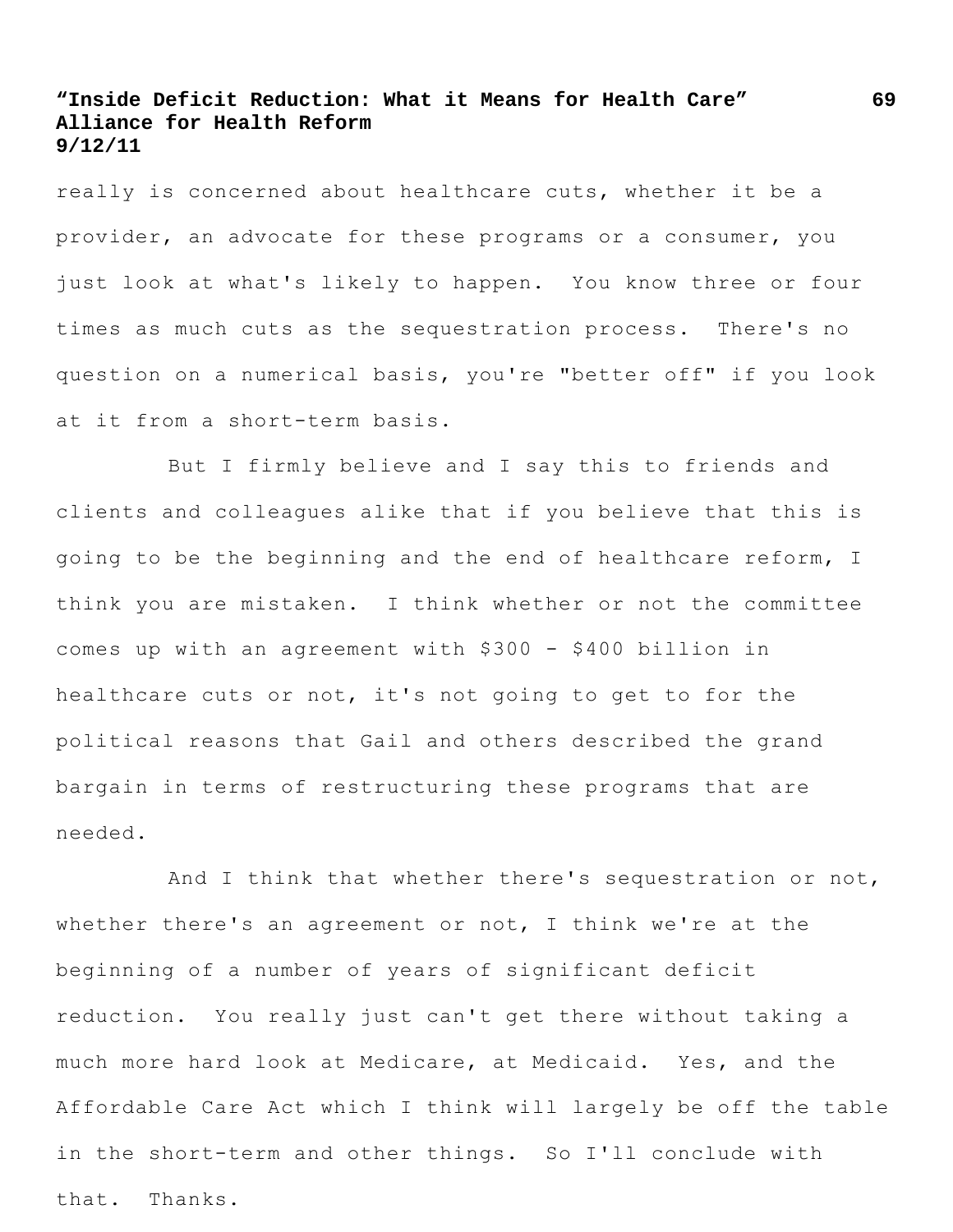**CHRIS JENNINGS:** I know― can you hear me? Yes? No? Yes. Thank you. Well I'm finding myself shocked. I agree with almost everything Dean said. [Laughter].

**DEAN ROSEN:** You're going to ruin my reputation.

**CHRIS JENNINGS:** Let me just say that first of all I was listening to the first panel. No, not- Katherine, you were great by the way. Thank you. [Laughter]. But the second panel and I was thinking and many of you are too young but not all of you. There's a very famous comedian named Steve Martin― [laughter] who― [laughter] who said that you know he― in part of his act, he plays the banjo. And he's you know there's a great thing about the banjo. You can't play a depressing song on a banjo. [Laughter]. But I think this panel could. [Laughter].

On the aftermath of the anniversary of 9-11 and I'm just looking here at the capital. And I just want to say that I do believe that big and bold things are possible. And I think that they should happen. And I, even in my article, I said that. I said specifically the better policy is a big, balanced deal. And I'm hoping that we can get there.

I think the politics of this are going to be quite hard. And I have to say that and I'm going to talk a little bit today about why if you're a healthcare stakeholder, you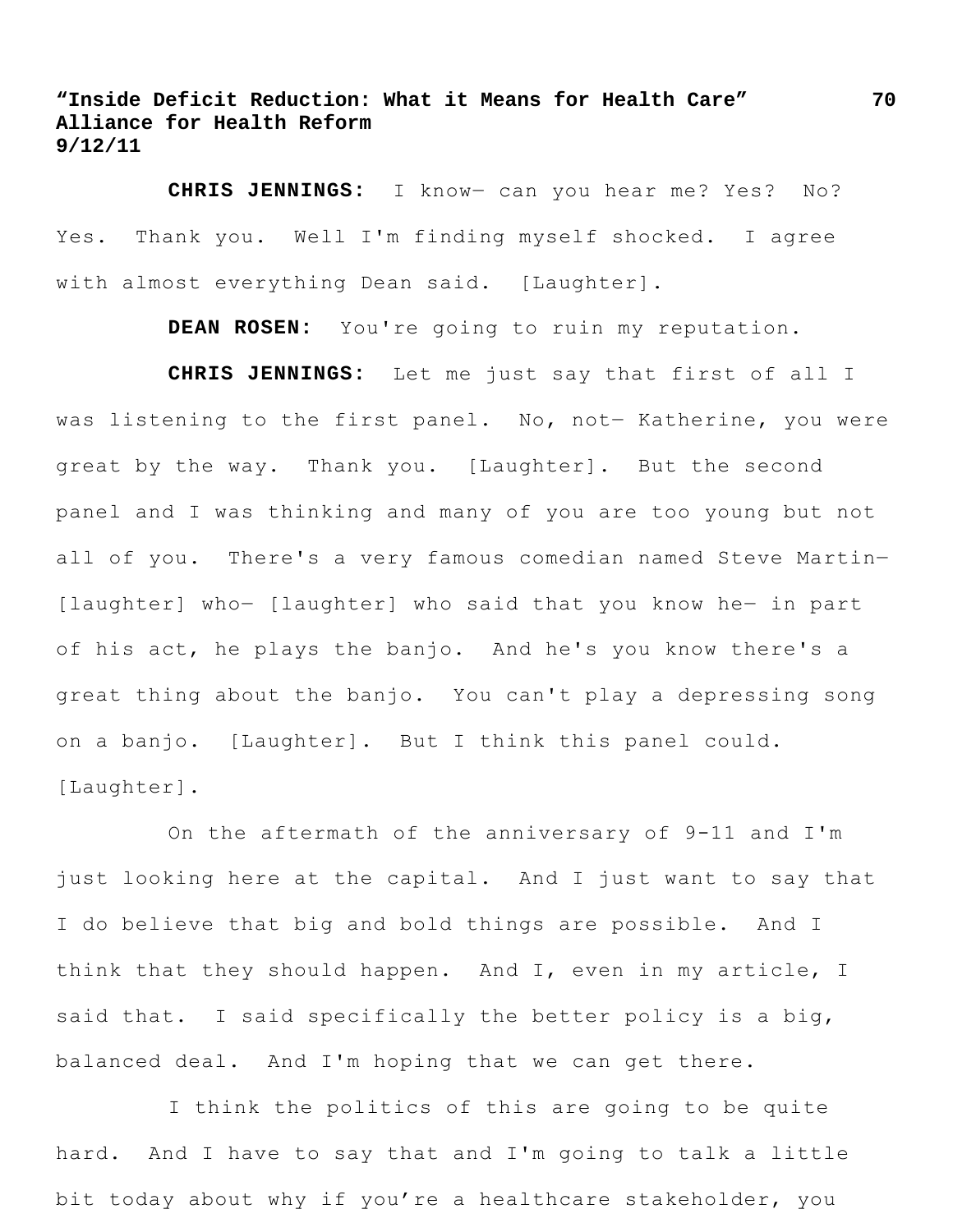the country, for the economy, for job growth; a big balanced deal would be best. And I'm secretly rooting for something like that although a little bit cynical.

Now people like us and people like you have been around long enough to know that when people in Washington predict little to nothing will happen and get paid for it, that's not really a big deal. The big issue really is to find those moments in time that when something is poss― where people come to the table. I think at the end of Dean's remarks where he said there is the possibility in the aftermath of the August recess where the public really is so tired of the finger pointing and the lack of collaboration in the last progress that both sides, one could argue, have a political as well as policy argument to come together.

Having said that, I think all- for all the reasons that you've heard today about how difficult it is to even agree on a baseline let alone a policy, you know, partnership that is very balanced, etc. I think it's going to be a tough, tough road to hoe. And I think it's fair to say― I'm sorry, I'm going to turn off my wife I think. Sorry. And I have to say that though that this can not be a one sided deal. It's just that― it's just that simple. And if one is going to put very, very difficult issues on the table like entitlement reforms and I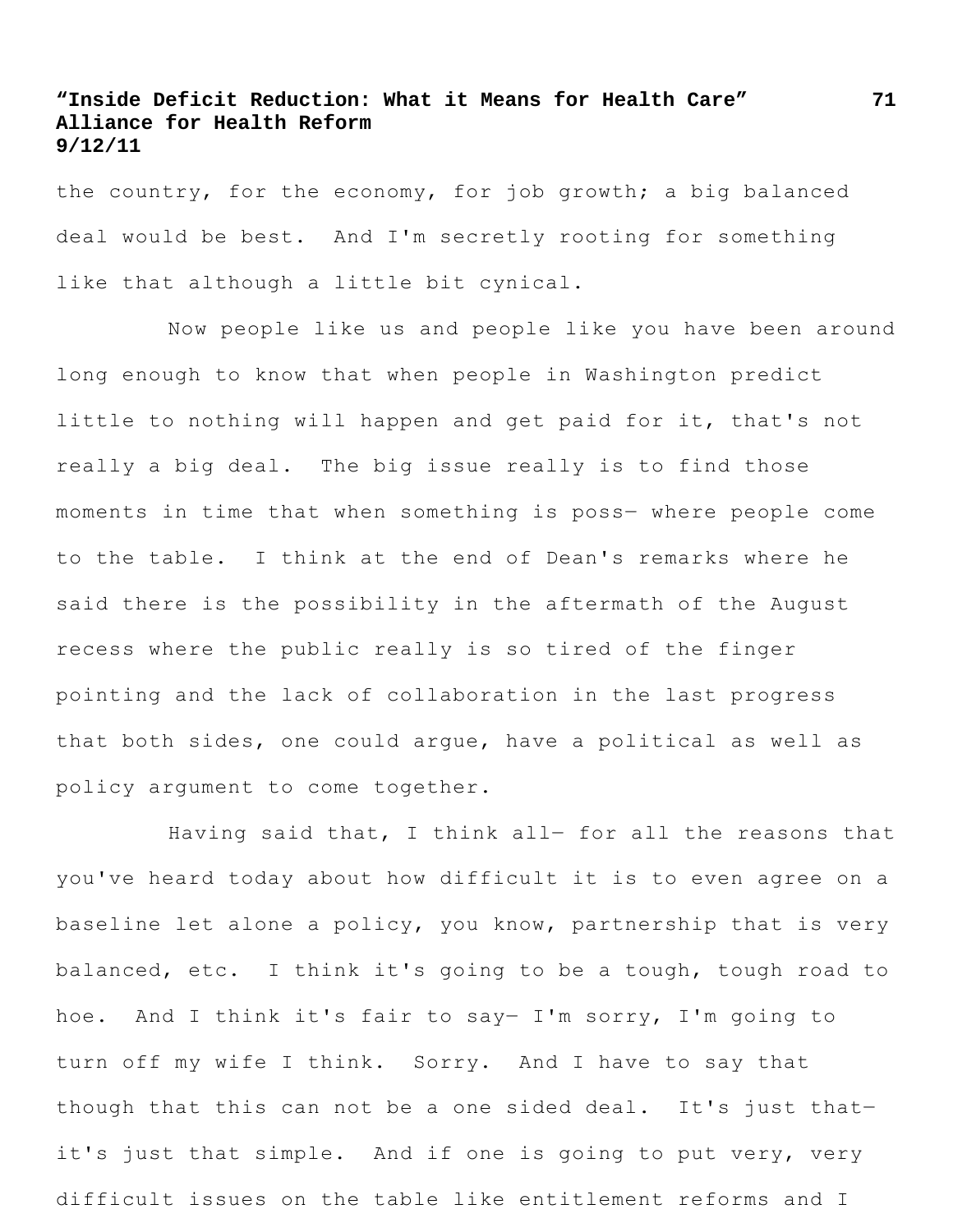might even be counterproductive to the longer term objections of the delivery reforms that we all know we're going to have to get to eventually. Then there really has to be a recognition that there has to be revenues on the table too.

I mean it's just― you know it's so obvious. And everyone recognizes this but it bears saying over and over and over again because in the absence of that, we're going to have, I think, sort of a gamesmanship but not any progress.

Now I― let me just go really quickly to the stakeholders and I'll come back. I do think that there are exceptions probably to to my overall analysis of why almost all healthcare stakeholders would prefer the sequester. And again, that's― they would prefer the sequester to a bad deal. This is what Bob was saying. Bob was not saying and nor am I that the sequester is a good deal. We're saying a balanced approach is a good deal.

But in the absence of that, an intermediate hodge podge pick cuts and hurt people and shift costs and undermine the healthcare delivery system makes no sense period. Not― I mean forget the politics of it, just from a good policy perspective. Now the hope is that we can get over that. But in the interim until it can be proven that a balanced approach can be taken then look if you're a consumer group, you've already been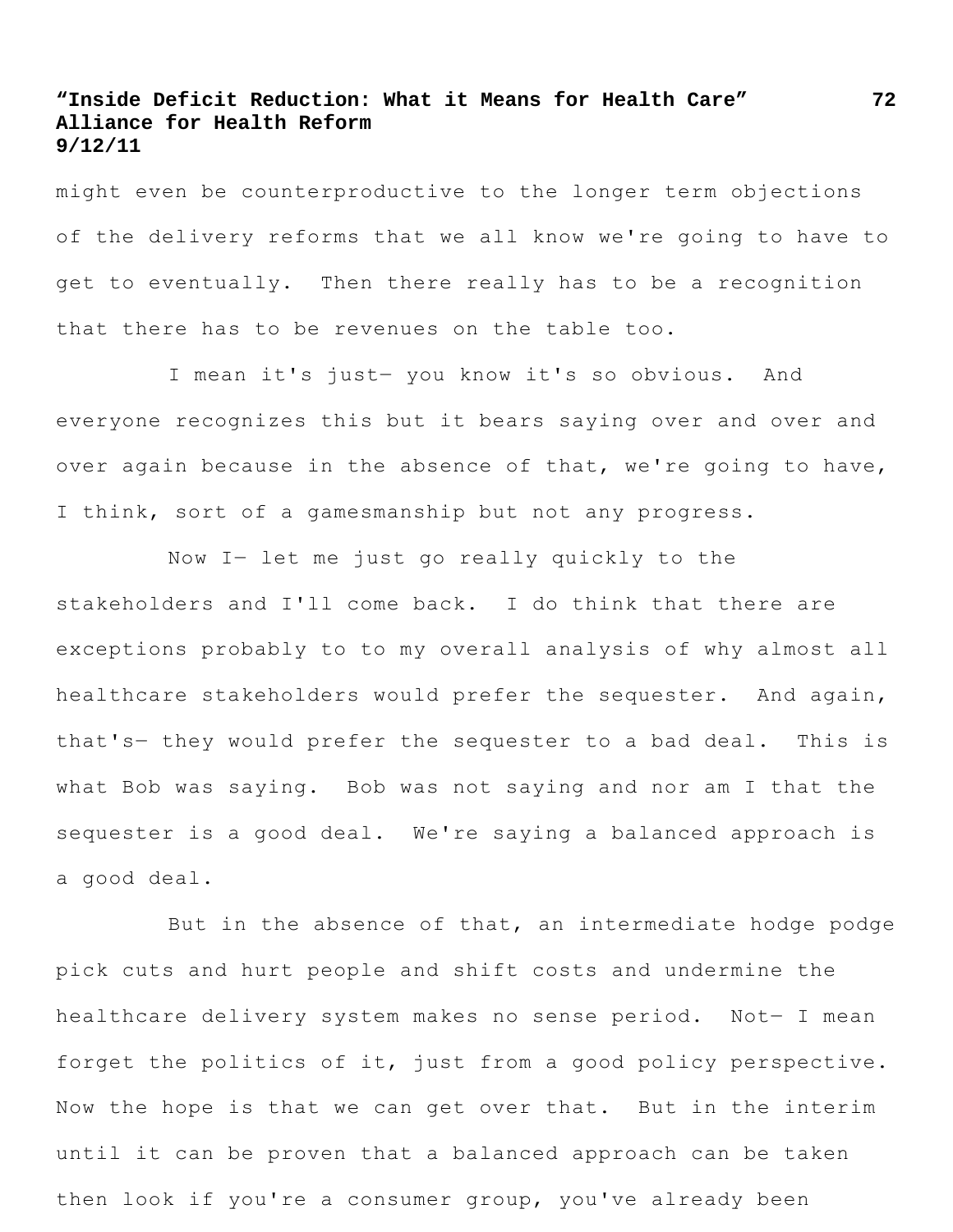exempted from any cost sharing. You've been exempted from Medicare programs.

If you care about poor people which most of us do, Republican and Democrat alike, than why would you open the door to Medicaid cuts when you know today we already are getting savings at the federal level as results of states cutting? We're already using the states to cut the federal Medicaid program. Right? We're already sharing in those cuts. And they have no money. So now we're going to cut more and shift more burdens to the states. Does that make sense?

And if you're a business and you're looking at the numbers that Bob talked about where the private sector growth rate is already above the public sector growth rate and you cut more on the public side. What do you think they're going to think about this? They're going to think about this as being cost shifting. Cost shifting right back to them.

And if you're a hospital after you've just gone through \$150 billion in cuts with Affordable Care Act. Or if you're a home healthcare and you know you're designated because your growth rates are going way, way high, do you want to be applied to a cut that far exceeds \$140 billion over 10 which is likely to be \$300 - \$400 billion and you know that you have both Medicare and Medicaid? And if you're pharma, oh my God, if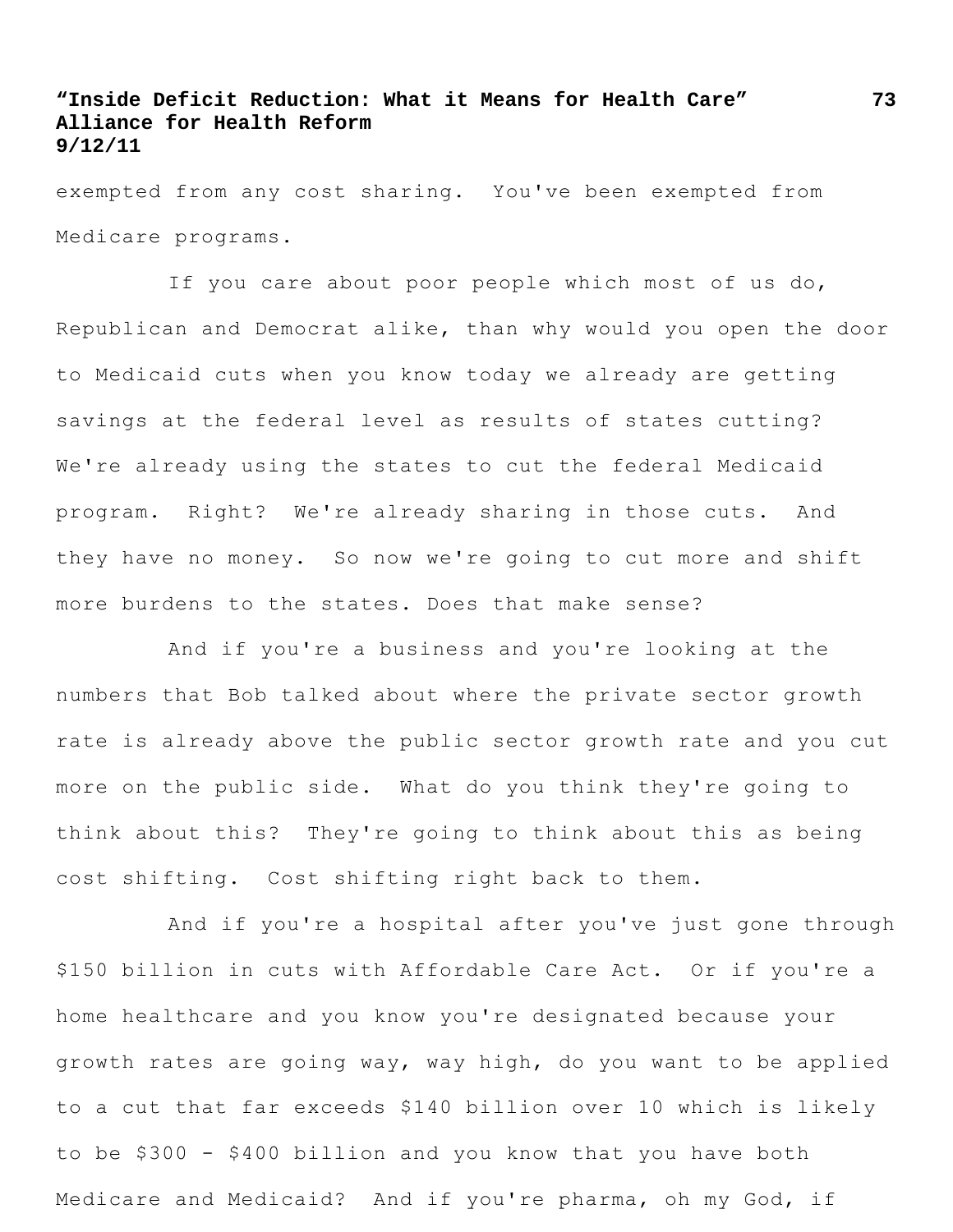applied to you. But guess what, it's almost inevitable if you have that big number.

So you know it's not― it's― stake― you know the stakeholders, you know in Washington we say you're a stakeholder if we like you and a special interest if we don't. [Laughter] So I don't know what we are or any of those folks are. But in the end of the day, they represent their interest. But they fundamentally believe that there will be a deal. And I predict that it will be after a lot of effort to do the bigger deal. And I hope the bigger deal works. And I'll work and contribute to it to the extent that it can.

But if it can't then it should not be on the backs of poor people and it shouldn't be back on the backs of the healthcare's community when we're still trying to implement the Affordable Care Act. It really makes no sense. So do- the prediction would be in an effort towards large, probably movement towards the sequester with the biggest danger actually being something in between. An intermediate size cut that could be very, very flawed policy which may fall together at the very end to a sequester or partial sequester. And then we move on to the election in 2013.

Now lastly, I do want to say this. I mentioned there are two exceptions to this rule. If you're the physicians, you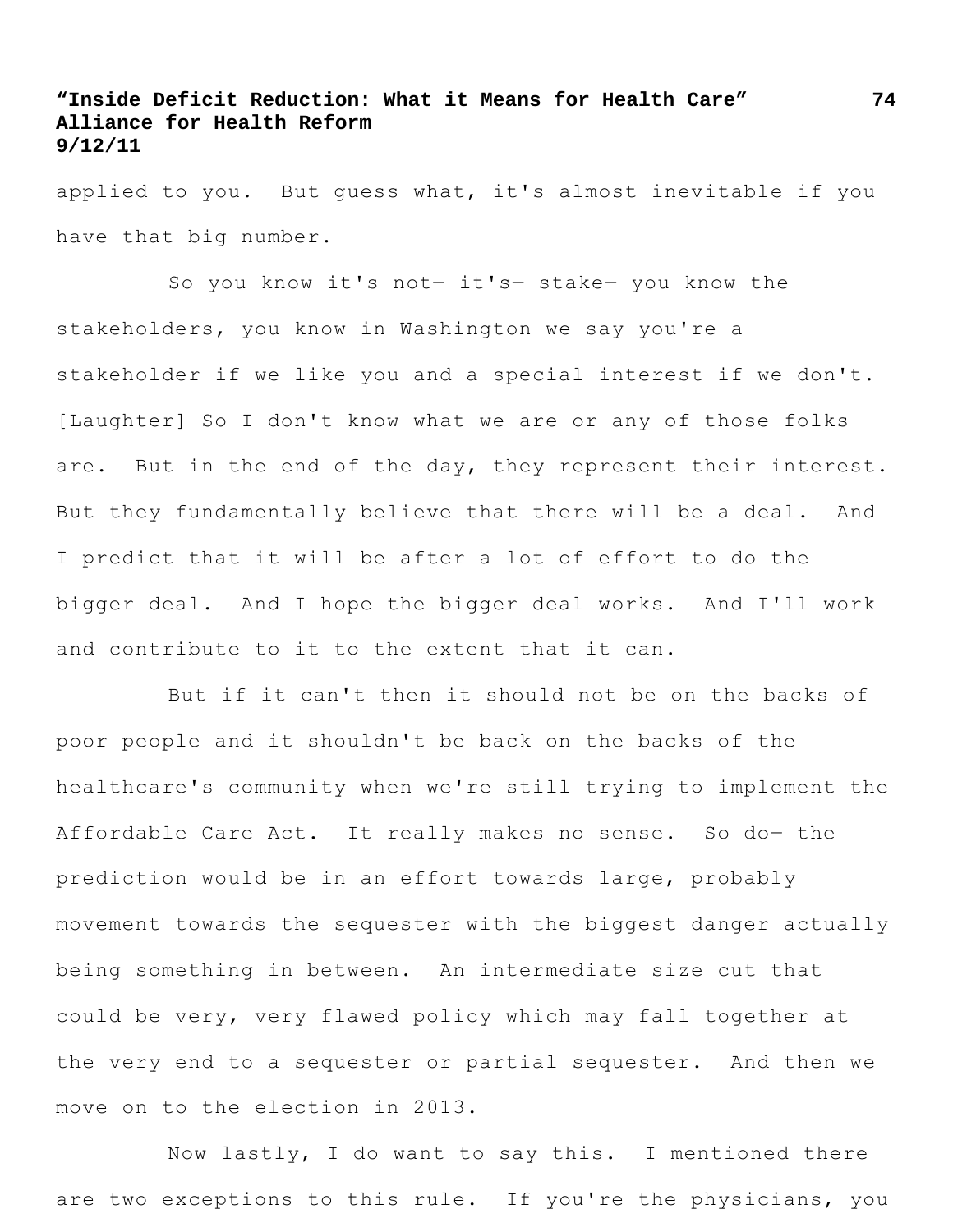you have to find another vehicle if they don't to fix your problem. And if you're a― and if you're some health plans, particularly if you rely on Medicare a lot, many of them will suggest that they'd rather go and work with the super committee. But the balance of the stakeholder community will conclude as I did, I think, that in the absence of a balanced deal, we're going to have to hope for a sequester. With that, I'll conclude.

**ED HOWARD:** Okay. We have― am I on? Yeah, I guess I am. We have another opportunity to let you interact with not only the panelists you have just heard but the ones you previously battered with your questions. Once again, use the green cards or a piece of paper or anything else if you want to write a question. And the microphones are there for your use.

Let me just ask a quick clarifying question to Dean Rosen if I can get his attention for a moment. Strictly sort of process oriented, you said that you expected this super committee process to be relatively transparent. And I wonder if you could expand on it. Is there any reason it should be any more transparent than say an executive session of the Ways & Means Committee?

**DEAN ROSEN:** Well I was― my expansion on it would just be that I think that the process that was, for example, led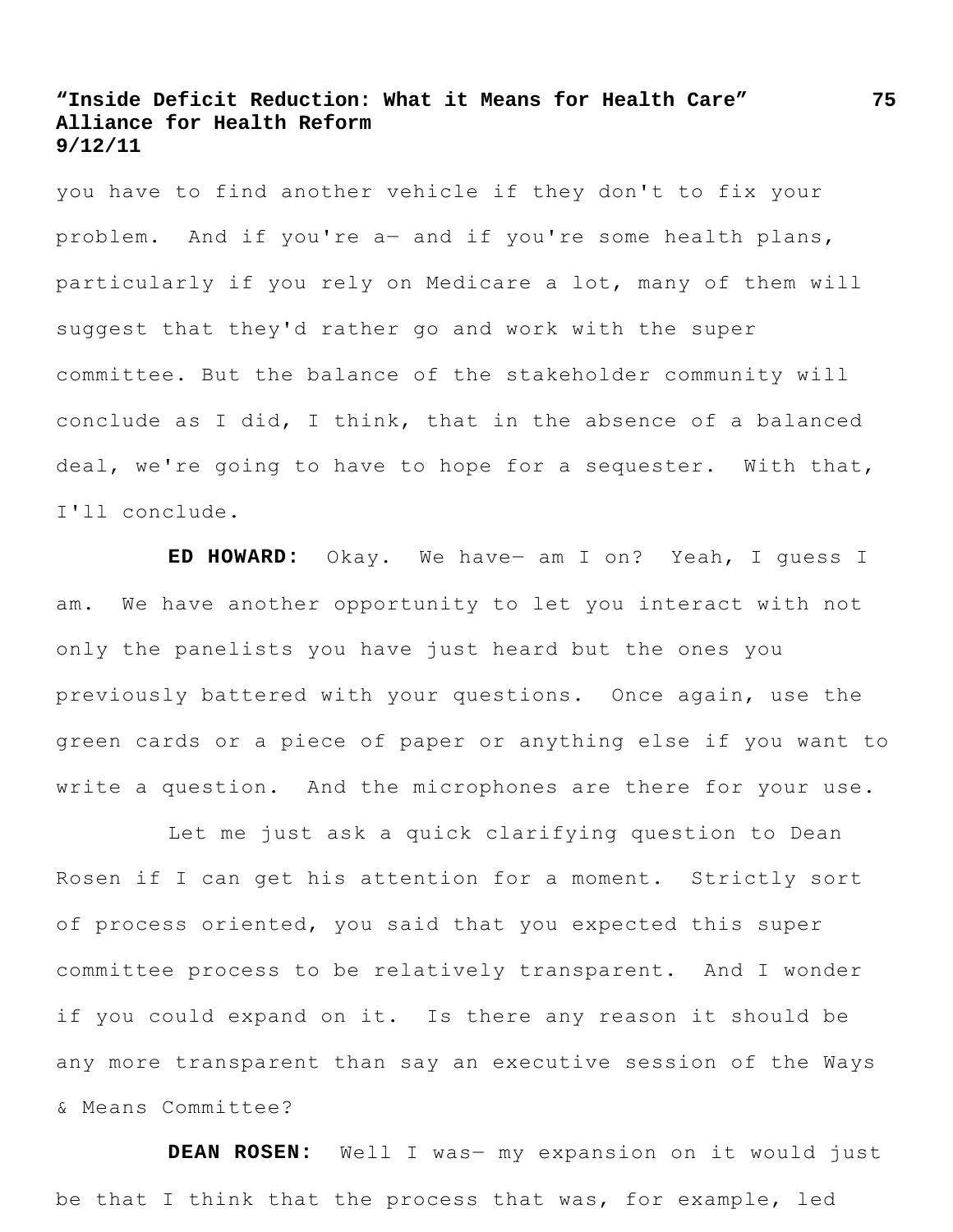certain points was the Speaker and the President was a lot harder room to get into relative to, you know, 12 members of Congress who are going to hold some public hearings and put up a web site.

But I mean, you know, it probably will be very much like a committee in the sense that they'll have some public hearings and they'll listen to people. And they'll meet with stakeholders. But at the end of the day, if they're going to get things done, as I think the chairmen both acknowledged, they're going to have to close the door and figure out where they stand on some of these issues as well. And I expect that that will take place as well.

And I just make the point that I think it even though they do have these powers, I think it makes it more difficult to― I think it makes it in some ways a little bit difficult for them to just shut the door as like the President and the Speaker could do. Or the Speaker and the Leader could do and say, you know, let's go do this deal. And that was my point.

**DIANE ROWLAND:** One of the earlier questions we got was what are the implications of the super committee for sustaining the Affordable Care Act? And Chris, you just referenced that. What do you think the interaction there might be? Since we've already talked about how they have open rules of what they can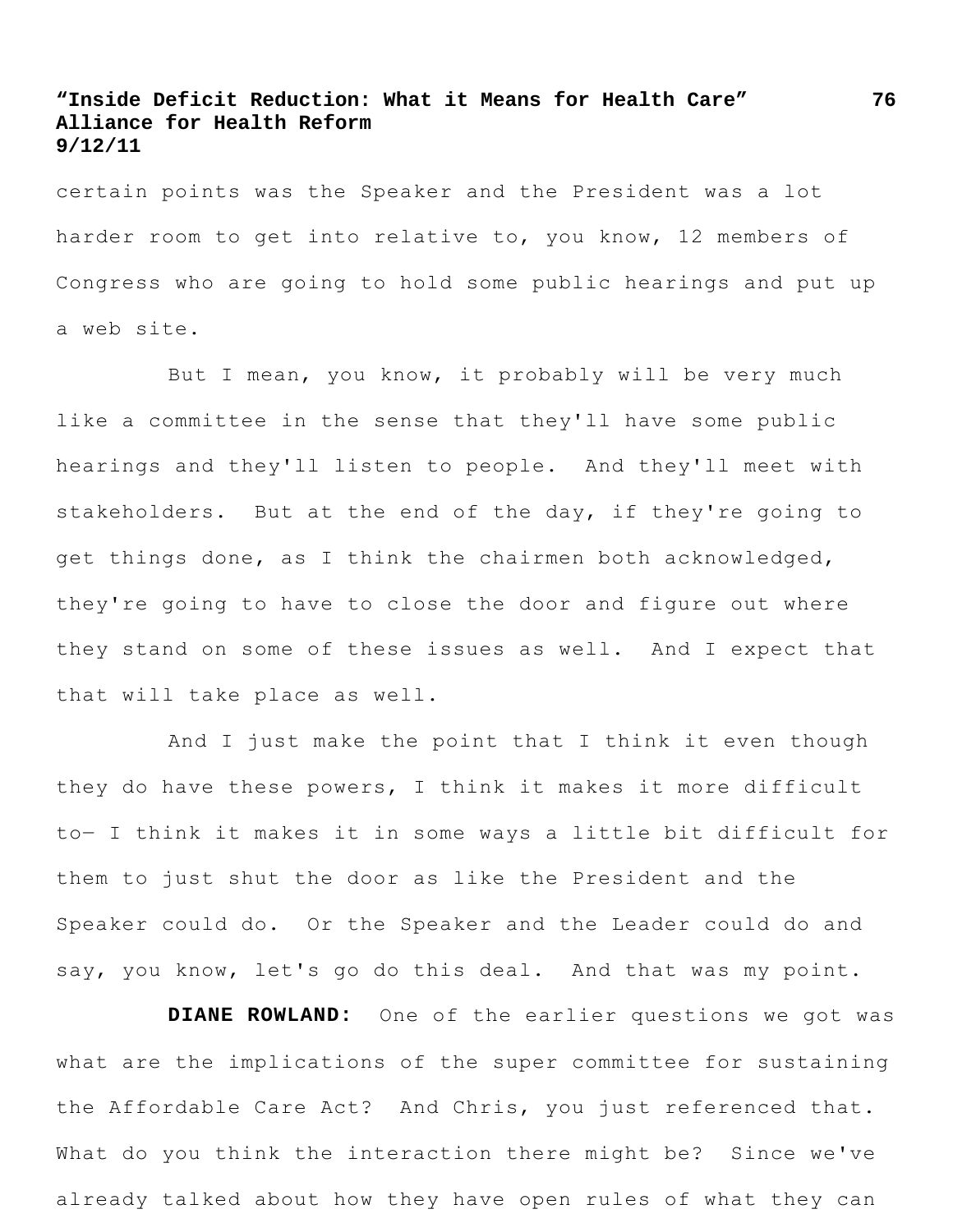**CHRIS JENNINGS:** Well, you know, I think every issue related to the budge and deficit and debt and reforming the healthcare delivery system in particularly has to focus on the impact this has on the implementation of the Affordable Care Act at the state level much more so than the, you know, federal level. They are hurting on the revenue side and they're hurting on the growth side. And, if we squeeze harder, we'll just only make it more challenging.

I don't know if the members of the super committee are contemplating all those issues right now. I suspect they're not. They have other problems. But, you know, this is why, you know, although we've- this is again why the sequester becomes a little bit important here because it does exempt the Medicaid program at a time that's very, very difficult for these states.

And you know for the health plans who desperately want the states to implement state by state exchange; they don't want a federal fallback. It's not really in their interest either. So, this is why I think as people step back a little bit more and more about this, they'll hesitate about having big cuts on the Medicaid side. My hope is the administration lowers its threshold too on the Medicaid side because in the long run it's going to undermine their own objectives.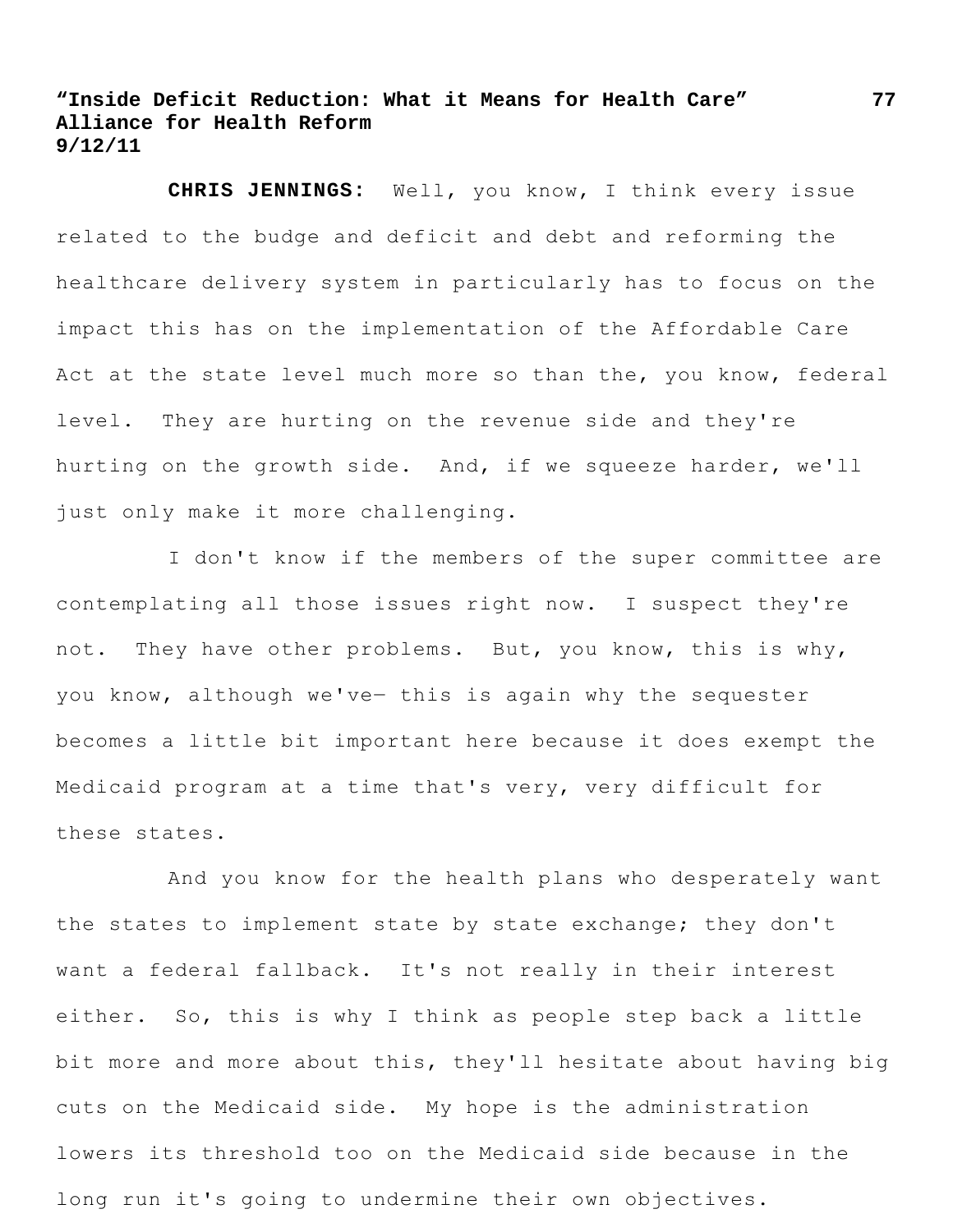**DEAN ROSEN:** Can I just make one political point about the Affordable Care Act which is I think we― you know we've heard a lot of discussion and I think a lot of the popular press likes to focus on the fact that, you know, Republicans have, you know, taken off the table tax reform as part of theas part of the deliberations of the super committee or other things. I don't think that's completely true. I think that it's unlikely that we'll end up with, you know, significant increases in the marginal rates. But I think that even some of the comments of the most conservative members of the super committee indicated that they'd be open to looking at things like ethanol subsidies and other tax revenue.

But I think also politically and Chris' comment I think sort of underscored this in a way even though he didn't say it directly. You know I think as the super committee deliberates, it's also important to recognize that, you know, some \$2 trillion in new subsidies are sort of politically off the table and that I don't see, you know, leaving aside maybe some pieces of the public health fund and some other things that might be nibbled at around the margins and leaving aside the Medicaid issues. I don't see this committee being able politically nor was it part of the Biden discussions or other discussions to really significantly look at some of the significant subsidies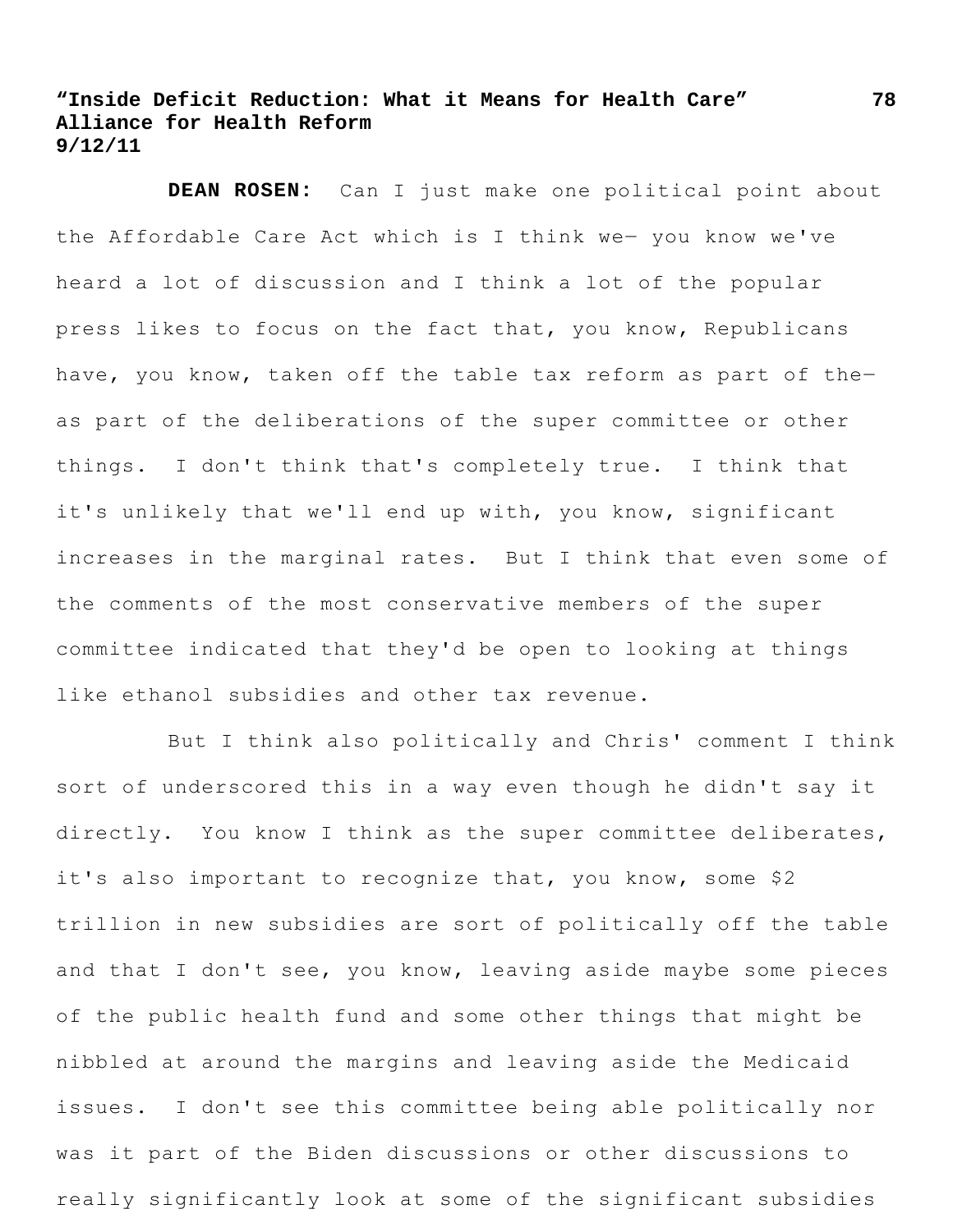Act. And that's pretty much off the table too unless I'm wrong. I just don't see that coming through a political process. So I make that point as a political point to it. In some ways, if you argue that some Republicans have taken taxes off the table, I think you can arque that most Democrats have also taken the Affordable Care Act off the table as well.

**BOB GREENSTEIN:** Well I'm sorry. I just have to say one thing. The Republicans have not taken off the healthcare reform legislation off the table. They want the savings. They just don't want the investments for coverage expansions. So, when we ever- if we had a dream scenario where everyone took over Republican White House, Republican House, Senate and we had the Michelle Bauchmann repeal legislation, it would not include all the cuts in Medicare and Medicaid period. The Ryan bill didn't. Hers won't, etc.

So the real dynamic here is; are we going to have a sustainable healthcare delivery system that works for all Americans or not?

**ED HOWARD:** Let me just clarify. What you're saying is that Democrats and Republicans seem to agree there should be these cuts in the healthcare programs. The Democrats would spend it on coverage subsidies. The Republicans would use it for deficit reductions. Is that fair?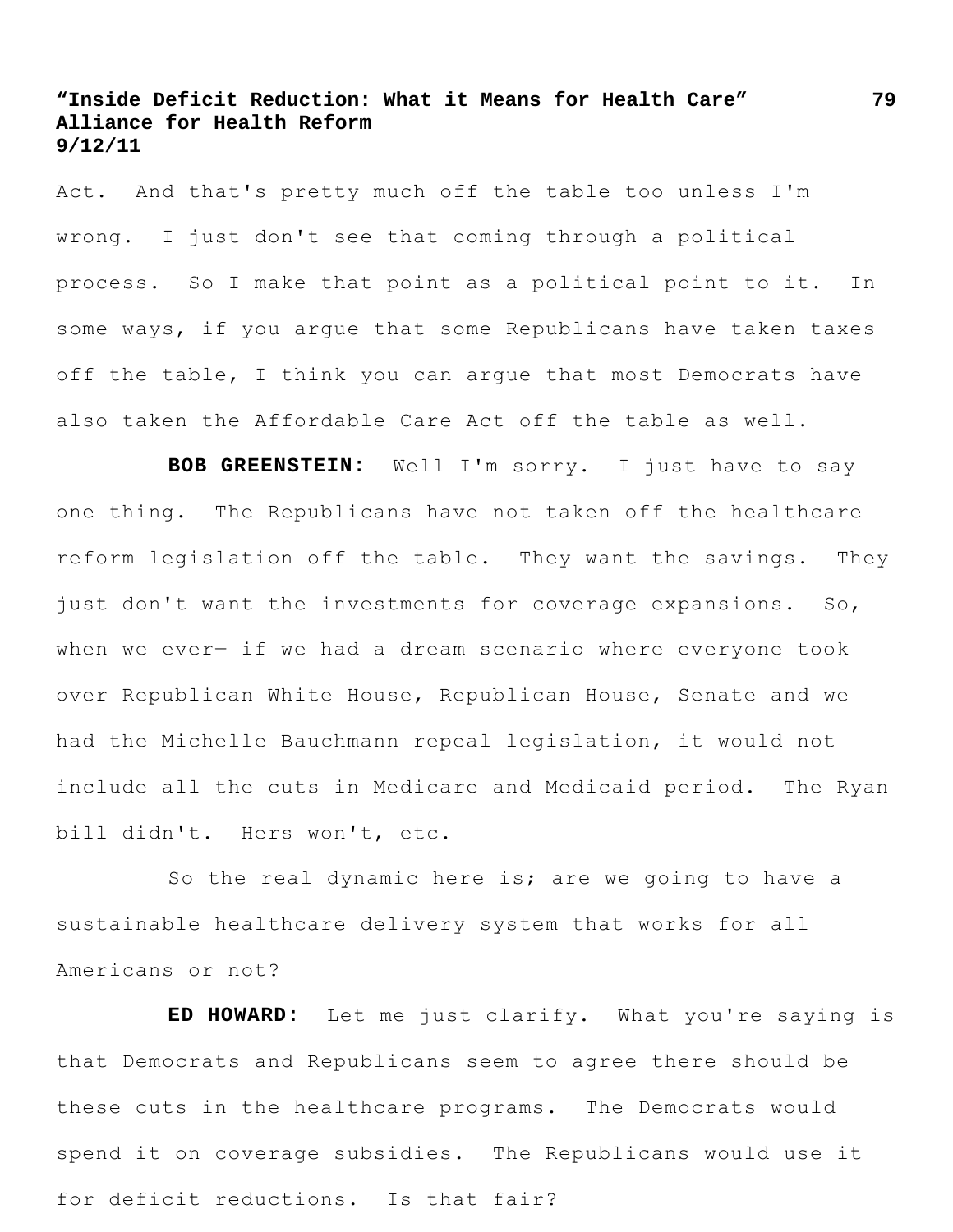**DEAN ROSEN:** And tax cuts. Well actually the Democrats would preserve the law. And Republicans would repeal the law except for the cuts. Yes.

**ED HOWARD:** Okay.

**DEAN ROSEN:** Yes. That's one― [Interposing]

**ED HOWARD:** Yep. Yeah. You could probably get a partial consensus on that. Yes, go ahead.

**TONY HAUSNER:** Hi. Tony Hausner again. I'd like to ask each of the panelists what you would recommend in the way of changes in the healthcare system that this committee should consider. And what would you recommend― what do you think is likely to come out of the committee in terms of changes in healthcare policy?

**ED HOWARD:** And I should say Dean and Chris should take first crack at this if they want to but I would encourage the other panelists to chime in as well.

**CHRIS JENNINGS:** I'll take a first crack without being exhaustive. I would just say I think that I would say that in general, I agree with Gail that we need to look more seriously at structure reform of all the programs to try to make them more of a competitive pair in and to reward value. And I don't hold out much hope that that's going to happen or that something that would be as significant as something like the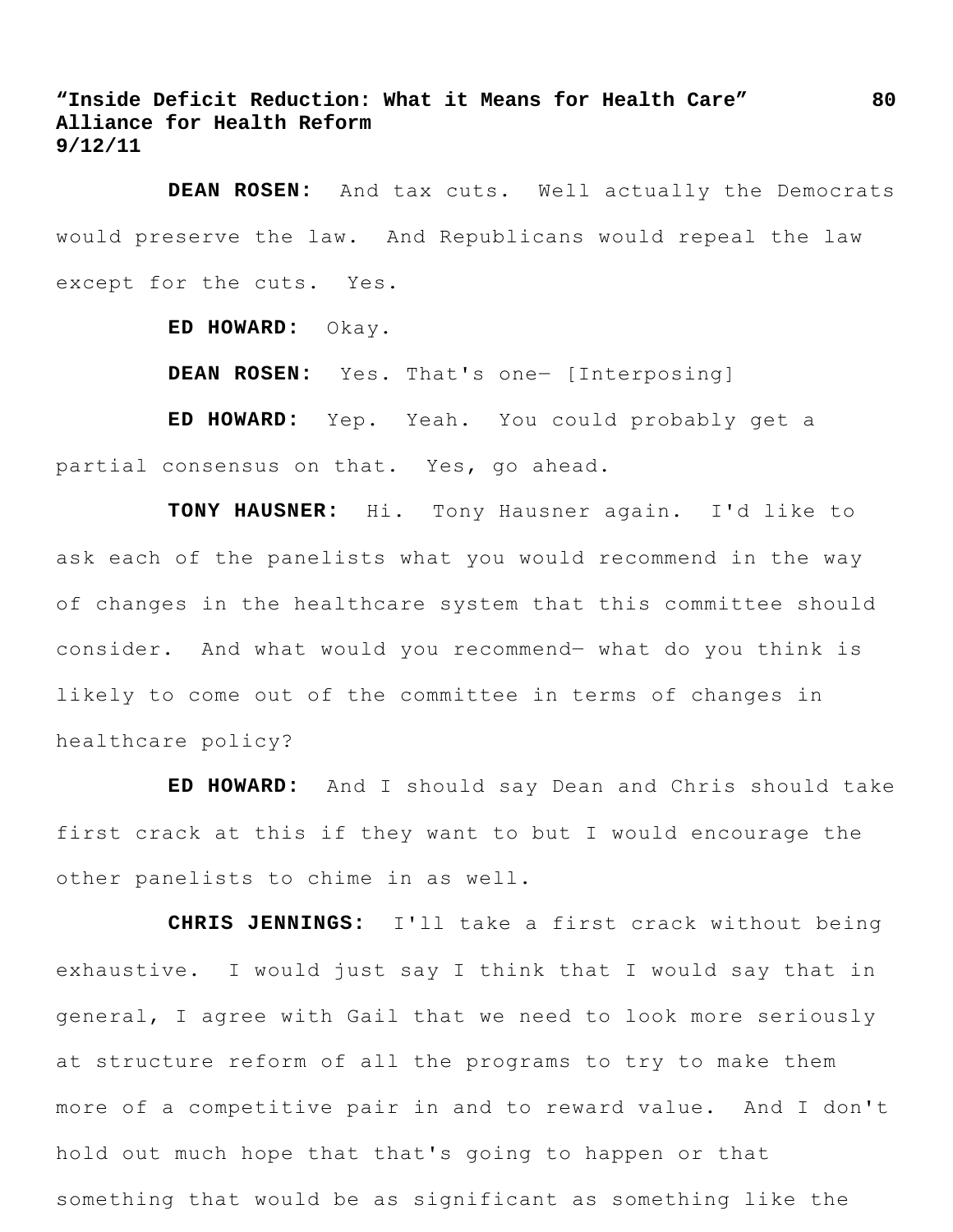But one thing I would say is that even in the Ryan plan, you would still have the Medicare fee for service system existing for a long time. It would exist for everybody under 55 and then it would be grandfathered so everyone could presumably choose it even after that point. And I think that there are a number of things that I would say are not provider cuts but that would be structural changes to the benefit package design and even the way that we pay in terms of the fee for service system that I think are right for this committee to look at.

And in fact, if you look at the sources that I mentioned earlier, the Bo Simpson, the Biden talks and others; those kinds of changes to coinsurance, those kinds of changes to reward quality were really part of the discussion. I think those are the kinds of things that should be considered even absent sort of full reform of the programs.

**DEAN ROSEN:** The― our list of cuts? I mean I think that, you know, the irony of course about repealing some of the legislation here and I'm only― I'm not saying this just because when we talk about delivery of forms, you know, many were talking about ACOs, CERs, CMMI and the Innovation Center. You know? And you know you― now people are talking about wanting to repeal those legislations. The very, very, very policies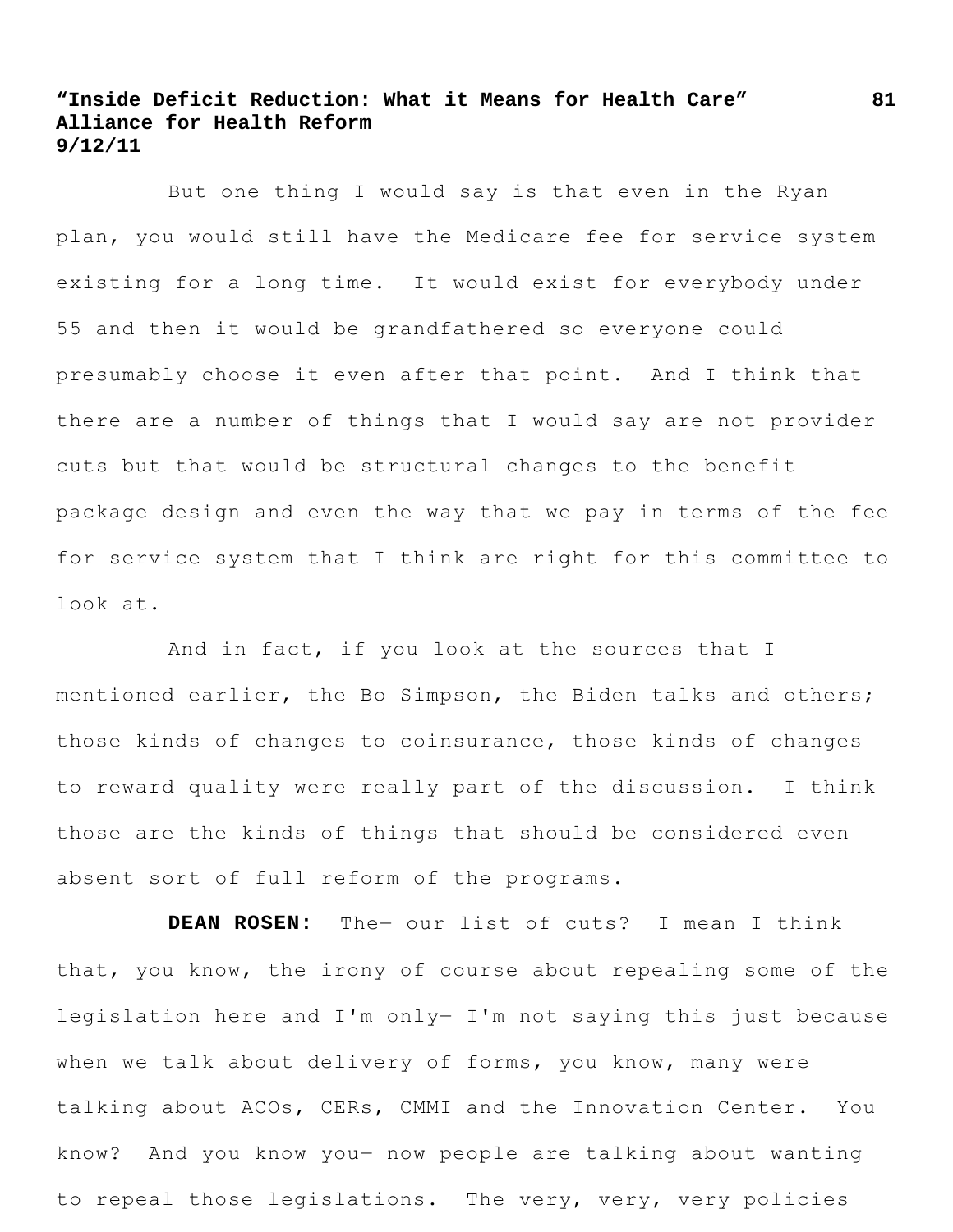we need to do. Let me say though that to the extent that we can move aggressively in those areas, we should. Absolutely because fundamentally there are approaches that won't end up shifting costs, they'll end up constraining costs and having the potential to be transplanted in both the private and public sector which is really what we're trying to do here. So I agree with that.

On the cost sharing and this is what we're talking about. When we talk about delivery reforms we're talking about cost sharing for beneficiaries. And I think that, you know, moving in those directions makes some sense if they're thoughtfully constructed. In other words, we're― we need to approach cost sharing as a way not to avoid the over or under utilizations. We need to move towards cost sharing to get to appropriate utilization of healthcare. And in some cases, that means having no cost sharing. And sometimes that means a lot more cost sharing. That's really what we need to get to a carefully designed approach.

And I think you're already seeing some discussions about that both potentially with members of the super committee but also Senator Warner and other people have talked about thoughtful ways to move in this area. You know it's all― everything should be on the table but again in a balanced way.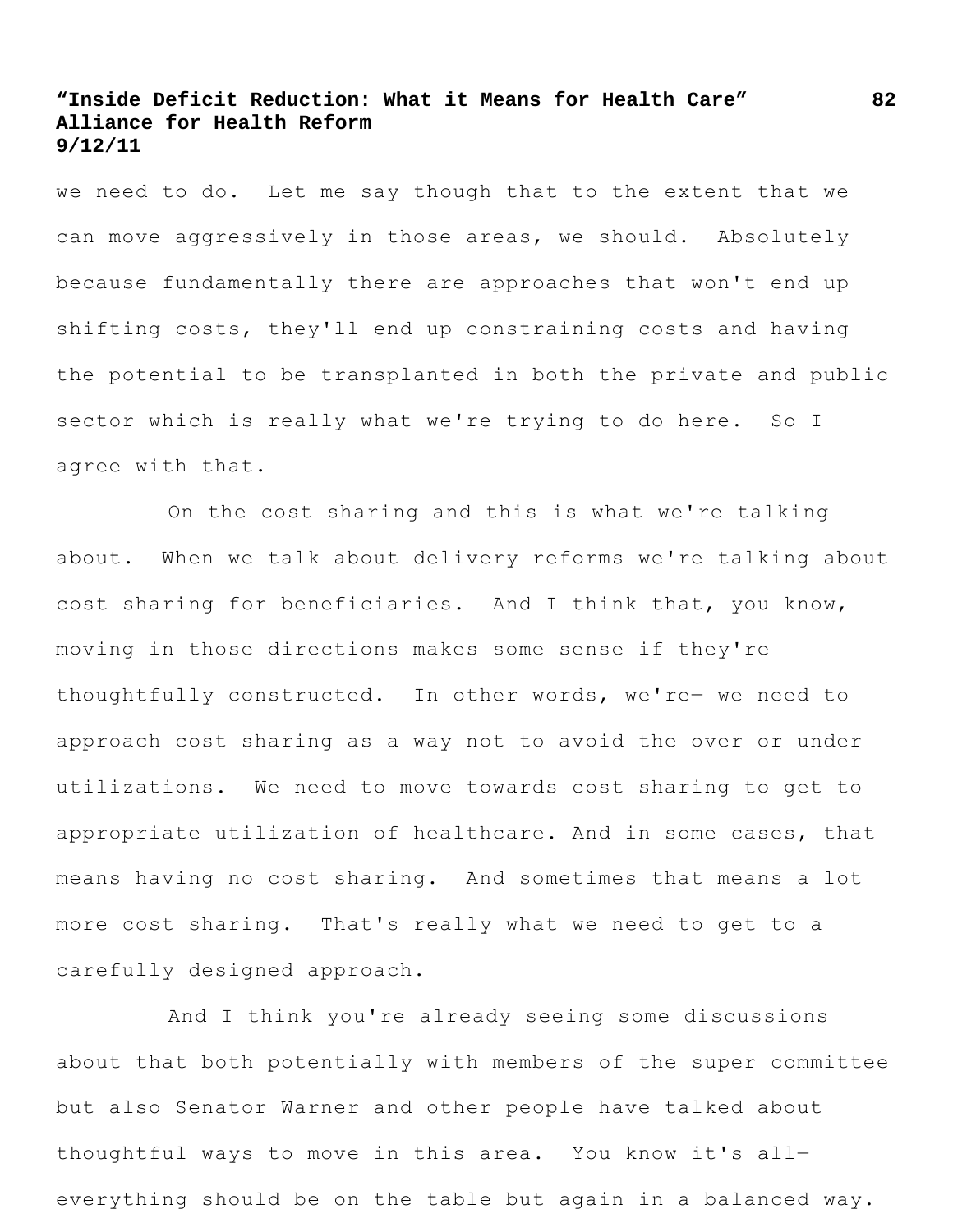**BILL HOAGLAND:** I'm a budgeter so I have my list. I'll just give them to you right down the list here. I think MediGap has to be on the table. I think reform of TriCare has to be on the table despite what's been said by my friends at the other end of the table. I think we ought to look at the up― the subsidies up to 400-percent of poverty that are in the Patient Protection and Affordable Care Act.

I would also say that the hardest problem I always had up here and I think the healthcare people have is scorable savings. And so I would suggest that maybe one thing this committee could look at is having a specific scorable CBO score, a reduction in hospital payments, if you like reimbursement rates. But tie that to that does not happen if there is a reduction in readmission rates as an example. Some way to get the incentives which they will not score built into this. And probably I shouldn't say this as a representative from CIGNA but I do believe that on the tax side I think the committee will probably have to look at, if they get into the tax code, the employer sponsored exclusion for health insurance.

### **DIANE ROWLAND:** Gail.

**GAIL WILENSKY:** I agree with most or all of what Bill has just suggested especially the issue of the employer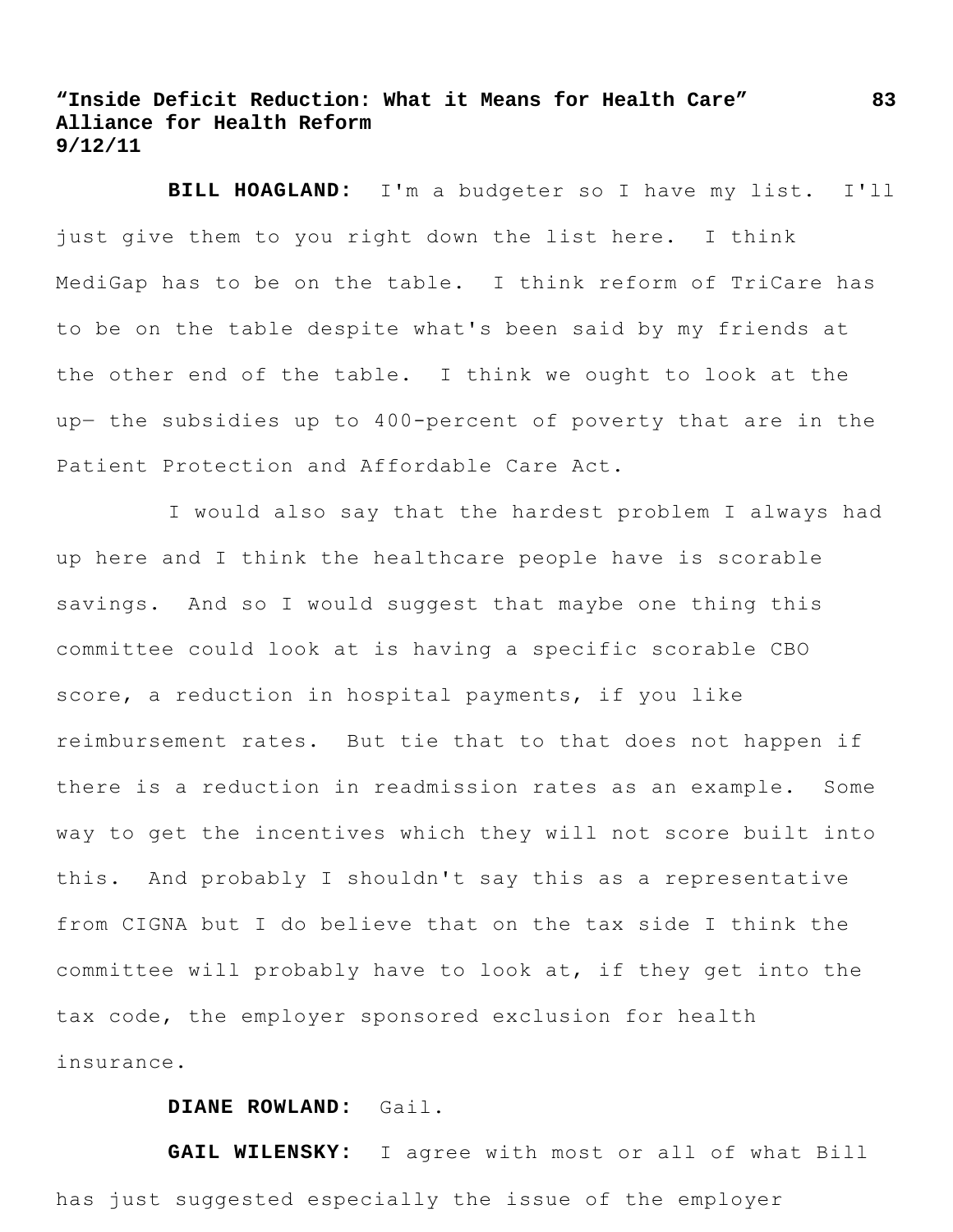is a possibility of getting to a broader, not the big deal kind of concept but a more significant package, we will look at it in terms of increased revenues primarily focusing on increasing the tax waste and not what has been, in my mind, an almost exclusionary focus on increasing the rates on what is already a narrow base.

Many of the incentive issues, not that there won't be incentive issues involved in increasing the base, there will be. But they can be frequently much better justified in my mind than just looking at what has been seemingly like a singular focus on increasing the rates. And I would certainly put employer sponsored insurance at the top of that list because it's a huge amount of money.

I don't know whether it's possible to do this. I am very concerned about when we will get around to looking seriously at entitlement reform. I think it is very unlikely in the 10 week frame that can happen because they're very difficult issues and because there's of the fundamental divisions, you know, that I mentioned earlier in terms of how people look at this.

I would like to see something like the super committee be established after the election with a somewhat more reasonable timeframe to come up with the issues about how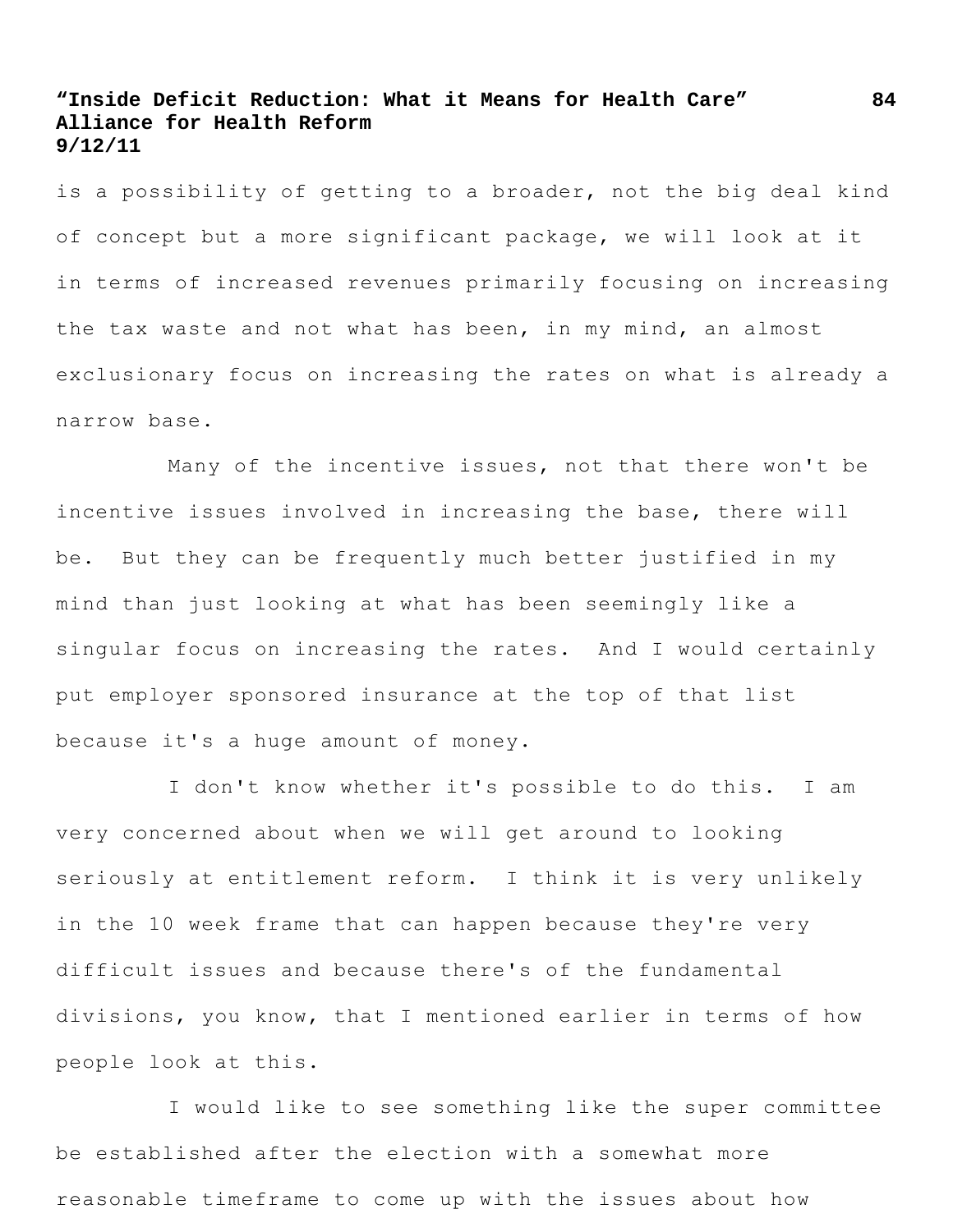the long-term care or the non-acute care part of Medicaid which is the more problematic part of Medicaid in my mind where the― we desperately need to change the incentives so that you can have a reason to not move people ping ponging back and forth between nursing homes and hospitals, etc.

But I don't see it happening in the very short window. And we need to find a way to light a fire and I think we need more of a consensus view on what it means to reform Medicare. I think we do not have in the Congress anything like a consensus about what a reformed Medicare world would look like.

### **ED HOWARD:** Bob.

**BOB GREENSTEIN:** I'm going to largely agree although not entirely with Bill's list. But I would start with a framework which I alluded to earlier. I'd like to see a framework in the joint committee. For every dollar one side agrees to in cuts in mandatory programs, the other side has to agree to a dollar in revenues. For every dollar in revenues, there has to be a dollar in mandatory program savings.

It's a little difficult to talk about asking Medicare beneficiaries of modest means to pay more in cost sharing while saying that we can't discuss things like asking multimillion dollar hedge fund traders to pay a normal rate of tax rather than pretend that their own investments are being made and that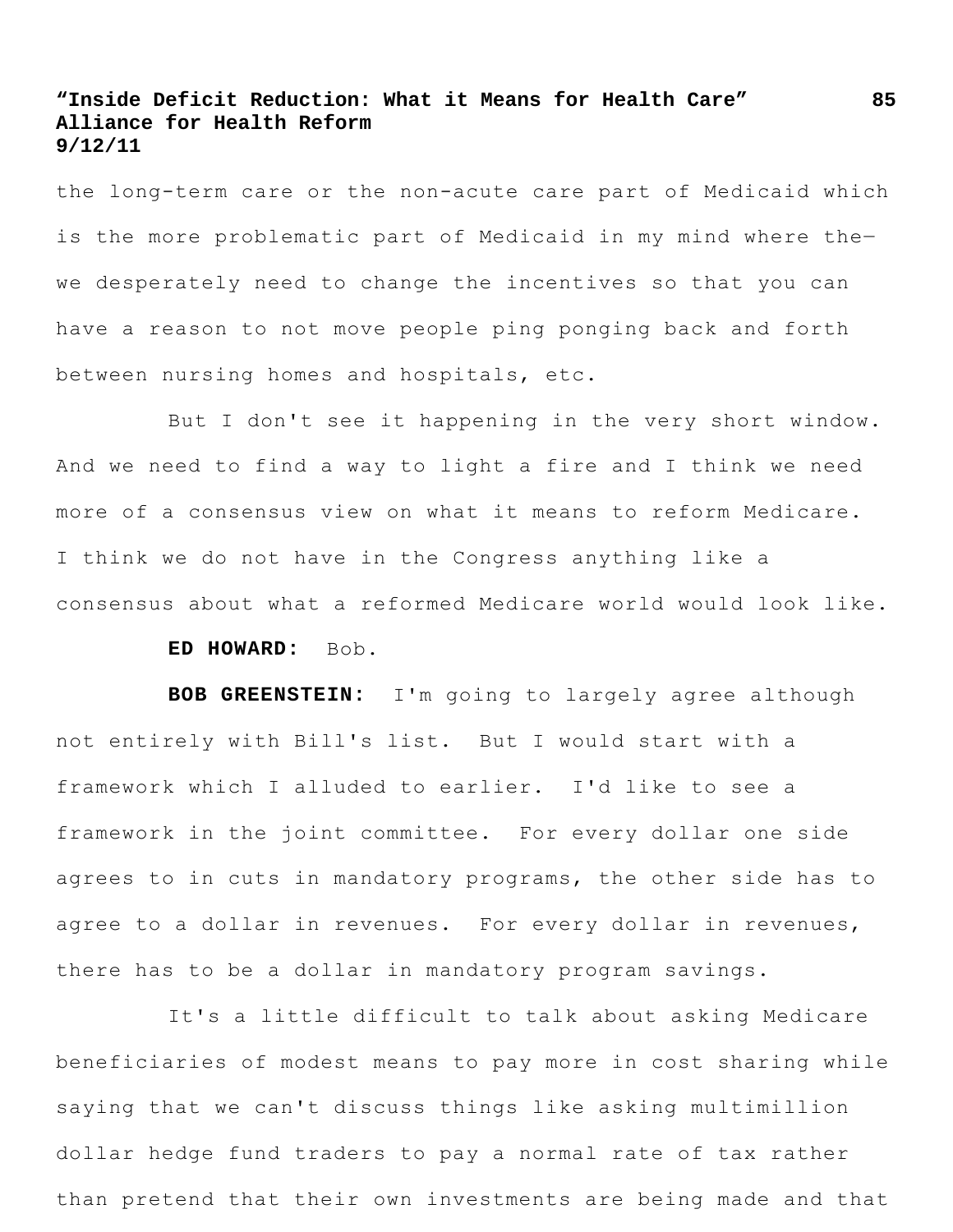tax rate through the carried interest loophole. You've really got to look at all of these things together.

That being said, I agree with Bill that the MediGap area particularly the first all wrap around coverage is something to look at. We may be able to improve incentives there that produce some Medicare savings due to changes in utilization. I think there are some things to look at in the cost sharing front that people have talked about for some time where maybe there's a tradeoff of some modestly higher cost sharing on the front end coupled with better protection than Medicare now provides for catastrophic costs on the back end.

We, of course, in all these things have to be particularly careful about lower income people that we don't end up in a situation where people forego needed care because they can't afford it. But there ought to be some reforms in that area that can yield some savings. I know it won't pass but I really am very attracted to the idea of securing for people that get the Medicare low income drug subsidy for that population the type of pharmaceutical rebates that the Medicaid program got before 2003.

I also think there's a larger lesson here. In 2003, the argument was that the private competition would produce such savings that we'd get better prices than Medicaid paid and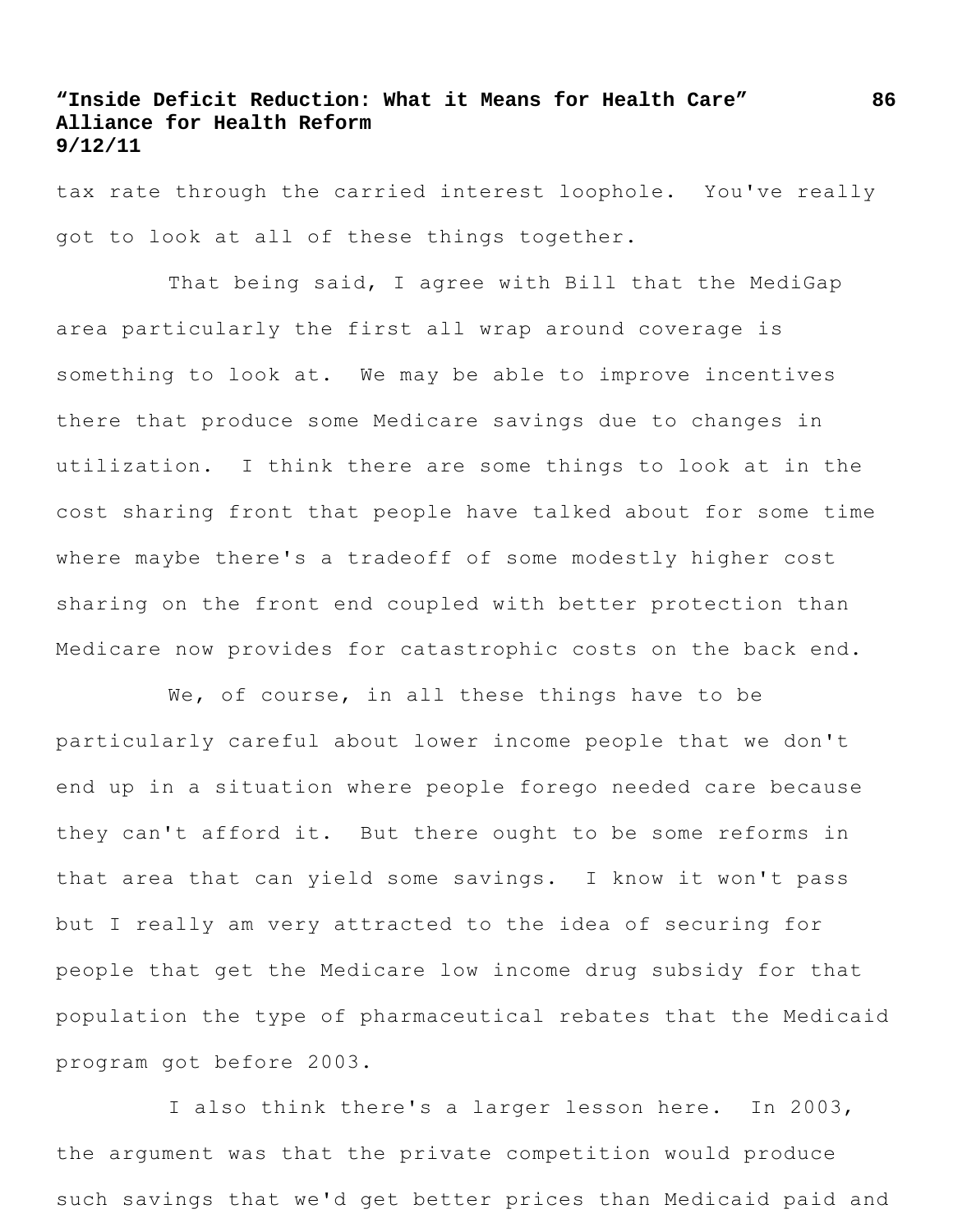to be the case. CBO estimates \$112 billion in saving from that reform.

As I noted earlier, there are some saving to be had from counting Social Security as part of income for Medicare-Medicaid and the new subsidies in the health insurance exchanges under the Affordable Care Act. There's some smaller changes. I think they're largely in the President's February budget in things like durable medical equipment. In other areas I think Bill had another good suggestion in looking at TriCare. And I also agree with Bill and Gail that, again, this isn't going to happen in the joint committee either. But really in the long run I would shift the excise tax on high cost plans in the Affordable Care Act to a well designed cap on the exclusion for employer based insurance.

The one area where I'd strongly disagree with Bill is that if we're going to have a mandate that people must buy coverage then the subsidies for people up to 400 in the new exchanges are actually right at the edge of whether they're enough to really go with the mandate. And they erode starting in the second decade when they're only adjusted by the CPI and not by healthcare costs. And I sure as hell wouldn't lower them one dollar. I think that's really dangerous if you really want to have a mandate that the public can accept and live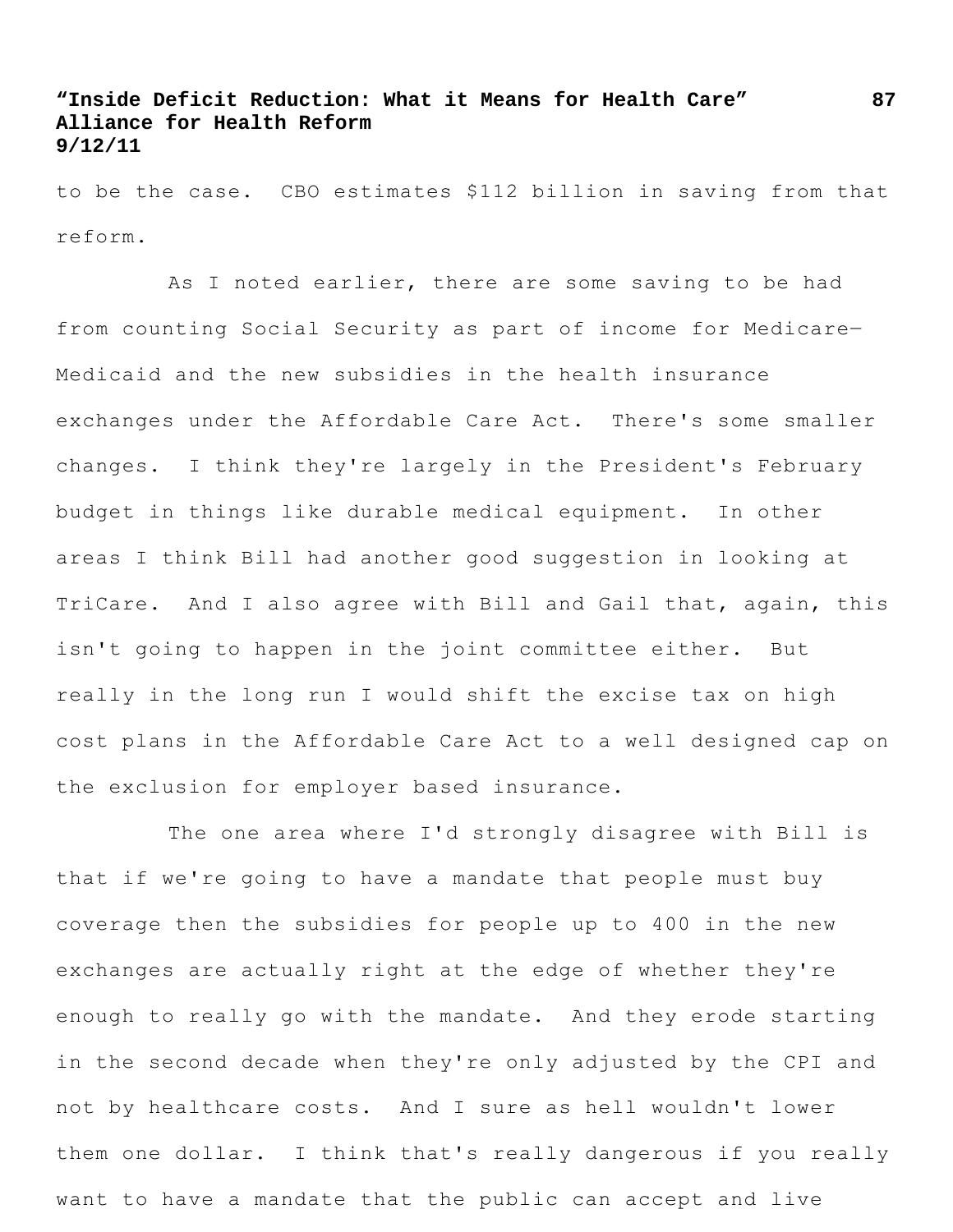**DIANE ROWLAND:** Okay. We had one person at the mic who gave up on us. Do you want to come up and ask your question quickly? And then Ed's going to put in an evaluation [inaudible].

**SARAH KLIFF:** I didn't want to keep anyone too late. Sarah Kliff with the Washington Post. Thank you guys for doing this. I just had a quick follow up on one proposal that got a little bit of discussion earlier raising the Medicare eligibility age to 67. Was curious where you see kind of health industry interests showing where they fall in that. I saw that the Hospitals' Association supports it. I was just curious, you know, what the business, you know, interest is in seeing that go forward or not go forward.

**CHRIS JENNINGS:** Well, you can hear me, right?

### **SARAH KLIFF:** Yes.

**CHRIS JENNINGS:** You know for the most part a number of providers are worried that if we engage in this bigger discussion that there'll be beneficiary saving on the table as well to moderate the total number of saving for providers. So there is a little bit of dynamic there. From a perspective of the hospitals, of course, you get a higher reimbursement rate from the private sector. So if you believe that that population will have health insurance, you know it makes some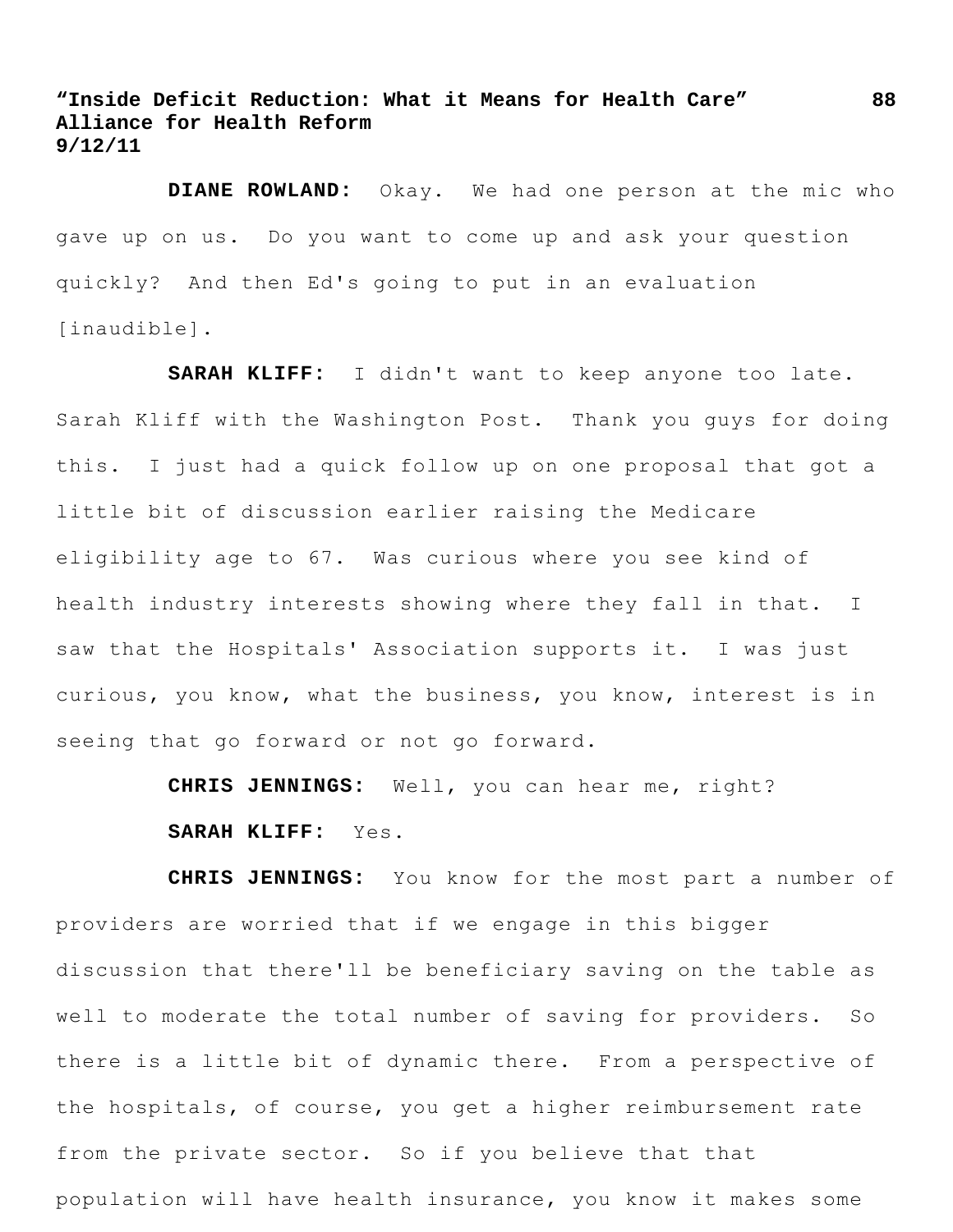The concern that you'll hear from in the stakeholder community will be the business community who will feel that it's a straight cost shift to them. They hate COBRA. They'll hate this even more. And I think you'll see other people as well. So for example the states will feel in the midst of everything else you're doing to me, you're going to add another population of people that I have to cover, lower income population, the Medicaid program.

So, I suspect those will be the two biggest push backs. The providers not so much. The consumers, I think they are people who can be counted on to be very, very concerned. And then it's sort of jump― now I will say and I think Bob and Gail did talk about this. The only reason why this is even possible to have a thoughtful conversation and debate over this is because of the existence of the Affordable Care Act. In its absence, with the subsidies, it makes absolutely no sense whatsoever.

**BILL HOAGLAND:** Can I― I was going to―?

**ED HOWARD:** Go ahead, Bill.

**BILL HOAGLAND:** I just want to make― I was going to― I'm glad you stopped on that point because I think the business community, Chris, is a little divided on this particularly for those companies with early retirees. Some of them would be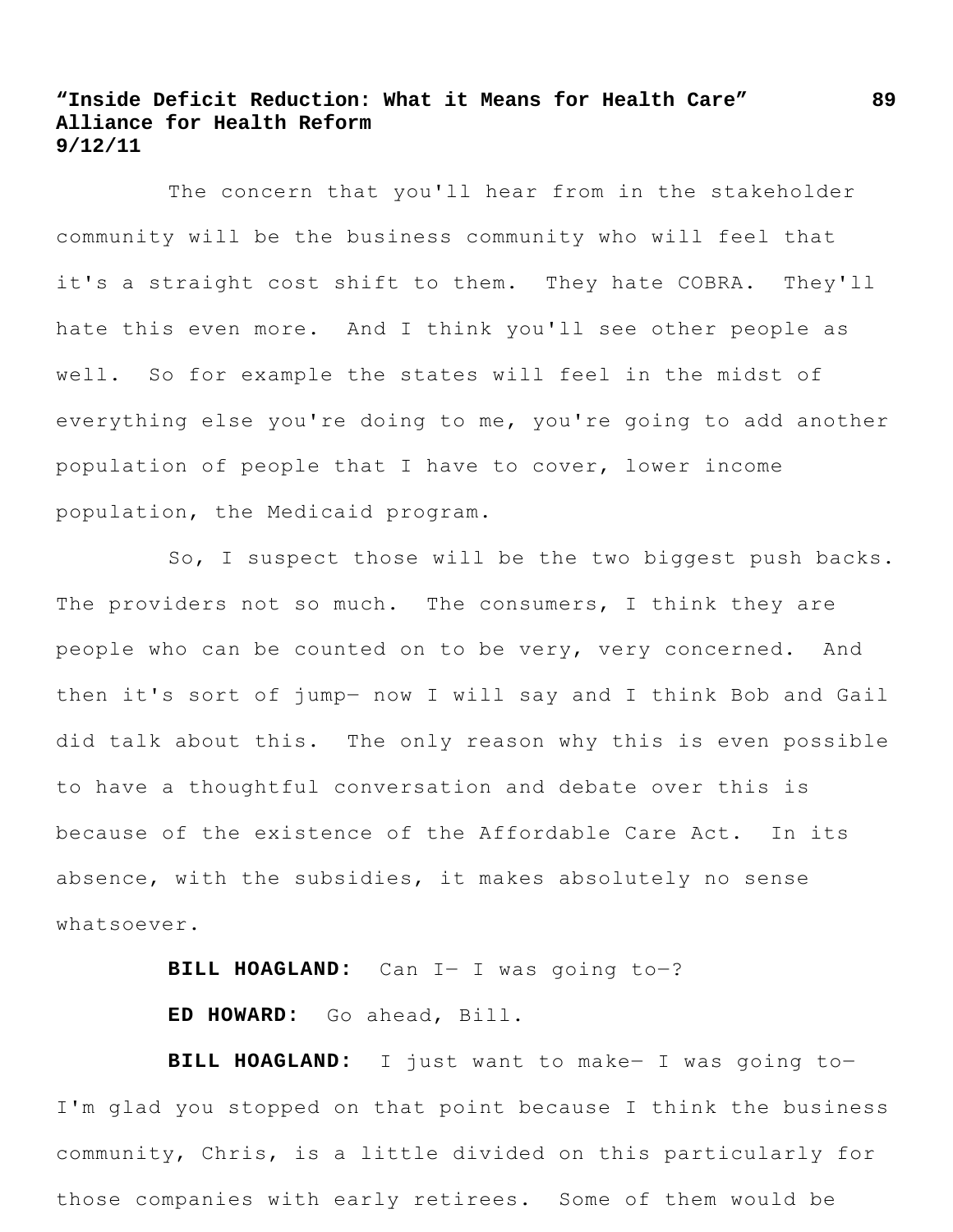them but some would be happy to take their early retirees and take them off of their books and put them onto the exchange. My problem with this is, of course, then it doesn't do anything as it relates to the federal spending.

#### **CHRIS JENNINGS:** Yeah.

**BILL HOAGLAND:** So, I think it's a― [Interposing]

**CHRIS JENNINGS:** Bill, I just― I would just say look at the retiree health trends and look how small the numbers are. It largely most people in our community would see it as a net loss. But I do agree, for those few that have some retiree health liability that might be something worth considering.

**BOB GREENSTEIN:** That was― maybe I don't understand this. It was my understanding there'd be some employers for whom if there isn't Medicare; their costs go up because the employer based coverage becomes the primary coverage. The other thing; this is a larger theme, is one really needs to look at the interacting effects of various proposals.

**ED HOWARD:** Yes.

#### **DIANE ROWLAND:** Yes.

**BOB GREENSTEIN:** For example, let's suppose one going to a blended rate in Medicaid. Then if you raise the Medicare age to 67, under all the proposals to do that, it's coupled with a modification in the Affordable Care Act under which the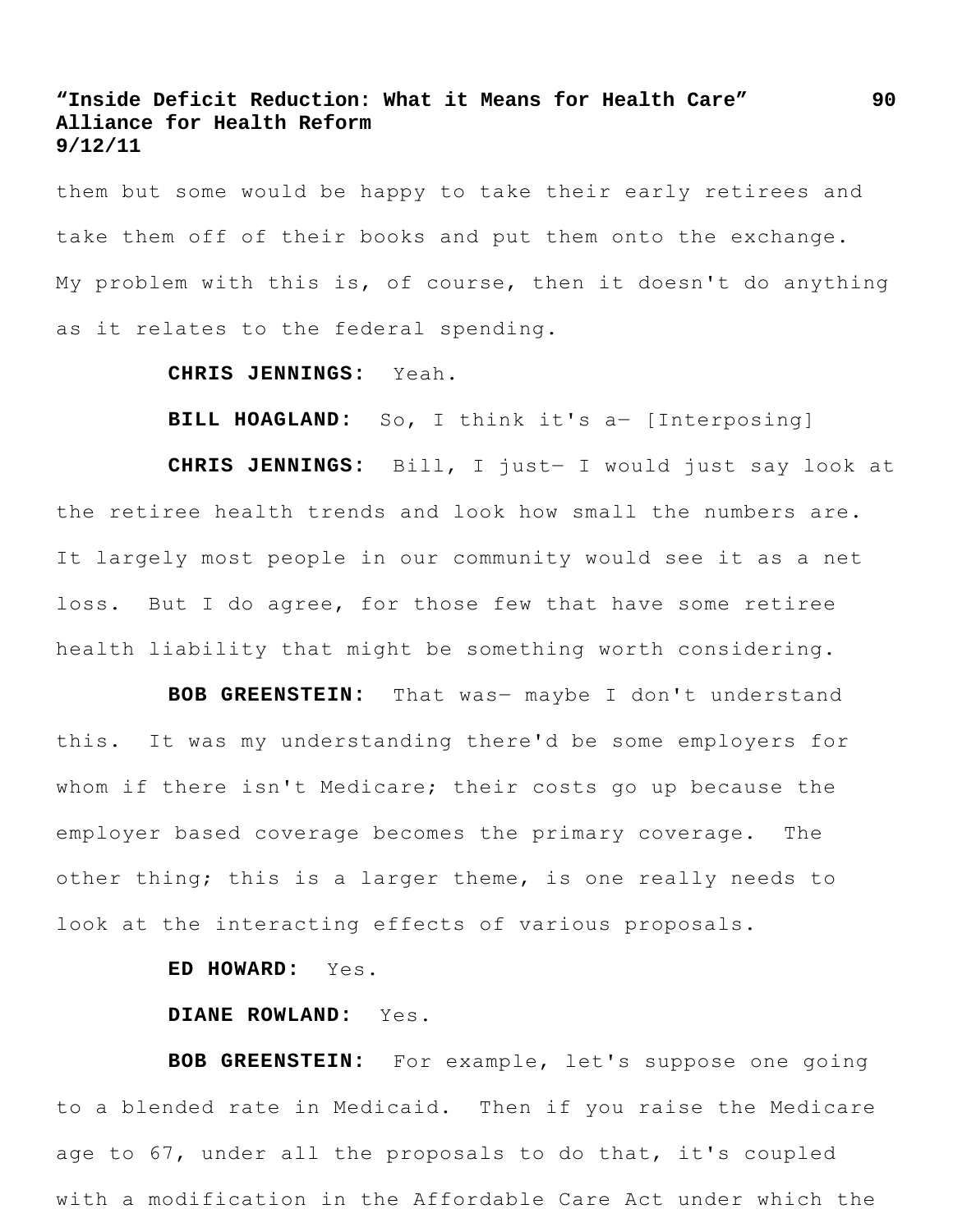the poverty line goes to the 67th birthday instead of the 65th. So then the 65 and 66 year olds, states would have to pay on average somewhere in the vicinity of 40-percent of the costs.

Now for people that deal with governors for 20 years, they've been pleading with the federal government to take more of the healthcare costs of seniors off their backs. This goes in the other direction. And if you kind of say to states we're no longer going to allow you to make full or even any, depending on the proposal, use of provider taxes to help pay for Medicaid and we're going to cut you through the blended rate and by the way, we're also going to put the 65 and 66 year olds who were between the current Medicaid income limit and one and a third times the poverty line on your rolls as well. And you're going to have to pay― I mean you add that all up. I think we would see a bipartisan revolt from the governors if you did all of those things at the same time.

So because of the way that particularly for duals, Medicare and Medicaid interact. One's going to have to look at any given Medicare and any given Medicaid proposal together to see what is the overall interactive effects of all the Medicare and Medicaid proposals that are being considered.

**GAIL WILENSKY:** The med― the dual eligibles are important. Like we, when we're thinking about the- when we're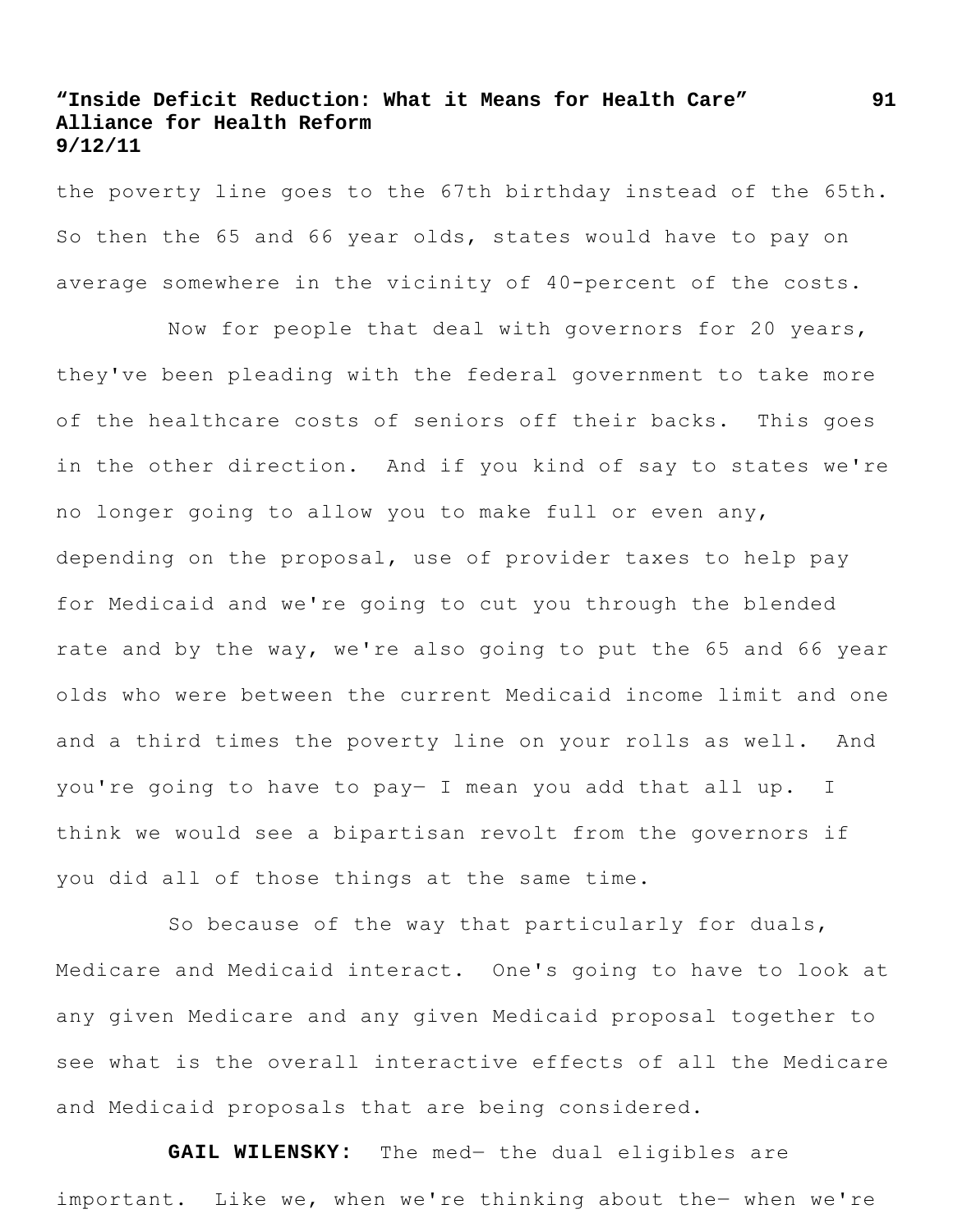and the increase in the longevity, I think we have to be careful about not tying broad overall fiscal and employment policy as it concerns seniors with the relatively small but expensive population of dual eligibles. I agree that they are a concern. And Bob mentioned before or Chris that making sure when we look at some of these changes in policies, we protect or make some kind of modifications for the poorest in our population.

But that does not strike me as a very good rationale for not reconsidering through a combination of tax changes and other changes our expectations regarding at what point people are in retirement. And we― I mean we have a world given longevity where you have people who are going to be retired a substantial proportion similar to the time they spent in the labor force. And it's still longer in the labor force but itthe part that they're going to retired is creeping up to be, for many individuals, half of the time or more that they were actually in the labor force.

There are very few public support plans that have been designed to support that kind of longevity. So I think we- the dual eligibles are important but I don't want to look at all we do with regard to retirement labor force policy on the basis of the dual eligibles.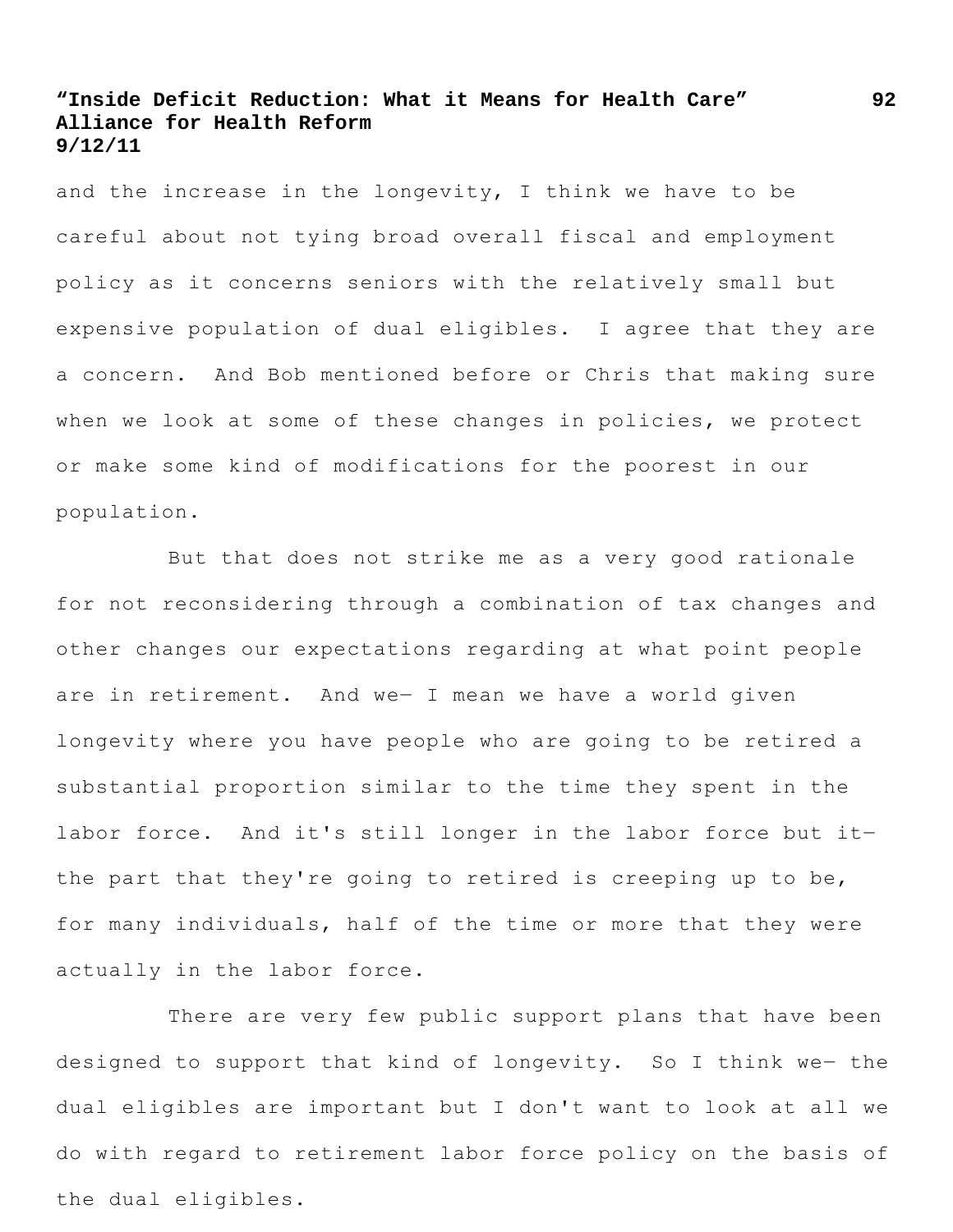**ED HOWARD:** Okay. I think we've come to the end of our time. Diane, I think you had a couple of remarks to make.

**DIANE ROWLAND:** I just wanted to say that I think the super committee is going to have to be a miracle worker to be able to balance all of the interests that we've talked about today in the timeframe that's been given. But I also think today's session clearly shows us that there's a lot more we could continue to talk about. And I think it's a good billing for the follow-up sessions that Ed is planning that looks more specifically at Medicare and Medicaid.

But I wanted to also go back to the real early comment that Bill made about we can't also forget the effects of some of this deal on the rest of the non-mandatory spending programs and a lot of healthcare policy is embodied in the appropriated programs. And we ought to keep those on the table as something we look at as well.

**ED HOWARD:** Excellent. Thank you for hanging in there for a very long program but one that I found lively and productive and informative all the way to the end. We'll see on the screens a reiteration of our plea that you complete the evaluation form; help us make these programs better. If you haven't filled it out already and you're still fussing with it, tell us how you like this format as opposed to our regular one.